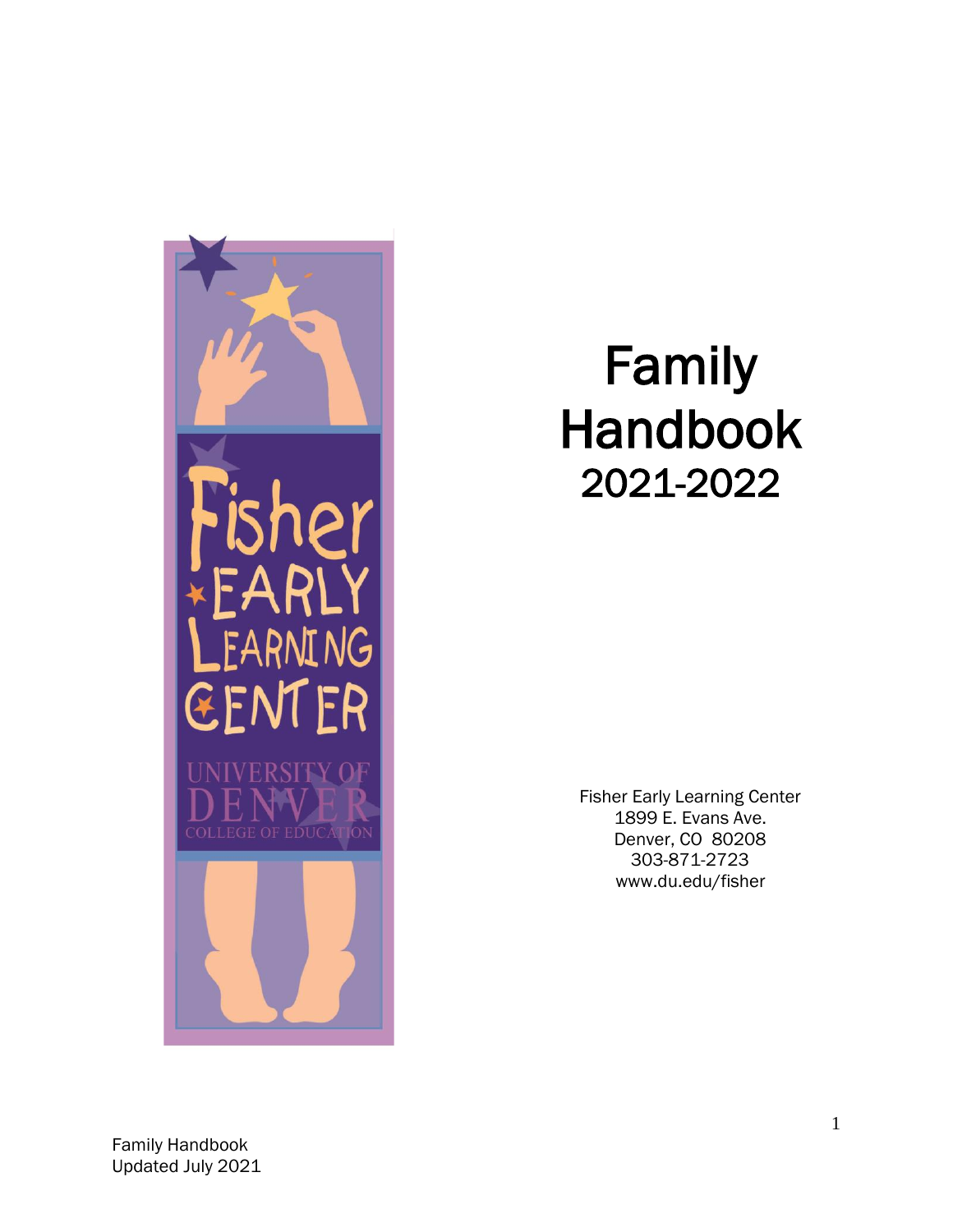#### Mission Statement

The mission of Fisher Early Learning Center is to provide children with a continuum of learning experiences in an inclusive setting that reflects research-based practices, celebrates diversity and addresses the uniqueness of each child. Through family and community partnerships and high professional standards, Fisher offers a quality program that establishes a foundation of skills and knowledge essential to the development of competent and caring young children.

### Vision

Through partnerships with families and communities, and a commitment to professional development, Fisher will serve as the model for high quality care and education that results in creating an optimal learning environment where all children achieve their full potential.

### Philosophy

Fisher Early Learning Center provides an innovative and creative model of early childhood education. Children of all abilities, from infants through preschoolers, are welcome to play, explore, and expand their repertoire of skills.

Fisher provides an active and engaging learning environment that fosters all aspects of development through comprehensive and multi-disciplinary activities. A curriculum comprised of structured and child-directed activities provides a diverse approach to teaching that facilitates children's abilities to master new skills and expand their horizons. Trained and skilled professionals from a variety of disciplines form teaching teams that provide quality care and education to children in an inclusive setting.

Family and community partnership development is strongly emphasized. These partnerships open new ways to increase, expand, and enhance the potential of each individual child.

#### Our Beliefs and Who We Are

We believe children learn best in a setting that respects, values and encourages all aspects of the social, emotional, cognitive and physical development of each individual child.

We believe children benefit from an interactive and play-based approach to learning.

We believe families provide the foundation, key experiences, and interactions that children need to grow and learn. We actively encourage a partnership with family members to enhance the potential of each child.

We believe Fisher Early Learning Center serves as a model inclusive learning program and an environment for professional development, research, and training in early childhood education.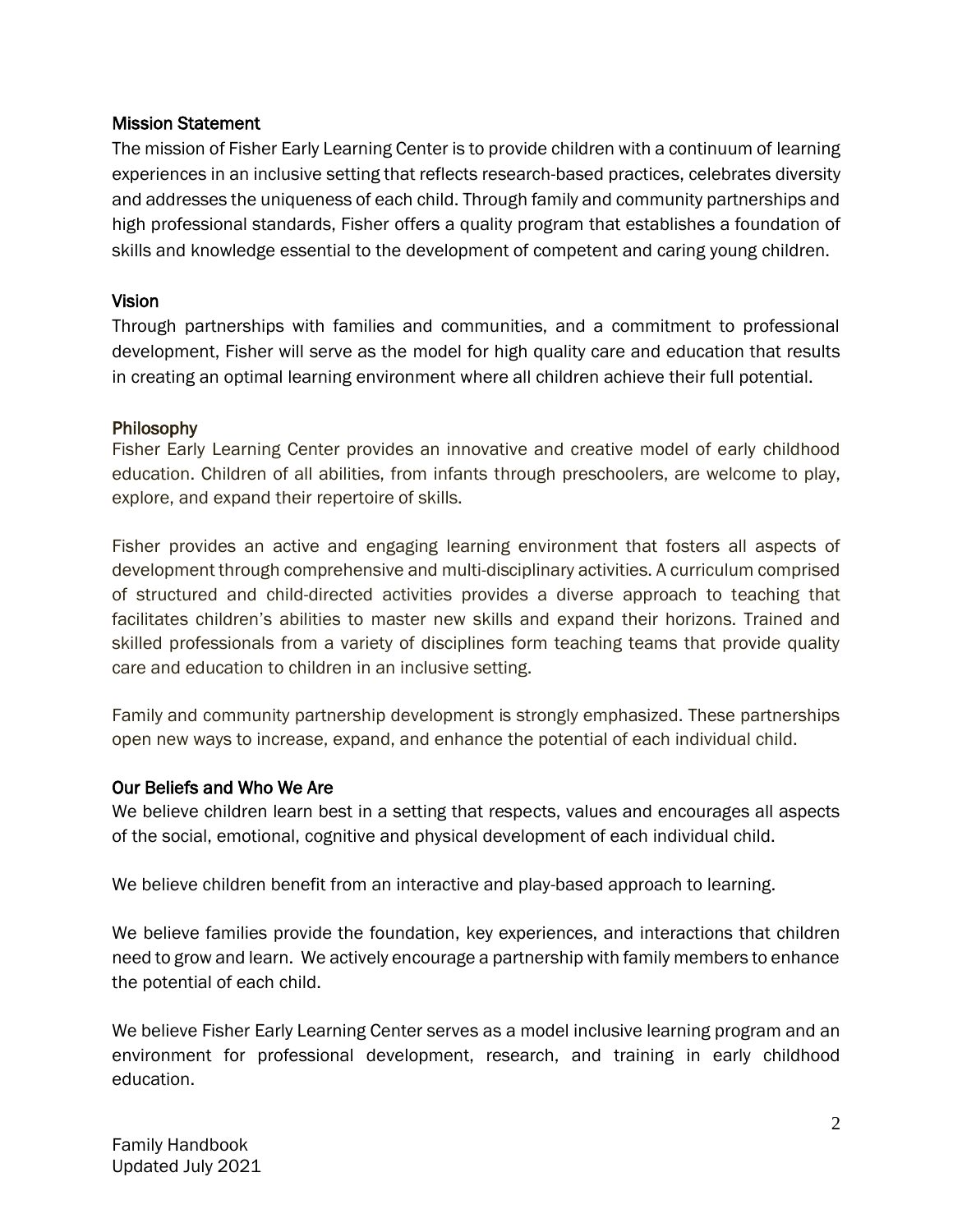We believe Fisher Early Learning Center serves as a model in community collaboration and partnership development for the delivery of quality services to children and families.

### Center Expectations

- $\triangleright$  We walk in the hallways.
- $\triangleright$  We use quiet voices in the hallways.
- $\triangleright$  Children must be supervised by their parent when the parent is present at Fisher.
- $\triangleright$  Children must hold an adult's hand in the parking lot.
- $\triangleright$  The stairs and 2nd floor are for adults only.
- $\triangleright$  Families and teachers will make contact at drop off and pick up times daily.
- $\triangleright$  Cell phones are only to be used outside the building.

### **Curriculum**

Fisher Early Learning Center utilizes two research-based curricula as the foundations for our practices: 1) *The Creative Curriculum* (CC) and 2) *Connect4Learning* (C4L). CC is used in our infant through preschool classrooms. C4L is used in our Prekindergarten classrooms.

We implement these curricula with visionary fidelity. The concept of visionary fidelity empowers our teachers to apply their knowledge and training within the foundational frameworks of the curricula. Our focus is crafting developmentally appropriate practices that consider the child's developmental level and provides opportunities for teachers to work with children who have various skills and abilities. Curriculum is delivered within a playbased format and integrates all areas of development including social-emotional, physical, language, cognitive, literacy, mathematics, science and technology, social studies and the arts within the daily classroom routine and structure.

A foundational design of both CC and C4L is the project approach. Within this framework, learning and exploration incorporates the children's interests as well as their individual needs when planning short- and long-term activities. Using a combination of teacher- and child-directed explorations, learning opportunities are embedded into daily routines where children are allowed to be active explorers of their environment as individuals, as well as in small and large groups. Teachers are there to promote the children's unique interests and to facilitate opportunities for more in-depth acquisition of knowledge and skills.

#### Infants and toddlers

In the early years of development, establishing routines and creating a responsive environment are essential elements to building a nurturing caregiving environment in which very young children feel safe. Furthermore, trusting and responsive relationships with caregivers are also critical to a child's sense of security. Assisting children to understand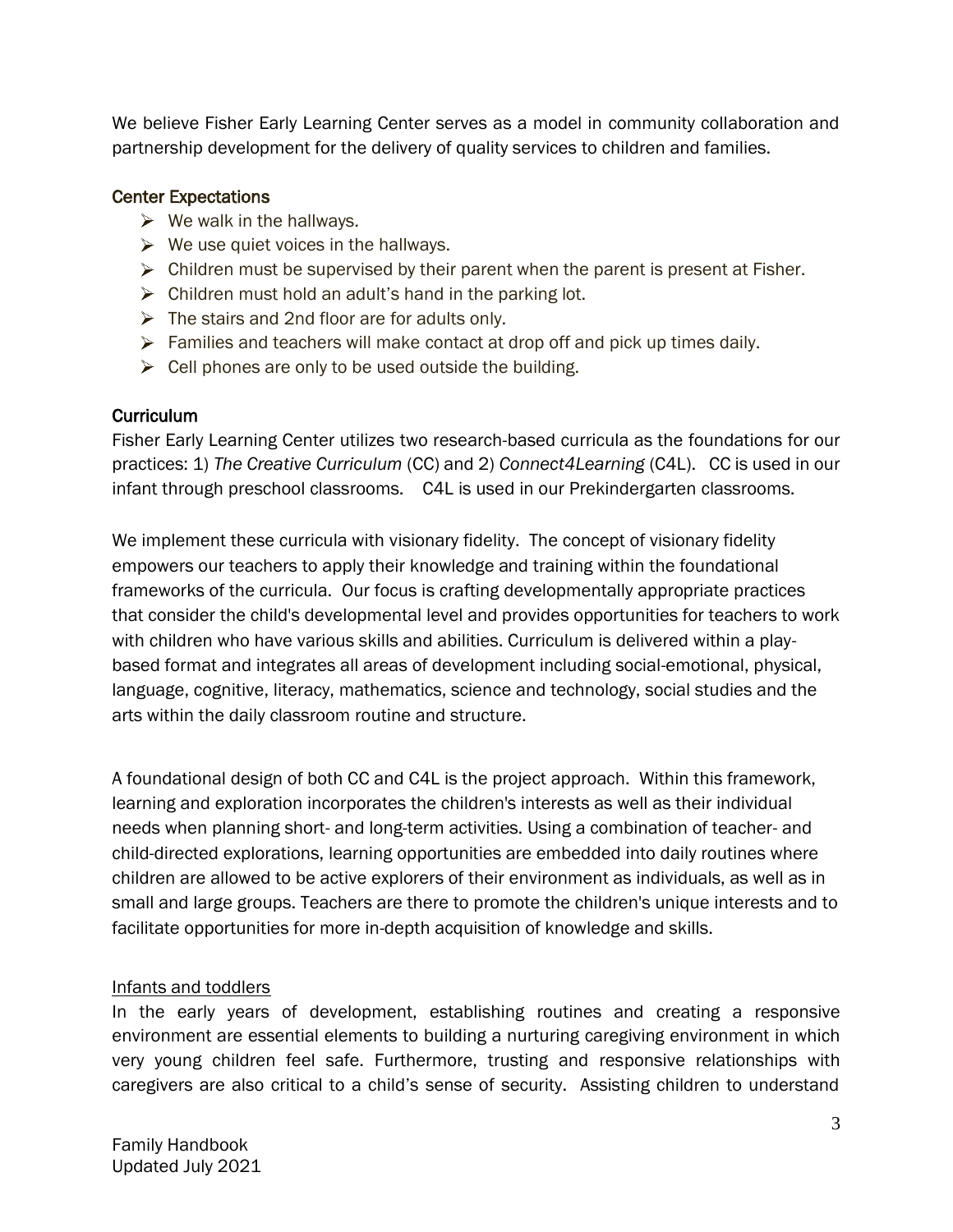themselves and trust their environment is the focus of CC for infants and toddlers. Promoting self-regulation as well as a desire to explore and engage in one's environment is facilitated through strong relationships with caregivers and partnerships with families.

#### Preschool

In the preschool years, routines, expectations, relationships and the environment continue to be important factors in growing and learning. In addition, children begin to diversify their interests and assert their independence in various ways. CC addresses all areas of development and allows teachers to modify their instructional activities to meet the needs and interests of the children. The curriculum provides a very comprehensive set of objectives to ensure that all developmental domains are addressed, and also a flexible structure to ensure that children's voices and values are heard and respected as a part of their learning journey.

#### Prekindergarten

In the PreK years, more intentional focus is devoted to thinking processes and diversifying project learning categories, as guided by the C4L framework.

#### Progress Monitoring

Fisher utilizes the *MyTeachingStrategies* progress monitoring tool, which is designed for use with children from birth through kindergarten. As the term indicates, progress monitoring is a practice that is used to observe children's growth and development over a period of time and evaluate the progress of their skills and abilities. Progress monitoring allows teachers to assess children's abilities, interests and needs across all domains of development and learning (Social-Emotional, Physical, Language, Cognitive, Literacy, Mathematics, Science and Technology, Social Studies and The Arts.) Furthermore, as teachers observe and document children's abilities and skill levels, they are better informed to plan curricular activities that will complement and challenge their growth and development. Teachers receive training to conduct these assessments of children through an online training program with *MyTeachingStrategies*. Fisher participates in the Colorado Department of Education Results Matter program, a statewide program that promotes the use of ongoing, developmental, observation-based assessment in early care and education settings. Results Matter serves as Colorado's unified child outcomes measurement system for many early childhood programs and services.

For more information about Results Matter visit<http://www.cde.state.co.us/resultsmatter>

#### **Inclusion**

Fisher is proud to provide an early childhood program where children with special needs can learn and grow alongside their typically developing peers. The inclusive practices of our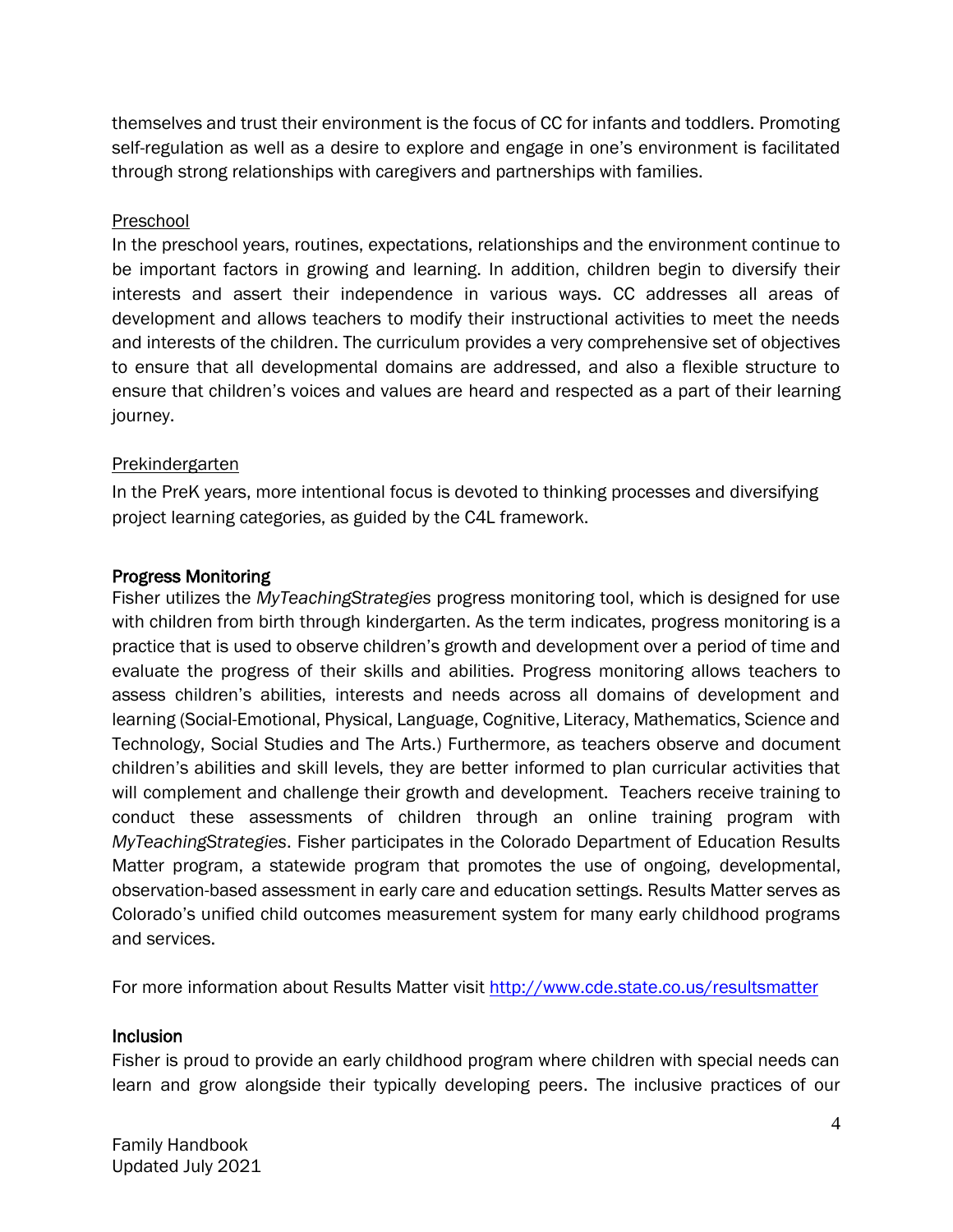program are respected throughout the community and are an element of our program that contribute to the high-quality work that we do. The collaborative efforts of the administration, teachers and Fisher Inclusion Team (FIT) result in an environment in which children with identified special needs, as well as children at risk for developmental delay and/or with challenging behaviors, receive targeted support and strategies to help them reach their full potential. *All* children benefit from the opportunity to participate in an inclusive educational program. At Fisher we believe in and promote inclusion and welcome families to address our program staff with any questions regarding our inclusive practices. Please refer to pages 30- 33 of our handbook for further information regarding inclusion and the Fisher Inclusion Team.

#### Non-Discrimination Statement

Fisher is a program of the Morgridge College of Education within the University of Denver, which is an equal opportunity affirmative action institution.

The Office of Equal Opportunity and Title IX (EOIX) at the University of Denver exists to assure that the university and its programs comply with their policies on discrimination, harassment, and retaliation and to promote full compliance with all federal, state, and local discrimination laws. The University of Denver and The Fisher Center community are strongly committed to the pursuit of excellence by including and integrating individuals who represent different groups as defined by race, ethnicity, gender, sexual orientation, socioeconomic background, age, disability, national origin and religion.

Consistent with federal, state and local law and University policy related to non-discrimination, the EOIX conducts neutral investigations of complaints of discrimination (including harassment) on the basis of race, color, national origin, age, religion, disability, sex, sexual orientation, gender identity, gender expression, marital status, veteran status or genetic information; complaints of retaliation; and complaints alleging failure to provide reasonable accommodations for disability and religion. The EOIX's full statements, policies and procedures can be found at *[http://www.du.edu/deo.](http://www.du.edu/deo)*

#### Americans with Disabilities Act

The facilities of the Fisher Early Learning Center meet the Americans with Disabilities Act (ADA) accessibility requirements. Accessibility includes access to buildings, toilets, sinks, drinking fountains, outdoor play spaces, and all classroom and therapy areas.

#### Our Program

Children from ages six weeks through five years are served in the Fisher Early Learning Center. Approximately 20% of our enrolled students are children with special needs.

We are open Monday through Friday from 7:45 am to 5:15 pm. Our program hours reflect the ideal planning for classroom learning opportunities, adult-to-child ratios, curriculum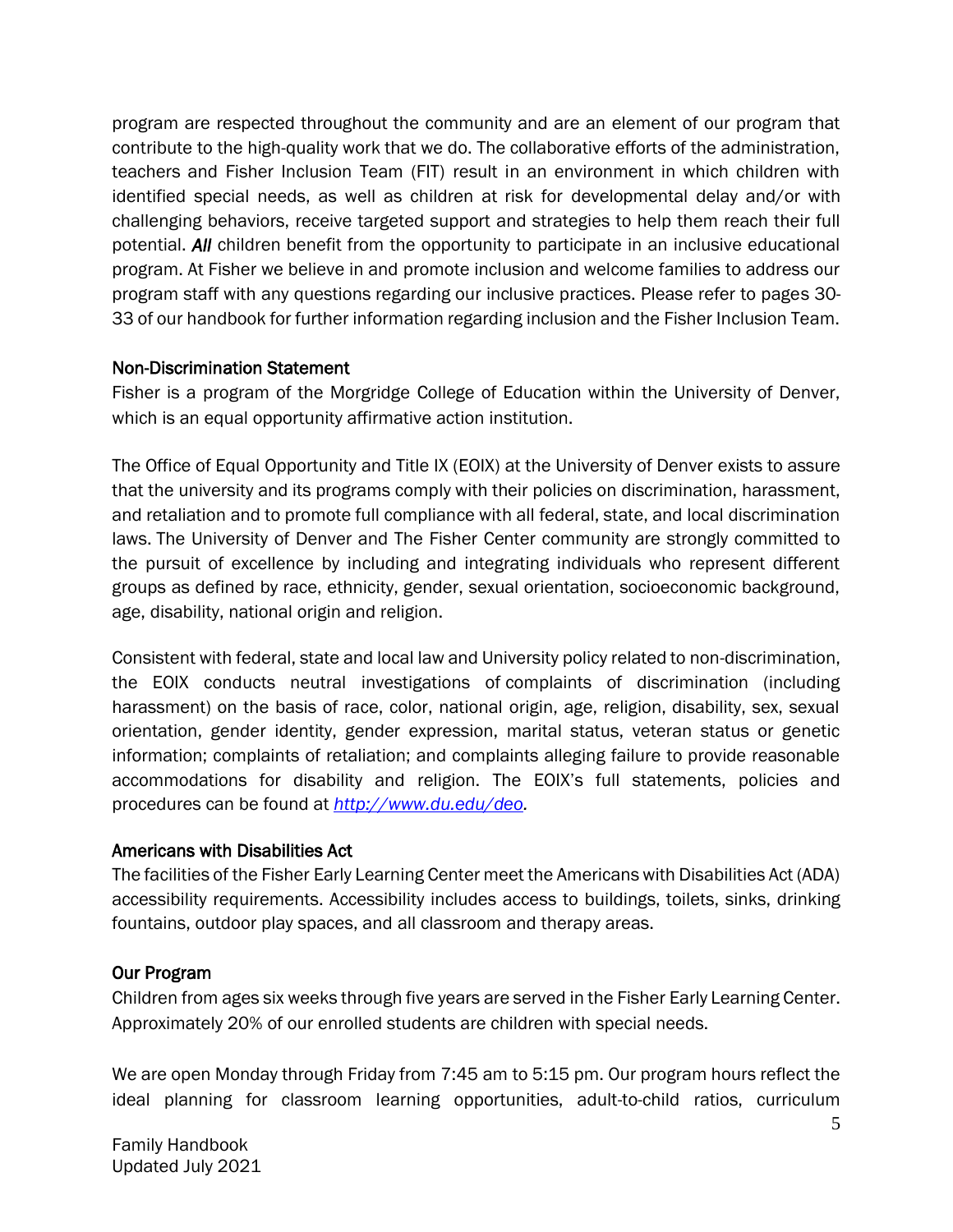implementation, and individual child learning. Families of enrolled children may visit any area of the facility at any time during the program's regular hours of operation as specified by the Center's policies and procedures.

#### School Calendar

Fisher provides year-round programming. We end one school year in mid-June and begin the new school year immediately thereafter. We reserve the right, however, to close during unscheduled times due to severe weather or other unforeseen emergencies. For the most updated information regarding holidays and school closures, please refer to the current school year calendar on our website.

### Planning/Professional Days

School closures due to planning/professional development are valuable aspects of our program. Fisher will be closed for scheduled teacher planning/professional days each calendar year. Professional development and planning days build the foundation for having highly-qualified and well-trained teaching personnel. Professional workshops and conferences prepare staff in all areas of child development, special education, curriculum, health and safety. Professional days also provide time to develop individualized programming and to address progress monitoring for each child. These days assist in maintaining high-quality national standards and well-trained teachers for your child's classroom.

#### **Staff**

The administrative staff of the Center is comprised of a Director, an Associate Director, a Curriculum and Instruction Specialist, Enrollment Coordinator, and Finance Assistant. In each classroom, there is a Master Teacher and two Associate Teachers. Adult-to-child ratios and room capacities maintain all state and national standards and are posted in each classroom. We utilize the criteria provided by the National Association for the Education of Young Children (NAEYC) when hiring our teachers. Our staff is encouraged to continue their education and training to benefit the overall quality of the program.

When necessary, Fisher utilizes a carefully screened pool of qualified and trained substitute teachers. Student workers and graduate students from DU also work at Fisher and support our classroom teaching teams in various capacities. DU students and faculty members are an integral component of Fisher. They provide opportunities to enrich the quality of our services with best practices and current research on learning and development in early childhood.

#### Application Process

The Fisher Early Learning Center is a resource for both the University of Denver and the larger community. We welcome all children and families to apply. Once your child is enrolled, it is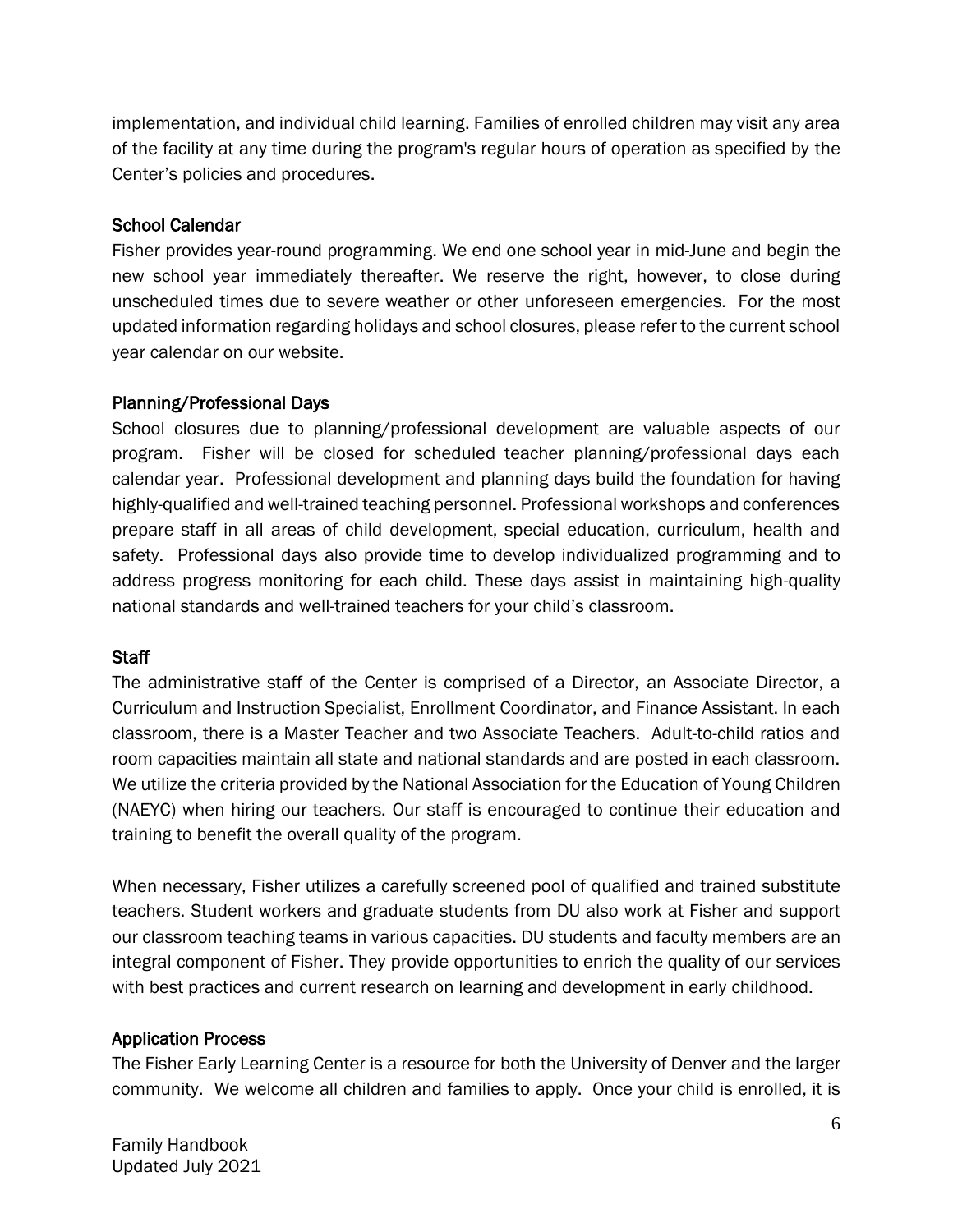NOT necessary to apply each year to continue enrollment. Only siblings of *currently enrolled* children are given priority in the enrollment process and will be considered prior to lottery selections.

All application decisions are based on a lottery that occurs each year in February for the upcoming school year. The lottery database is developed using information provided on the application for enrollment. Once the lottery selection is completed, invitations will be extended in the month of March to enroll for the upcoming school year. Parents will be given 5 days to either accept or decline the invitation for the next school year. When selecting families during the lottery process, we fill spots in an effort to maintain a balance of 50% DU affiliated families and 50% families from the community. Please refer to Fisher's website [\(www.du.edu/fisher\)](http://www.du.edu/fisher) for more details and frequently asked questions regarding our lottery selection process. There is a \$100 non-refundable application fee each year an application is submitted for new families. Families applying for siblings do not pay an application fee.

## **Enrollment**

At the time of invitation and enrollment into the program, a non-refundable enrollment fee of \$100 is required for each child. This enrollment fee applies to new families and siblings, and holds the child's spot at the Center. It will not be refunded should you choose not to enroll your child after accepting the invitation. During the enrollment process, a family meeting will be held with the classroom teachers to discuss the classroom placement, curriculum, family goals, and program policies. This meeting allows families and the Center team to discuss, plan and facilitate the child's transition into the program.

## Yearly Classroom Assignments and Transitions

Whether a child has been at Fisher for a number of years, or is beginning their first year, the staff works as a team to ensure smooth and successful transitions into and across the Center. To help reduce the anxiety of entering our program or a new classroom, a conference with your child's teachers is arranged prior to the start of the school year to plan for the transition. Classroom placement is a process involving the entire Fisher team. Careful consideration and thought are involved in the placement of your child in an appropriate classroom each year. In an effort to establish a positive and productive classroom culture, we take into consideration individual needs of each child, the strengths of each classroom team, and the enrollment needs of the Center. As the new school year approaches, we will notify families about the following year's placement in ample time to help their child prepare for classroom changes. Once children transition into a new classroom at the beginning of the school year, they remain with that classroom for the duration of the 12-month school year.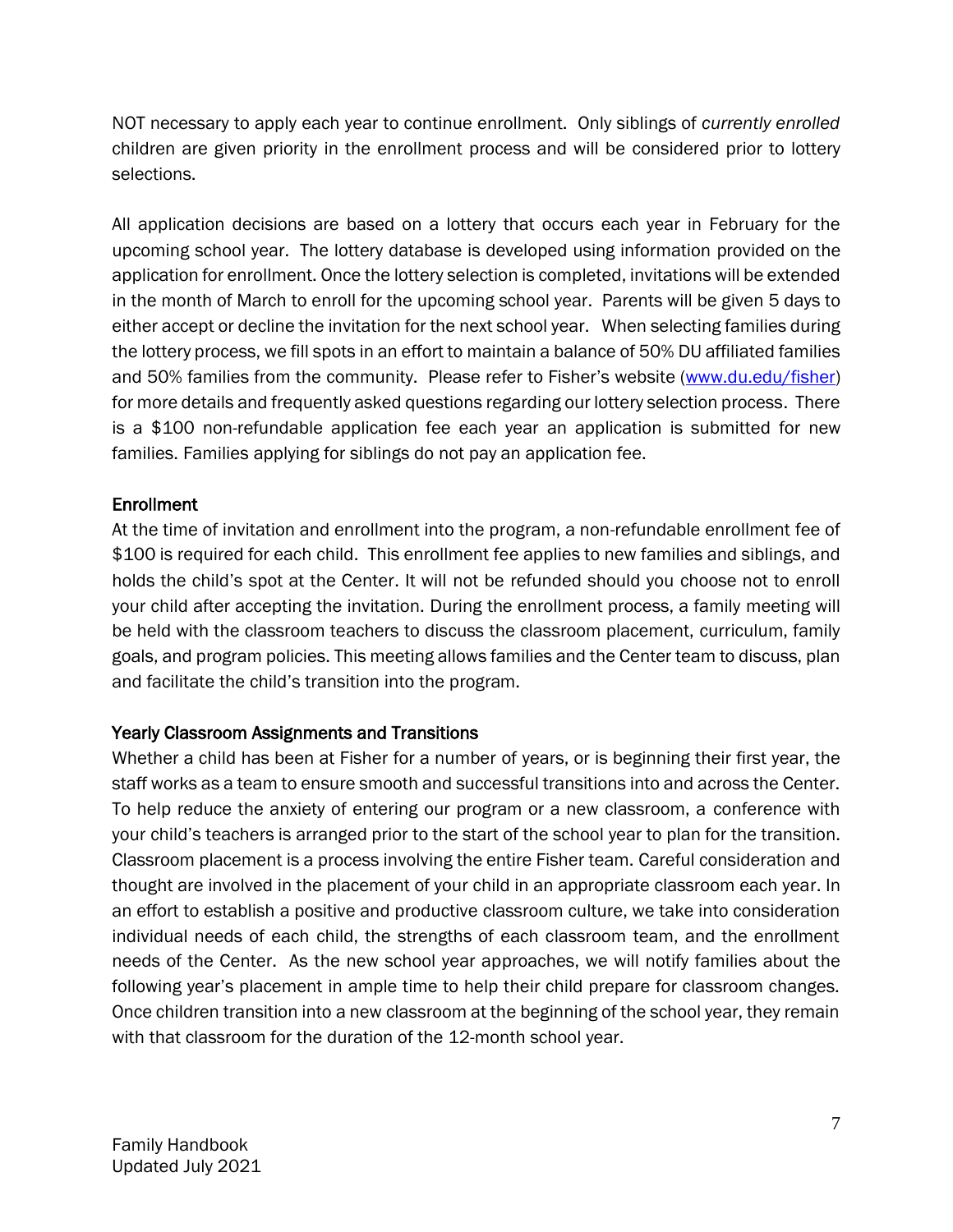#### Schedule Options

Fisher offers three schedule options for enrollment: a five-day/full week schedule (Monday through Friday), three-day per week schedule (Monday, Wednesday, Friday), or a two-day per week schedule (Tuesday & Thursday). There are limited slots for three-day and two-day schedules. These schedule options are offered at a defined monthly rate, which can be found on our website in a document titled Tuition Rates under Enrollment Process.

Priority is given to siblings of children already attending Fisher when filling the two- and threeday schedules. Families will be asked at the time of enrollment or re-enrollment to submit their schedule preferences to the Enrollment Coordinator for the following school year. Family preferences will be accommodated, if possible. Classroom or schedule vacancies will be filled through the lottery selection process.

#### Schedule Change Requests

Families will be allowed to submit one schedule change request during each school year. The decision to grant a schedule change request will be based on availability. Please complete a Schedule Change Request form and return it to the Enrollment Coordinator to initiate any changes.

#### Tuition Payment/Late Fee Policies

Your child's tuition is a flat, monthly rate based on his/her age and on the days he/she is enrolled. Families with two or more children enrolled in the Center will receive a single 10% discount towards the monthly tuition for lowest paying sibling. Fisher operates on a monthly enrollment system, and tuition will only be billed for an entire month or half-month. Tuition may not be prorated into days or weeks. Tuition rates remain constant throughout the school year and will include all school holidays, planning days, and inclement weather closures. You do not receive credit for days in which your child is out ill or on vacation. We appreciate that parents notify the classroom teachers of any absences. All families are required to sign and follow a Tuition Agreement (a separate form included in the enrollment paperwork) for each school year.

*Tuition bills will be emailed. Please ensure that your email address(es) are updated with the Enrollment Coordinator. Tuition is billed the first week of each month for the current month. Tuition payment is due by the 15th of the month and should be deposited into the Tuition Drop Box located in the front lobby. Check payments, online bill pay, or payroll deduction (if employed by DU) are accepted forms of payment. All checks should be made payable to Fisher Early Learning Center. Receipts for payment and yearly statements may be requested from the Finance Assistant. Fisher charges a late payment fee of \$25.00. Fees will be charged to your next bill if payment is not received by the 15th of each month.*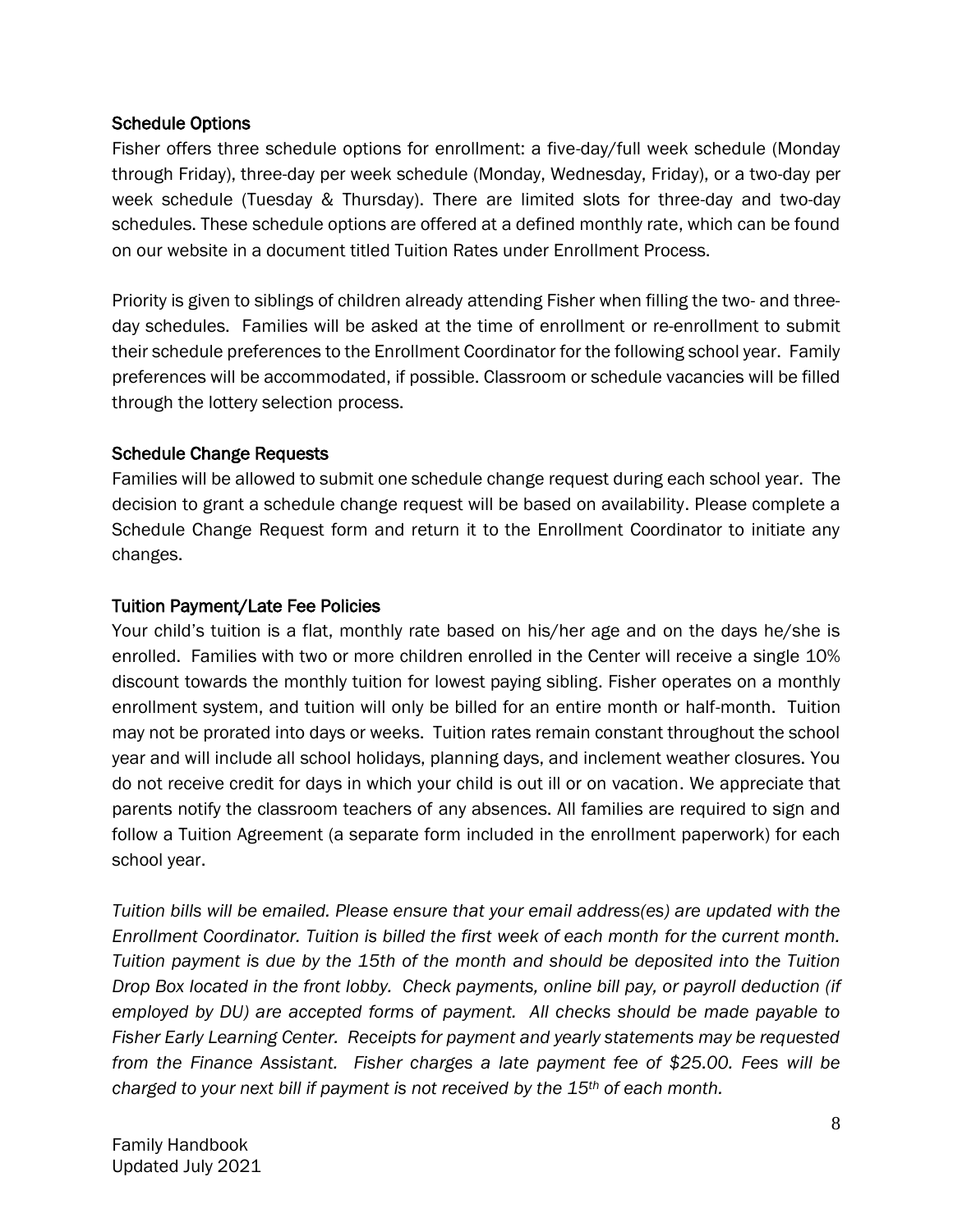#### Materials Fee

Fisher will assess an annual materials fee. The materials fee will cover the cost of classroom materials for specific projects throughout the school year. The amount of this fee depends upon your child's weekly schedule. If your child attends 5 days each week, the materials fee is \$50.00, 3 days is \$30.00, and 2 days is \$20.00. This materials fee should be paid with your first month tuition payment. However, please submit a separate check for the materials fee. Again, this is the only time you will pay this fee during the school year.

### **Withdrawals**

Student withdrawals are allowed only on the 15th or final day of a month. The Enrollment Coordinator must receive a Withdrawal Form 30 days prior to the chosen departure date in order to avoid additional billing. Withdrawal forms may be obtained from the Enrollment Coordinator or Finance Assistant. Accounts with unpaid balances not paid within 30 days of departure will be turned over to the University of Denver's collection agency. Questions regarding the tuition payment, late fee or withdrawal policy may be directed to the Enrollment Coordinator or Finance Assistant.

### DU Rate Eligibility

Children of the University of Denver's faculty, students, and staff will be given a 15% discount off tuition rates. In order to qualify for the DU discount, you must be a current University of Denver appointed faculty member, a benefited full or part-time staff member, or a degreeseeking, continuously enrolled student. This DU discount does not apply to Adjunct Faculty or Alumni. At the time of enrollment, you will be asked to provide a letter from your department/school to verify your affiliation status.

## Denver Preschool Program (DPP)

Any family that lives in Denver County with a preschooler 4 years of age, or in their last year before Kindergarten, may apply to the Denver Preschool Program (DPP) to receive additional funding for their child's tuition. This funding is only provided for one year and is applicable from September-August of that school year. Your first DPP payment will be applied in November for the month of September and your final DPP Payment will be applied the following October for the month of August (if you attend our Summer Camp). Information about the Denver Preschool Program can be found at [http://www.dpp.org.](http://www.dpp.org/) Applications are available at the front desk.

## Financial Aid and Scholarship

Approximately 5% of our total revenue, in addition to gifts and endowments, make up our annual financial aid fund. Financial aid for families in need of financial assistance is available on a limited basis and is based on family need. Financial aid awards are identified in May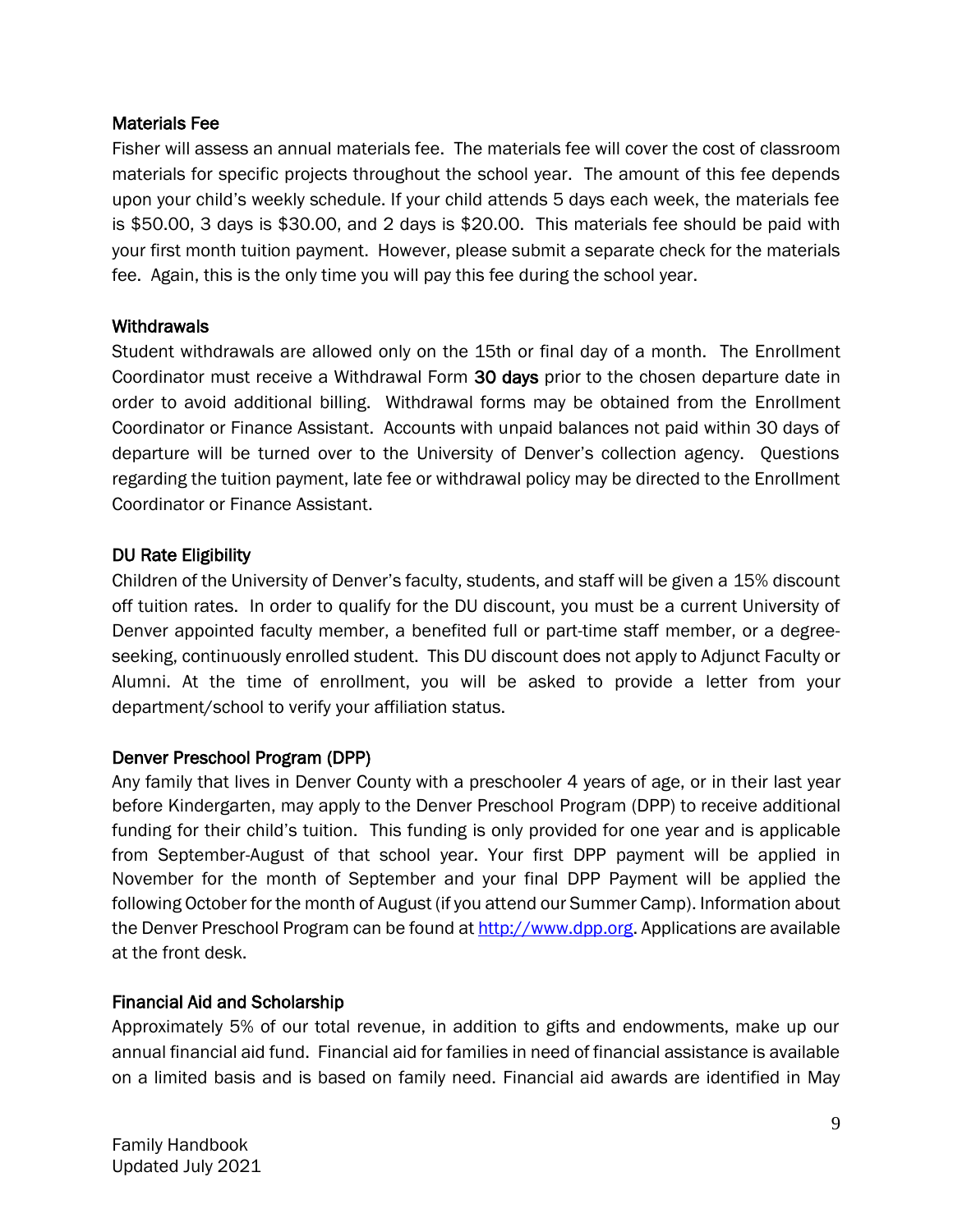each fiscal year. Families must be enrolled at Fisher prior to requesting financial assistance. *(Please note: Fisher reserves the right to adjust a child's Financial Aid should they also receive tuition support from DPP in the same year.)*

In addition, the Donne and Sue Fisher Endowed Preschool Scholarship Fund provides scholarship support to preschool students with demonstrated financial need to attend the Fisher Early Learning Center. By filling the unmet need beyond what other preschool funds provide, this scholarship allows children to attend the Center who otherwise might not consider applying for admission. This will enhance the accessibility of quality early childhood education to underserved populations moving forward, as well as promote diversity within the Center. If you are interested in financial aid or scholarship, please contact the front office for an application or for more information.

## FISHER EARLY LEARNING CENTER POLICIES

## Daily Arrival

We encourage children to be dropped off between 7:45 and 9:00am. Establishing an arrival routine allows children to experience a predictable transition each morning when they come to school and join classroom activities. Your child's teachers can suggest simple ideas to facilitate a smooth separation and engage him/her with friends or prepared activities.

Infant classrooms encourage families to share your child's recent feeding and sleeping patterns verbally with a teacher and/or on the daily planning guide.

We ask that children are in their classroom and ready to start their day by 9:00 a.m. to maintain instructional continuity. Frequent late arrivals can disrupt class attention and your child's transition. If you anticipate arriving late, please advise your child's classroom teachers in advance. If your child arrives late to school and his/her class is on a field trip, he/she will join another classroom on the team until his/her class returns to the Center.

## Combining Classrooms – currently not a practice due to COVID

Preschool classes open on a shared schedule with one classroom receiving all preschool aged children on a weekly basis from 7:45am-8:15am. You will be notified each month of the opening classroom schedule.

Occasionally, two classes in a department may gather in a single classroom during daily arrival and/or departure periods. Such classroom combining occurs if attendance is low in multiple rooms. However, please be advised that our staff adheres to required adult-to-child ratios and room capacity requirements at all times.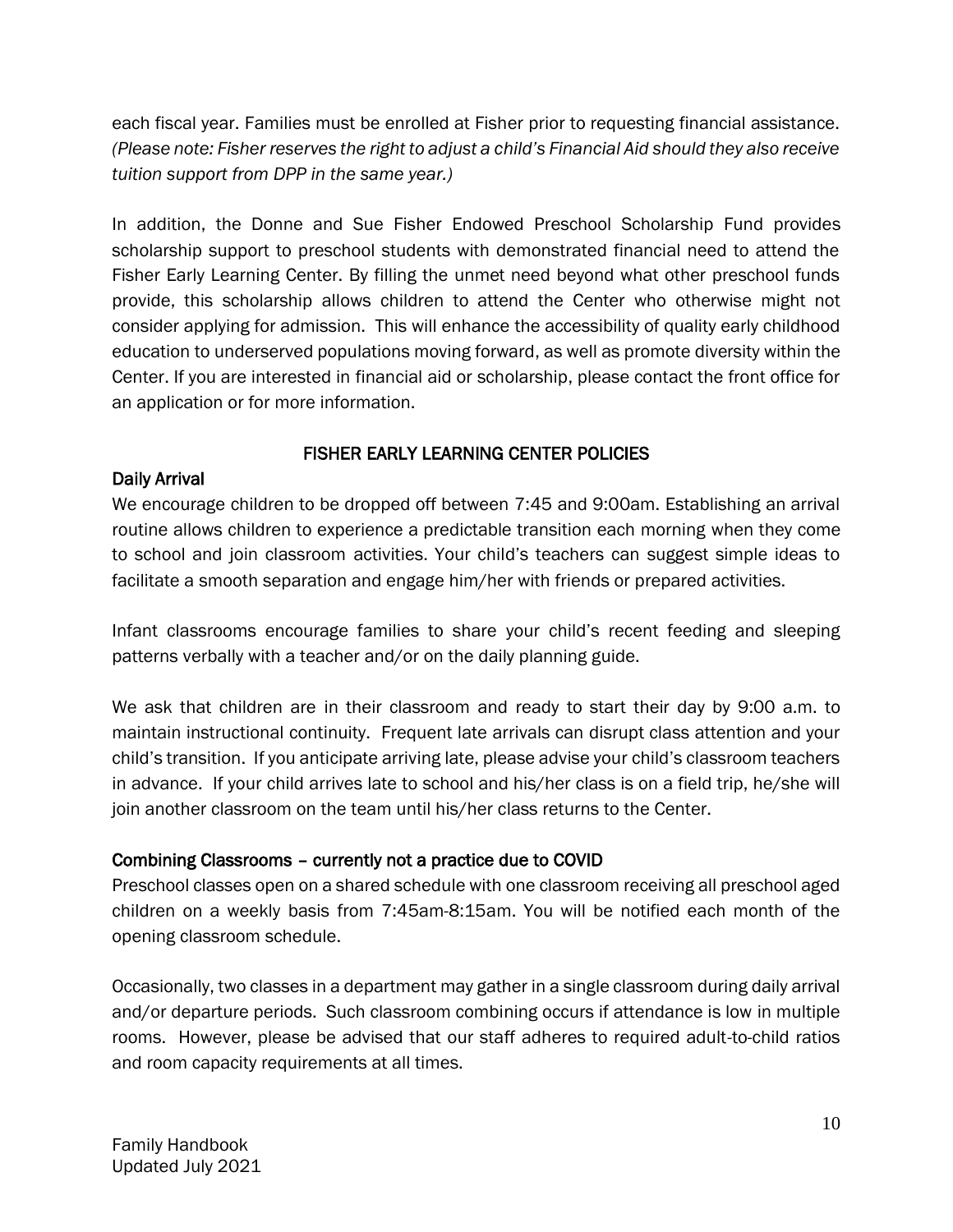#### Inclement Weather

The safety of Fisher's families and staff will be the primary consideration in keeping the school open or closed. In the event of severely inclement weather, the Center will follow Denver Public School emergency closure procedures. If DPS is announced as "Closed" due to severe weather conditions, Fisher will also be closed. Fisher will be posted as "Closed" on all major television channels and their websites. In the unlikely event, however, that DPS is closed for another reason (holiday, vacation) on a day of severe weather, Fisher will follow DU's closure procedures.

Fisher will rarely have a delayed start, even if DPS does. Occasionally, Fisher must close early due to severe weather or other emergencies. Once an announcement is made regarding an early closure, parents will be emailed or called to pick up their child(ren).

*In the event of a closure, late start or early dismissal, the Center or your child's classroom will send an email informing parents of our status.* We advise families, in any case, to call Fisher's main line at 303-871-2723 during inclement weather for the most up-to-date information regarding whether or not Fisher is open. We encourage every staff member and family to exercise their best judgment during inclement weather situations.

#### Extreme Weather Conditions

Staff members are responsible for protecting infants and young toddlers from extreme weather conditions. Thus, outdoor walks or activities must be limited when the temperature is below 32ºF or over 90ºF. Teachers of older toddlers and preschoolers should also take precautions during extreme conditions (as listed above) and limit outdoor walks and activities to 15-20 minute durations. During heat conditions, water and shade must be part of all outside activity periods. If a child has a special need or medical condition that is affected by extreme temperatures, special accommodations can be made regarding their participation.

#### Dress for the Weather

Classrooms go outside in all kinds of weather! Please bring your child to school dressed appropriately for weather conditions throughout the day. During severe weather (extremely hot or cold) we will utilize the motor room for large muscle and physical activities; however, our goal will be to provide outside exercise daily. When we expect to be outside for an extended period of time, we are required to apply sunscreen to all children. Families are asked to sign a permission form for sunscreen application. Sunscreen may either be provided by the parent/guardian or purchased from Fisher at a minimal annual cost. Our nurse consultant recommends against the use of aerosol products, especially in closed spaces. Therefore, we ask that you provide cream based sunscreen products instead of the aerosol products.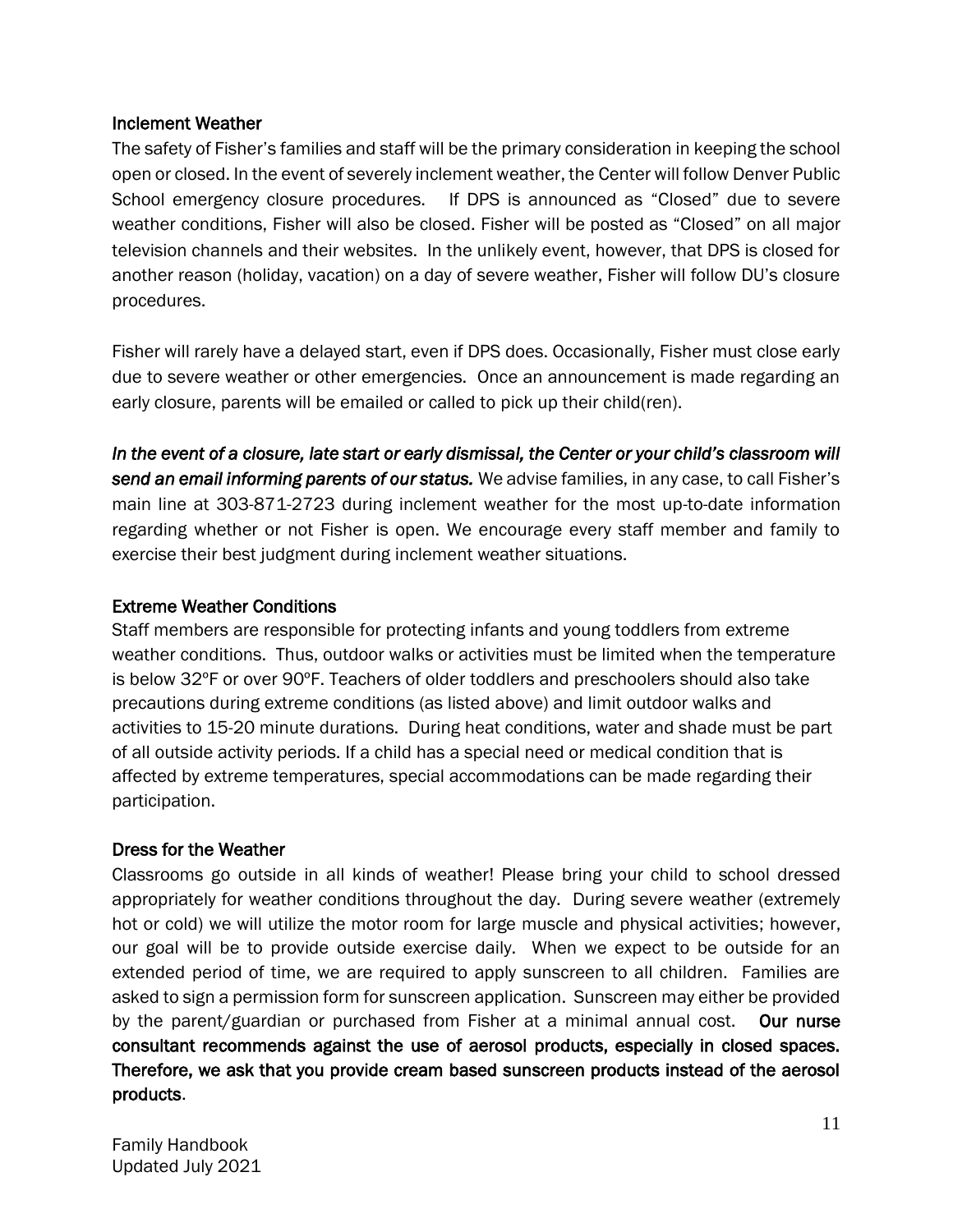Living in Colorado often means many different weather conditions in a single day. We strongly advise families to bring extra clothing for all kinds of weather for their child. During cold weather, we suggest boots, hats, mittens, and snow pants. During hot months, we recommend sunglasses and a shade hat. In all seasons, we recommend comfortable and durable play clothes and footwear for messy activities.

### Screening Procedure

In accordance with best practices in early childhood, every child in the Bearsie Bears through Purple Coyotes, and all new children in preschool and prekindergarten will complete an annual developmental and social emotional screening within the first three months of the school year. If a child enrolls at Fisher after the start of the school year, then that child will be screened within the first three months of his/her attendance.

Children will be screened with the Ages and Stages Questionnaire-3 and Ages and Stages Questionnaire: Social Emotional. All families have received information about the screening procedure and tool being used with their child in the enrollment paperwork. These tools are available for review at the front desk.

Teachers are trained to administer these tools and children will be screened by a member of their classroom teaching team. Following a typical screening, the teacher will send a letter home, explaining the results to the parents. Following a screening where additional developmental support is indicated, the teachers or the FIT Coordinator will contact the parents and the Fisher Inclusion Team to discuss the results and subsequent steps.

#### Guidance and Discipline

At Fisher Early Learning Center, the terms guidance and discipline are positive terms. Through intentional observation we gain an understanding of what a child is seeking through the behavior and support him/her to learn positive ways of getting their needs met. When a child exhibits actions or patterns of behavior that cause consistent interference with his/her ability to engage with peers and the environment, Fisher staff members partner with families to intentionally and thoughtfully design supports to promote social-emotional development.

Below are principles that guide our practices.

- We believe guidance begins as we design our environment for children in a developmentally appropriate manner.
- We believe in positive reinforcement of appropriate behavior through modeling examples of effective problem solving, redirecting, and providing choices and options.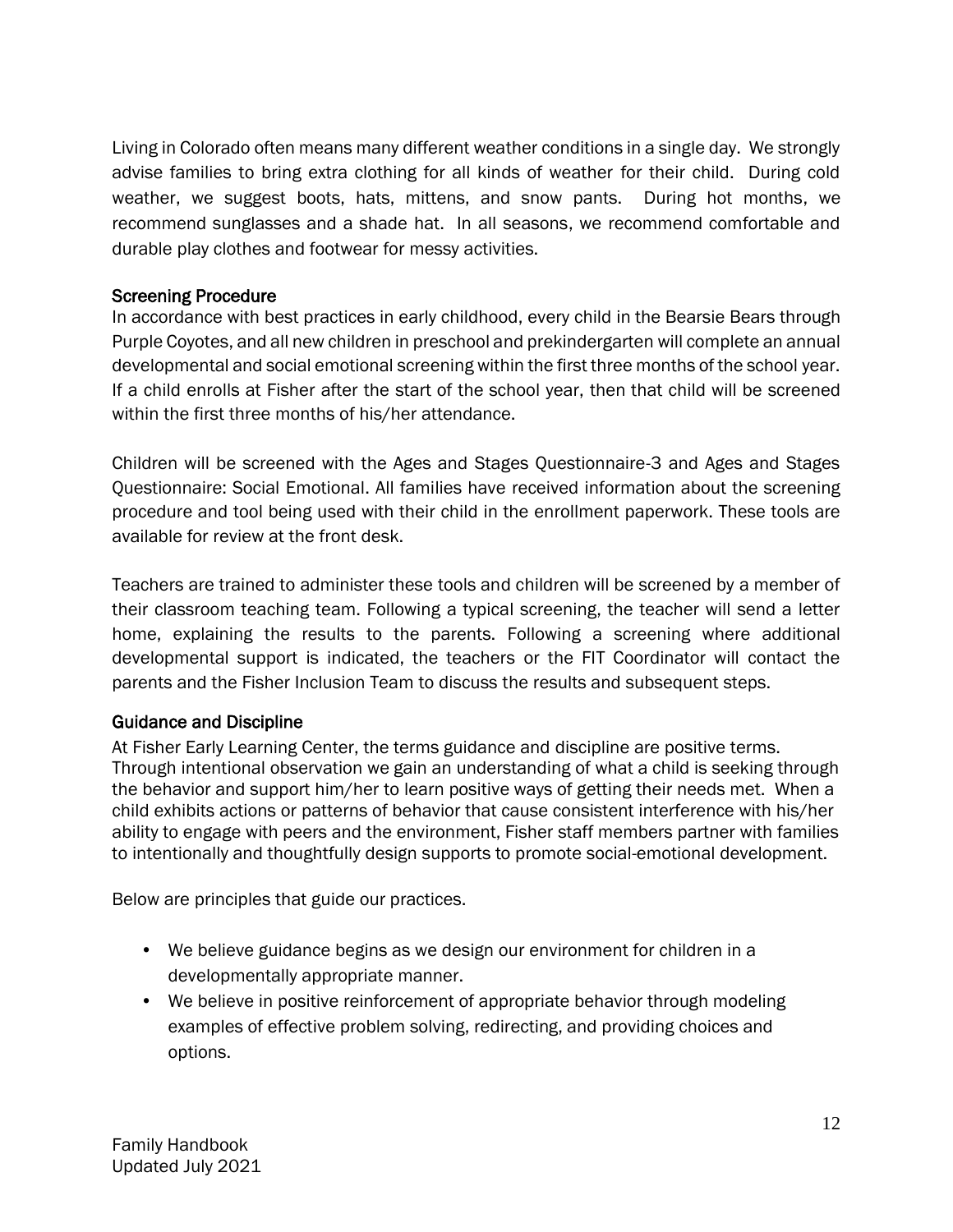- We believe in involving parents whenever possible in the development of self-control and guidance decisions.
- We believe in fostering creativity, independence, and responsible decision-making through clear expectations and routines, adequate environmental planning, and problem solving with adult support in naturally occurring situations.
- We believe that children's feelings deserve respect. Our expectations will be clearly stated in positive and proactive language. We will help children identify their feelings, discover common ground, communicate verbally, and learn to negotiate and develop friendships.
- We will model and teach "cool down" techniques and strategies for making choices that foster inner control and maintain self-respect and confidence.
- Children must not be subjected to physical or emotional harm or humiliation.
- Under no circumstances is it permissible for employees of FELC to use physical punishment, psychological abuse, or coercion when disciplining a child including, but not limited to, pinching, shaking, spanking, punching, biting, kicking, rough handling, hair pulling, shaming, ridiculing, any humiliating or frightening method of discipline, forcing a child to sit/stay down, or forcing a child to perform an action.
	- o Appropriate use of restraint for safety reasons (i.e. to protect the child or others from harm) is permissible.
- Discipline must not be associated with food, rest or toileting. No child should be punished for toileting accidents. Food must not be denied to or forced upon a child as disciplinary measure.
- Separation from activities, when used as discipline, must be brief and appropriate for the child's age. The child must be in a safe, lighted, well-ventilated area and be within sight and hearing of an adult. The child must not be isolated in a locked, closed room or closet.

Fisher incorporates a variety of resources to support families and their child(ren)'s social emotional development. One resource that Fisher utilizes is the PTR-YC (Prevent Teach Reinforce for Young Children) model to support children with challenging behavior through the design of individualized positive behavior supports. The PTR-YC process:

- Promotes a collaborative partnership between teachers and families
- Includes data collection procedures to identify and define a child's challenging behavior(s) in observable terms
- Includes data collection procedures to identify the function of a child's challenging behavior(s)
- Helps to identify one target behavior to decrease and several replacement skills to increase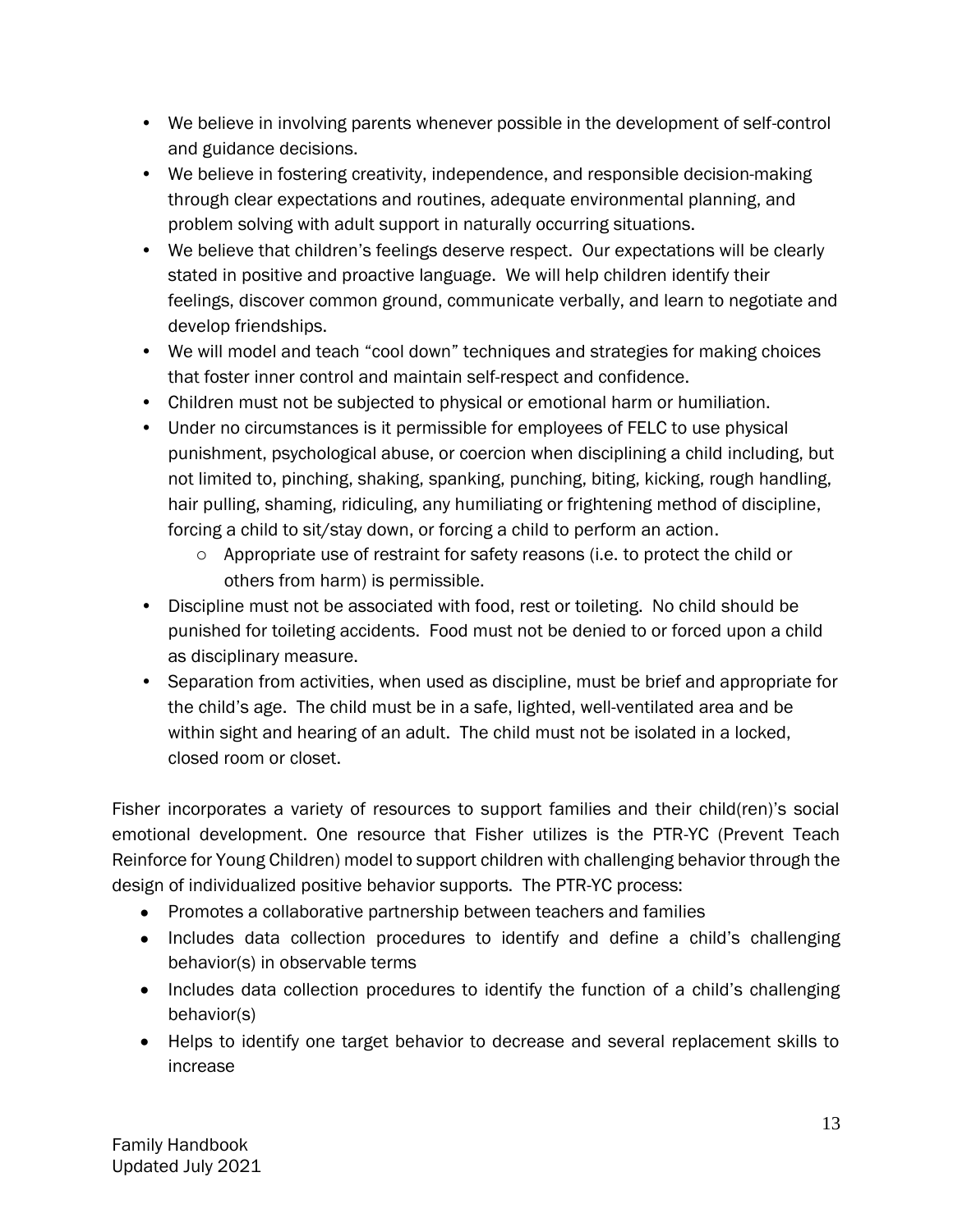- Supports teachers and families in developing an individualized plan to address challenging behavior(s)
- Includes support strategies to prevent, teach, and reinforce positive behaviors

It is not our practice to "disenroll" a child for disciplinary reasons. The above stated guidance and discipline policy and PTR-YC process is in place to limit the use of suspension, expulsion and other exclusionary measures. Should a thorough use of PTR-YC not result in the successful inclusion of a child, Fisher staff will work with the child's family to determine if exclusion is necessary. If so, Fisher staff will support the family in the next steps involved in accessing services and identifying an alternative program/placement for the child.

• Fisher Early Learning Center follows the Rules Regulating Childcare Centers for the State of Colorado for discipline (7.702.66 Discipline) and complies with federal and state civil rights laws.

## Security and Safety

A member of the administrative team will greet you when you arrive or leave for the day when at all possible. Additional precautions, such as security access cards, surveillance cameras, outside phones, and remote door access, control access to the building and the safety of the children.

## *The parking lot is a very busy place during morning drop-off and afternoon pick-up. Children should be walking (not running) at all times, and should never exit the building without holding the hand of, or being in close proximity to an adult.*

## Safe Children Policy: Fisher Early Learning Center is a Body Safe School!

The Fisher Early Learning Center is committed to providing a safe and nurturing learning environment for all children. Every student should feel safe and protected from any form of abuse. In order to ensure each child is safe and to minimize the risk of child sexual abuse, Fisher has put several preventative measures, guidelines and policies in place.

#### Preventative Measures

- $\cdot$  Anyone working with children at Fisher must complete a thorough background check and fingerprinting process. This includes staff, graduate students as well as student employees.
- $\cdot$  Beginning with the interview process, we share our principles for keeping children safe from abuse and provide various scenarios for the candidates to problemsolve.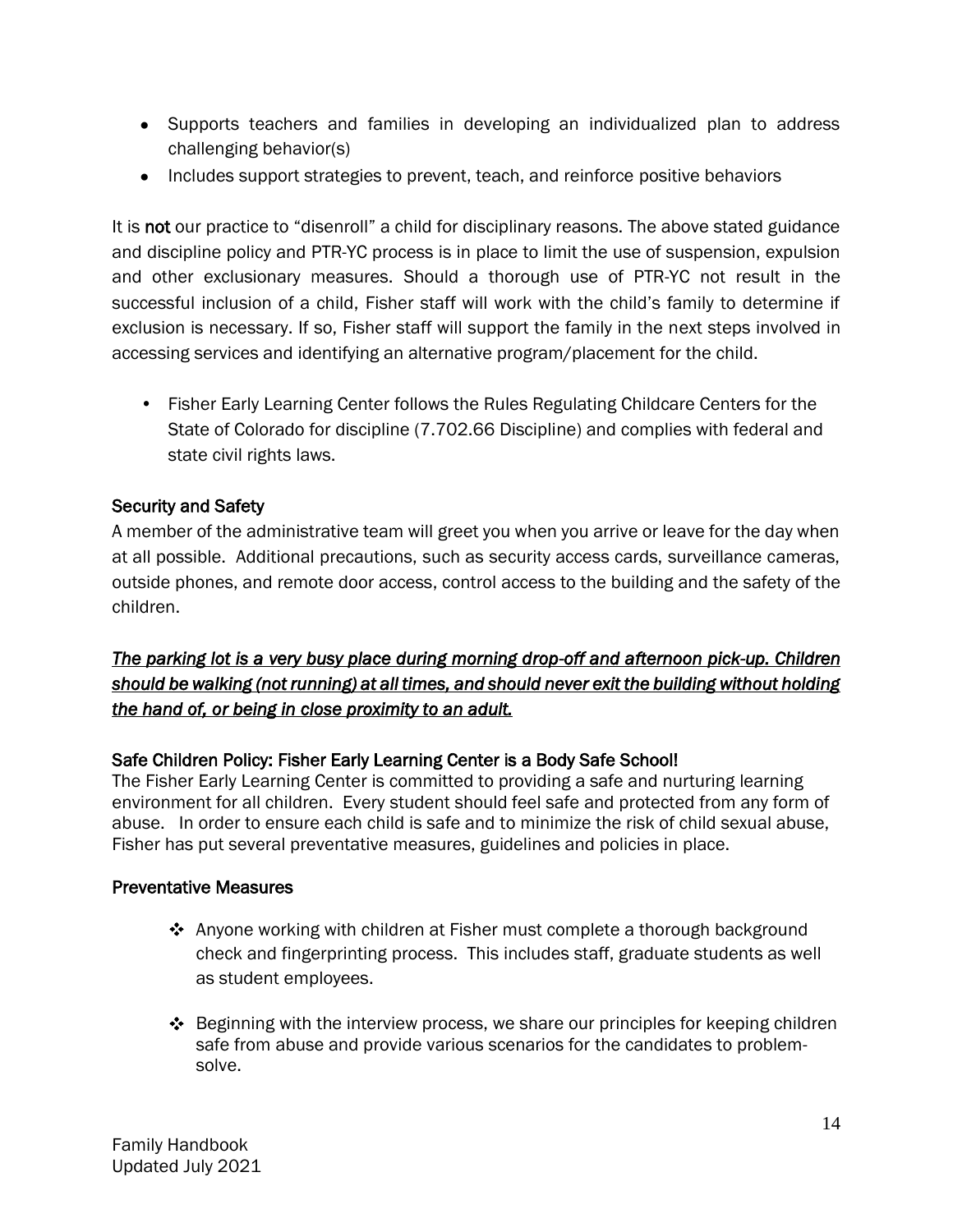- An annual staff training and orientation regarding body safety practices and protocols are provided to all staff. The body safety policies are also introduced to anyone newly hired and any volunteers working in the classrooms.
- $\div$  Clear communication between families and staff is one of our primary priorities. We work to ensure that this process begins with parents before they even enter our school, starting with the center tours during which we inform families that we are a "Body Safe School". During the initial family meeting, we are diligent to discuss our policies and guidelines and to gather information about the family's expectations and rules. We practice daily communication with families either face- to- face or through written daily reports.
- Body safety rules are taught to children and are as follows:
	- $\triangleright$  No one is allowed to touch your private parts.
	- $\triangleright$  You should not touch someone else's private parts
	- $\triangleright$  No one is allowed to take pictures of your private parts.
	- $\triangleright$  If somebody tries to touch your private parts, say "No!"

#### Center Guidelines

Each classroom is visually accessible through either the glass doors or the second floor observation windows overlooking all classrooms. Additionally, the following guidelines are in effect throughout the center to help keep all children safe.

- Staff in infant and toddler classrooms position themselves in the room so all children can be seen and heard at all times. Staff in preschool classrooms maintain sight of children most of the time; supervision for a short time by sound is permissible as long as teachers frequently check on children who are out of sight. For example, a preschooler who is using the toilet may sit alone for a short time while a teacher conducts frequent visual check-ins. Another example could be while playing in a tunnel in the motor room, a preschooler may sit alone inside the tunnel while the teacher frequently peeks inside.
- $\div$  Classroom bathroom doors stay open in classrooms with children who are potty trained. Infant and toddler classrooms have split doors and the bottom half remains closed for safety; infants and toddlers are accompanied by a teacher in the bathroom at all times.
- $\div$  Body safety rules are discussed openly with children throughout the entire school year using language appropriate to their developmental level.
- $\div$  Body safety practices are introduced to infants during diaper changes. Teachers explain what is happening and why.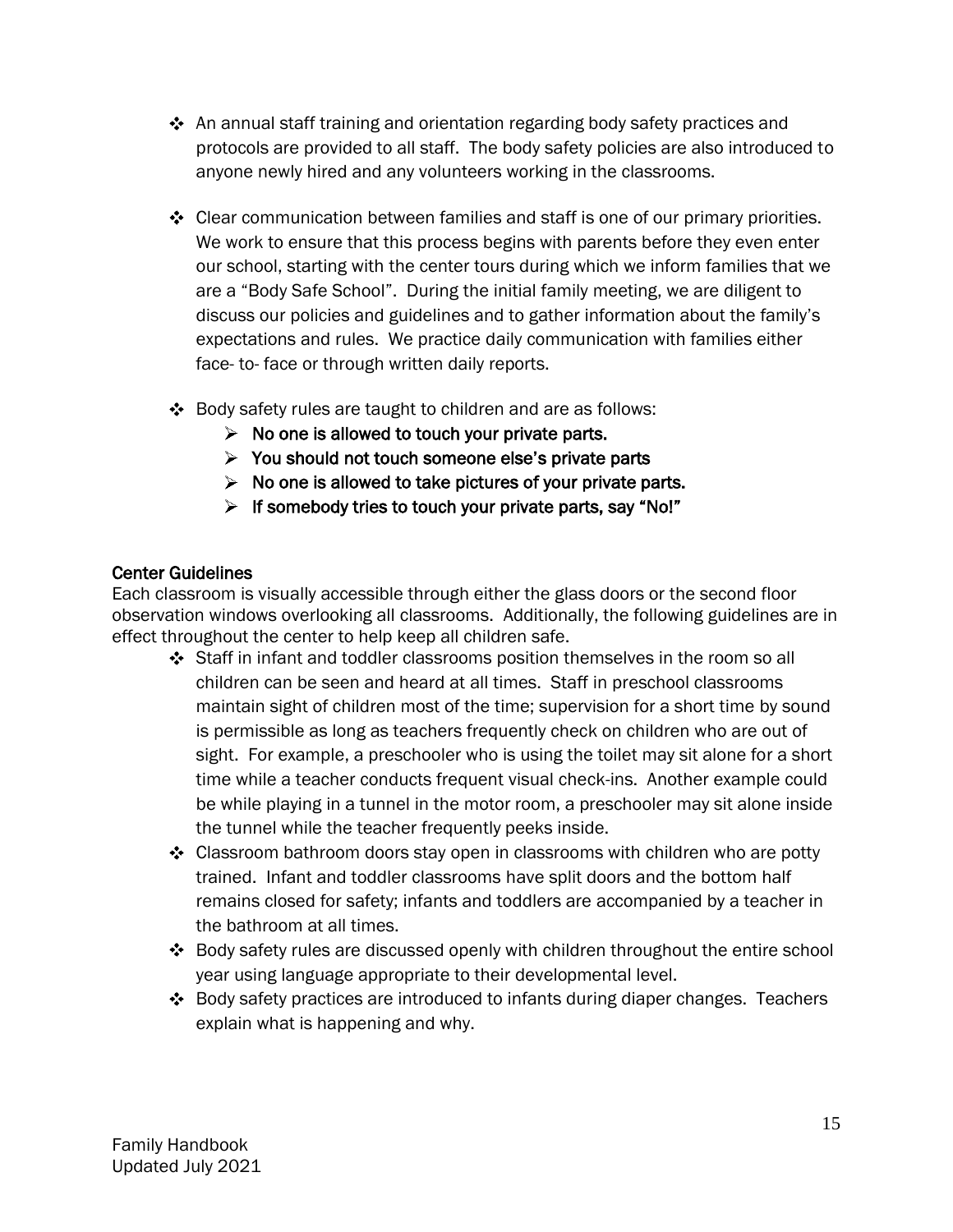#### *When changing a child's diaper, the teacher may say, "Sharon, your diaper is wet. I am going to lift you onto the changing table, take your pants off and take off your wet diaper. Now I'll put on your clean dry diaper."*

- $\div$  While it is acceptable to show affection, the Fisher staff do not touch children without also telling them how, where and why we are going to touch them. Kisses are for family only.
- A "Buddy System" is utilized where children go to the bathroom, or other areas of the classroom and Center with another child or small group of children.
- Adults and children spend their days in groups with one another. There are rare occasions when adults must be alone with children. When a situation requires that an adult be alone with a child they must adhere to the following procedure:
	- $\triangleright$  Inform another adult in the classroom of the situation.
	- $\triangleright$  Identify the child who needs to leave with the adult and the reason.
	- $\triangleright$  Tell the adult exactly where the adult and child will be.
	- $\triangleright$  Tell the adult how long you expect to take care of the situation.
	- $\triangleright$  Assist the child to take care of the situation
	- $\triangleright$  Upon returning, check in with the same adult to ensure they are aware you have returned.

#### *If a teacher must change a child when the class is on the playground, he or she may say, "Ms. Judy, Sam has wet himself and his clothes must be changed. I'm taking him inside so he can change is clothes and we will be back in 10 minutes."*

- Parent education classes are offered to families to ensure all adults in our community understand our policies and procedures for a Body Safe School. Additionally, the book titled *Off Limits* co-authored by Sandy K. Wurtele, Ph.D., and Feather Berkower, M.S.W. is available to check out from the Center library upon request.
- $\div$  All volunteers receive a staff handbook and the important "body safe" guidelines are emphasized. Teachers are also encouraged to reinforce these policies with students and volunteers in their classroom.

## Sign-in and out

On arrival and at departure parents, designated family members or guardians must sign children in or out of the Center using the ProCare attendance tracker. This is a mandatory practice. Please ensure that your child is signed in and signed out of the Center every day. This process is also used to verify the head count in the classroom and within the Center throughout the day. It is important to follow this procedure, not only for state regulatory purposes, but also for your child's safety.

Parents, designated family members or guardians must drop off or pick up children directly in the classroom or on the playground with a classroom teacher's acknowledgment. This drop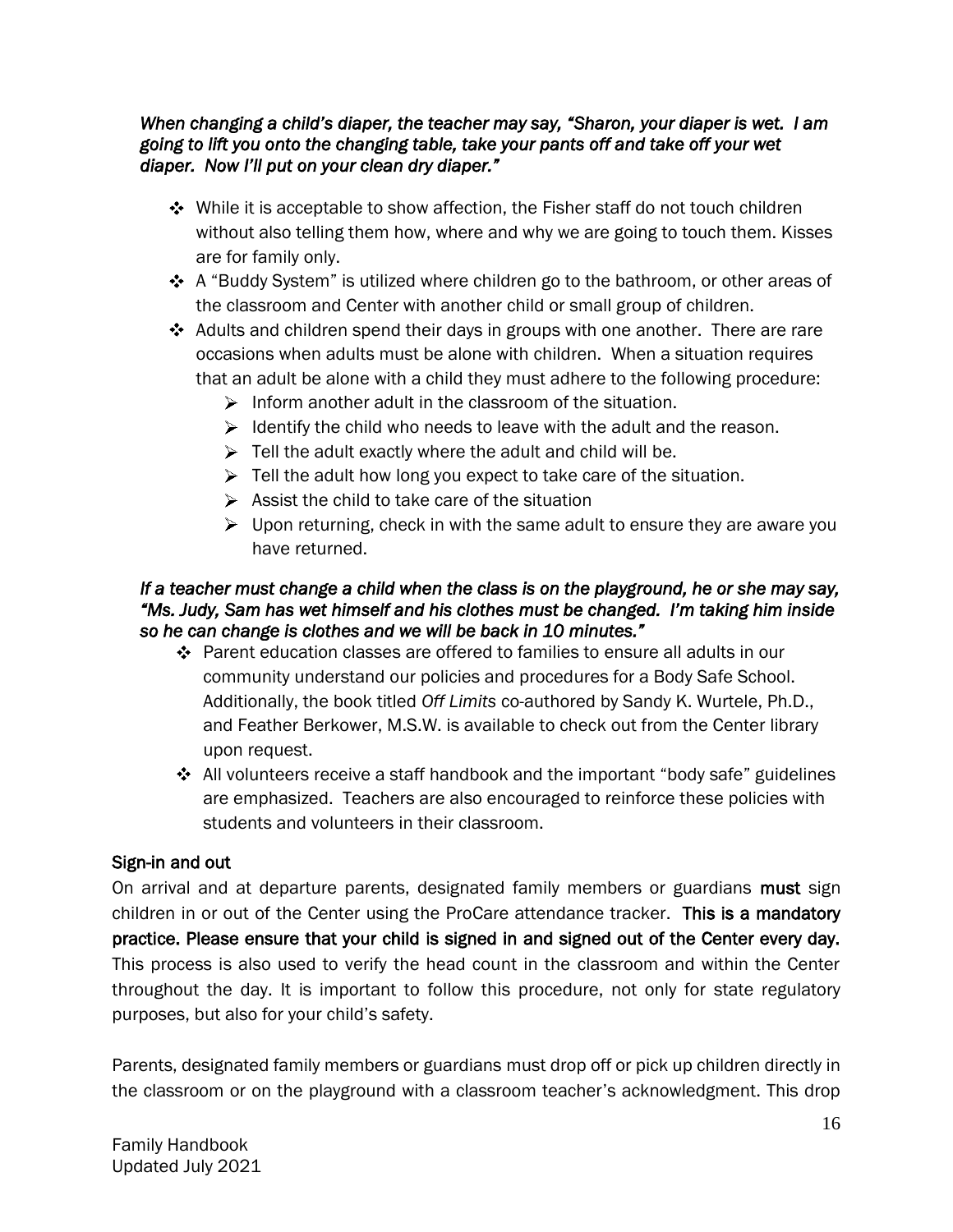off and pick up procedure also allows for the classroom teacher to connect with the parent/guardian about the child's night or day. Exchanging helpful information at these times of day supports the child's success at school and home.

### Late Pick-up and Fee Schedule

Please be on time to pick up your child. The Fisher Center closes at 5:15p.m. We ask that families gather their child's belongings and leave the classroom generally five minutes before that time. A \$10 fee will be charged for the first 1 to 5 minutes after the center closes and an additional \$1.00 fee for each one-minute increment after that time. This applies to each child (i.e. per sibling). All applicable fees will be added to your monthly bill.

If late pick-up becomes a chronic concern, families will be contacted to discuss your child's attendance with the Director. We will ask for a back-up plan for your child's pick-up schedule. If a child is not picked up within 45 minutes and we are unable to locate an emergency contact on the child's emergency contact list, we will contact police or social services for assistance. The Director or administrator in charge does a nightly walk through to make sure all children have left the building.

### Drop-in Day Requests & Procedures

The Fisher Early Learning Center will attempt to meet requests for "drop-in" attendance whenever possible. Drop-in days are only available when your child's classroom is under classroom-licensed capacity, and the required child-to-teacher ratio is maintained. Classroom capacity and child-to-teacher ratios for each age group are posted in your child's classroom. The following policies and procedures have been established to ensure that drop-ins are successful:

- Drop-in days are available for enrolled children only.
- Drop-in days are restricted to the classroom for which your child is currently enrolled.
- Drop-in days are available only on the days when the classroom is under ratio/room capacity. They are not guaranteed regardless of when the request is submitted.
- Drop-in days are based on a first come, first served basis.
- Drop-in days should be arranged at least 24 hours prior to desired attendance; a Drop-In Request Form must be completed and turned in to the front desk.
- Drop-in days are considered an additional day, therefore an additional \$80 fee will be charged to your child's tuition.
- Fisher Center reserves the right to refuse a drop-in day due to staffing, planning times, conferences, or team meetings.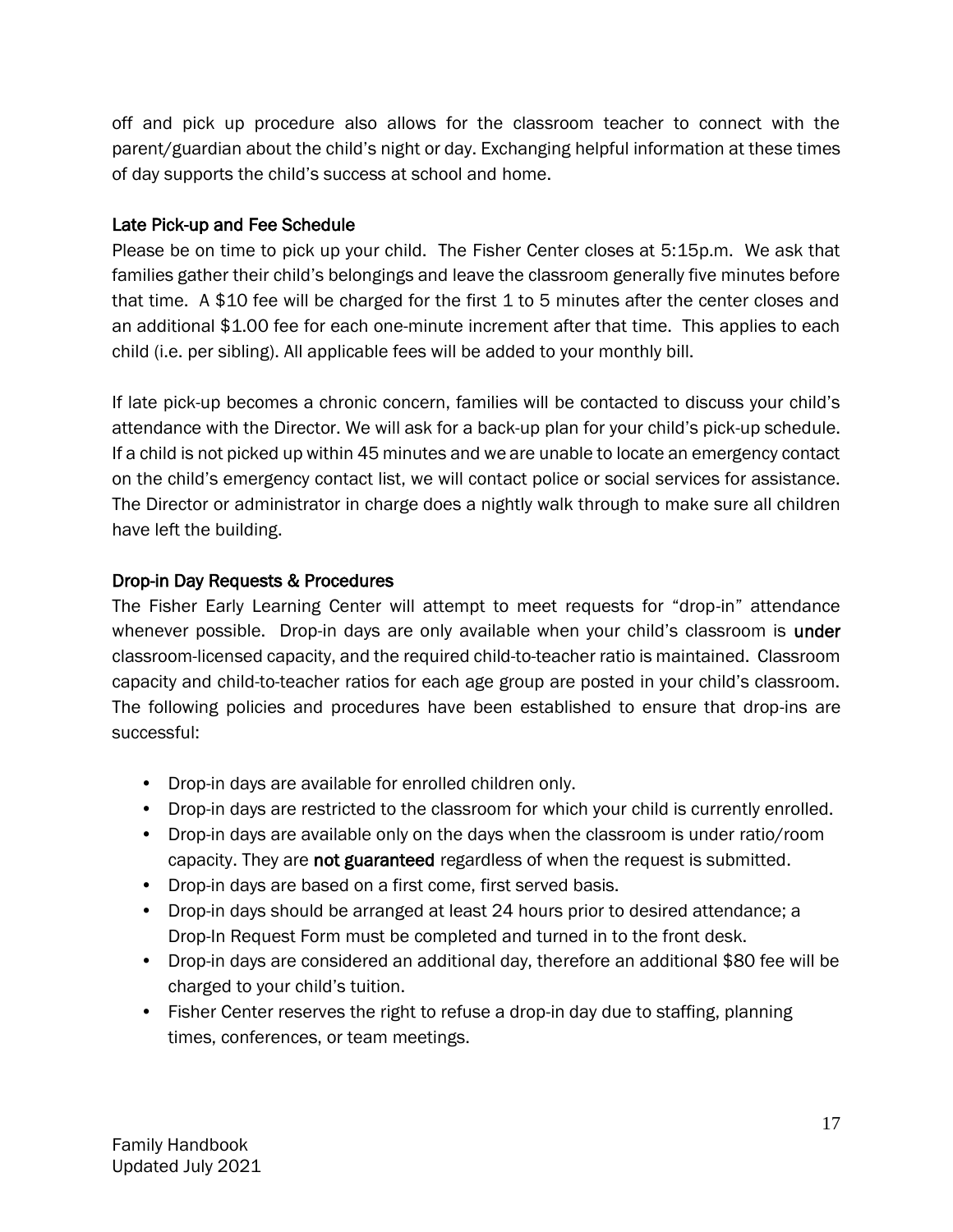Please remember enrollment is continually changing and available days may vary. You should request a drop-in day as soon as you are aware of the need, however, you may also request a drop-in day at the beginning of any day for that day by phone as well as in person, but it is not guaranteed. Availability will be identified at the time of request.

On the morning of the drop-in day, parents must call to confirm availability and ensure that the correct forms have been completed. Plan to use your arranged drop-in day, as you will be charged for that date whether it is used or not. Parents must sign your child in as you would on any normal day. Signing in with ProCare is required to ensure an accurate count of children within the Center for emergency and legal purposes. A drop-in charge of \$80 will be added to your monthly tuition bill.

### Authorized/Emergency Pick-up

Children will only be released to individuals listed on the child's emergency form, and who are authorized by parents/guardians for pick-up. We must have written authorization to release your child to anyone other than the parent or guardian. All authorized persons will be asked to show picture identification prior to the release of any child. Families who have specific legal custodial arrangements must provide on-file documentation stating custody guidelines. We expect that a family member or authorized person is accessible by phone at all times in case of an emergency.

## Identifying Children's Location

During the day children are supervised by their teachers and/or Center staff at all times. When the children leave the Center with their teachers for field trips or outings during program hours, their teachers are responsible for signing them in and out of the building at the front desk.

#### Supervision During Naptime

Infants & Toddlers - When infants and toddlers are sleeping, they will be within sight and hearing of staff at all times; including when staff are engaged with other children who are awake. A staff member will visibly check on the sleeping infants and toddlers frequently.

Toddlers and Preschoolers - If a child does not sleep during the designated naptime, he/she may rest quietly or will be offered a quiet activity. Teachers, associate teachers, or teacher aides are aware of and positioned so they can hear and see any sleeping children for whom they are responsible, especially when they are actively engaged with children who are awake.

#### Adult-to-Child Ratios/Attendance

Colorado state licensure ratios of children to adults will be adhered to at all times. Ratios are posted in each classroom. Teachers are responsible for knowing where children are at all times during the Center's hours of operation. A head count system, along with written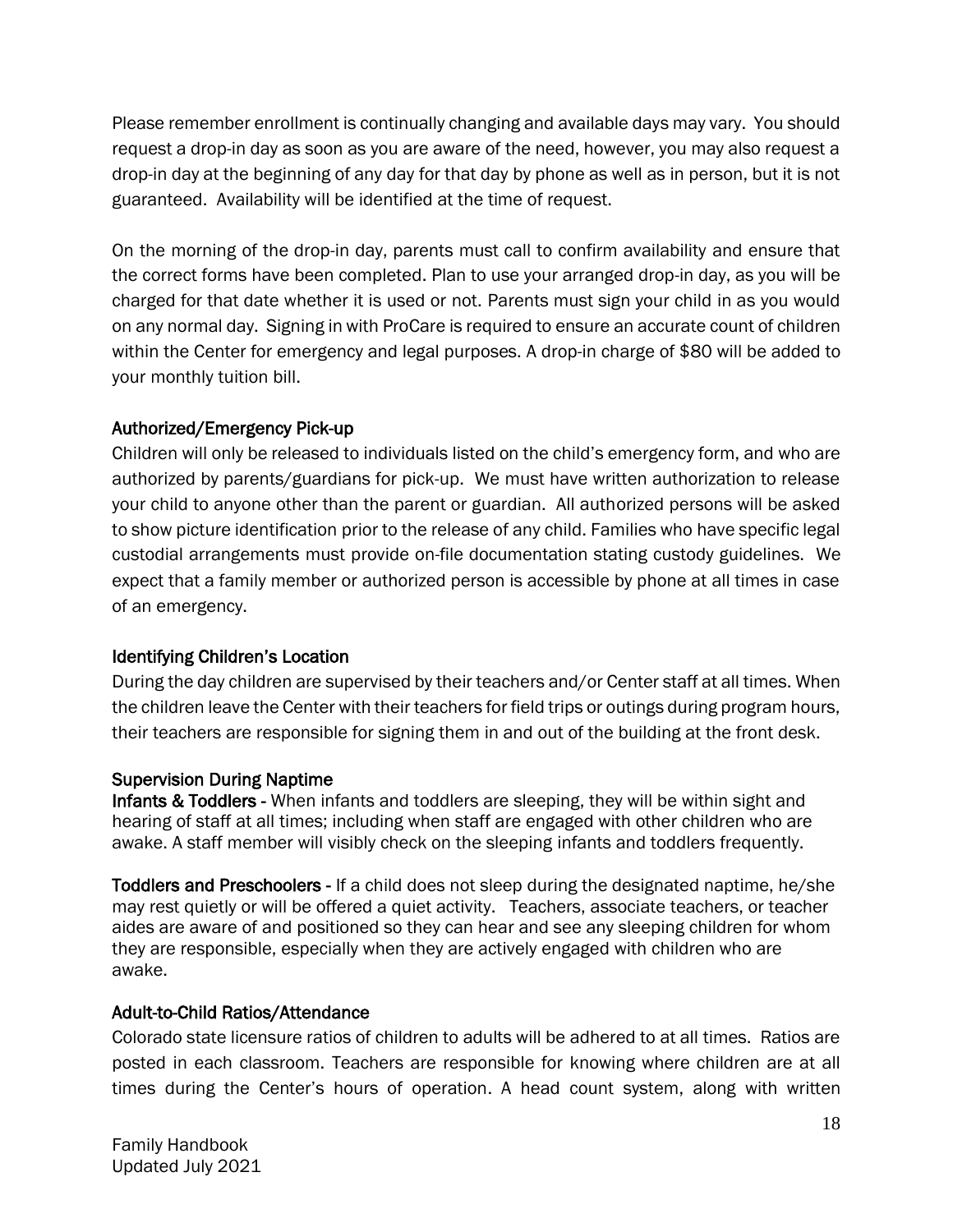attendance is used in the classroom throughout the day. The teachers review head counts upon entering and leaving the classroom as a group. The written attendance is taken with the class to the playgrounds and on any outdoor excursions.

### Absences

If your child is sick or will be absent, please call the classroom directly to inform the teaching team. Each classroom has an independent answering system to record messages throughout the day.

### Visitor Policy

Visitors must sign in and out at the front desk. Parents are always welcome in their child's classroom, at special events or to be involved in important experiences for your child and other children. If you would like to have an extended visit with your child inside the classroom, it is advised that parents make prior arrangements with classroom teachers as some age groups have difficulty with separation during these visits.

### Observations

Fisher is a training arena for the University of Denver, thus, students and community partners in training will often conduct observations at our site. We welcome the richness that visiting educators bring to the Center. These visitors are always under the supervision of staff and administration. Generally children are not affected by visitors and welcome them into their classroom. We use our discretion when inviting observers into the rooms and will ask that they use the windows upstairs primarily for the infant rooms, as these classrooms are smaller in size and the disruption can be greater with this age group.

Families are welcome to use observation windows that are available above each classroom. Extended observations or observations of other classrooms may be arranged with your child's teaching team.

## Photographs and Videotape

Photographs and videotapes are a strong component of the programmatic approach towards training and professional development. Families will be asked to sign a permission form for release of images. These photos and videotapes will be used for instructional purposes only. When a specific situation (newspaper, brochure, or center pamphlet) requesting these images or a research study arises, families will be contacted and additional permission will be sought ahead of time. The Fisher Early Learning Center will follow the University of Denver's and established state guidelines for any and all research to be conducted within the Center.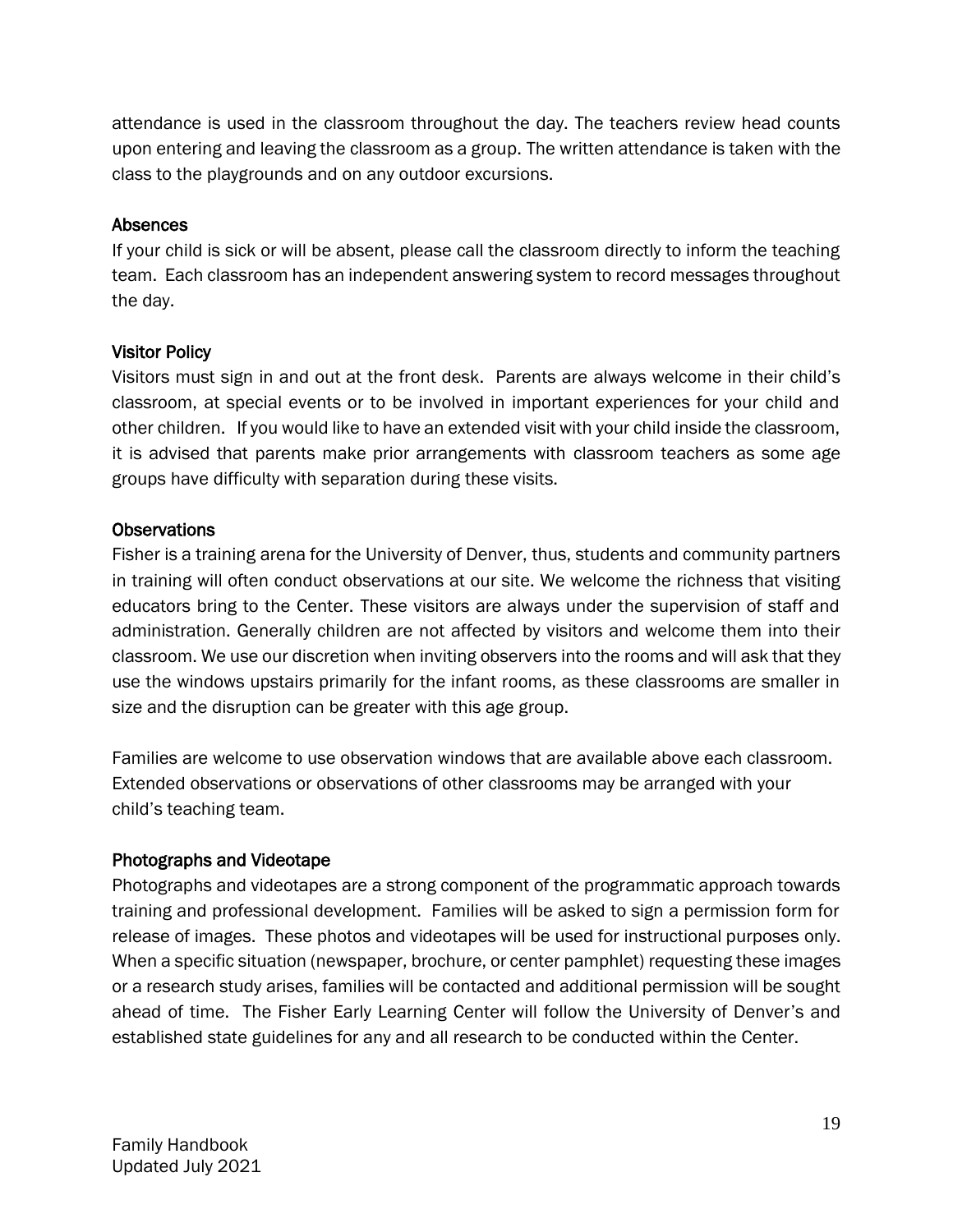### **Confidentiality**

Personal information about your child and family is kept in your child's personal folder in a locked file cabinet. Access to this information is limited to the child's parents/legal guardians, regulatory authorities, and authorized Fisher employees at the discretion of the administrative staff.

### **Health**

The Health and Safety Policies and Procedures are included in this handbook. These policies must be read and the acknowledgment signed by a parent or guardian before a child begins the school year. All precautions will be taken to ensure the health and safety of children within the Center. Please use the appropriate forms you will receive from us to indicate any specific health concerns you may have about your child. Fisher contracts with a registered nursing service that has someone available by email or phone at all times to Fisher staff.

In accordance with national childcare standards, walk off mats are provided by each regularly used exit to the outdoors. Wiping or taking off shoes upon entering the building is strongly encouraged. In addition, our infant classrooms (Bearsie Bears and Roly Polys) maintain a "shoe free zone" policy in their classrooms.

Fisher also discourages idling vehicles in our parking lot and pick up/drop off circle. Idling is permissible to maintain interior or engine temperatures in extreme cold or heat. Otherwise, please observe the signage located around the parking lot.

#### Hand Washing

Frequent hand washing with soap and water is the best prevention of the spread of disease and bacteria. Children and adults will wash hands before preparing or eating food, before and after play, wiping their nose, and toileting. While changing diapers, caregivers wear disposable gloves (changed and discarded for each child) and the table is sanitized after each changing. Additionally, parents of infants and toddlers are required to wash their child's hands upon arrival in the classroom. Parents and visitors are asked to wash their hands prior to entering any classroom. The use of alcohol-based hand rubs in lieu of hand washing is not recommended for childcare settings. If these products are used as a temporary measure, a sufficient amount must be used to keep the hands wet for 15 seconds. Since the alcoholbased hand rubs are toxic and flammable, they must be stored and used according to the manufacturer's instructions.

#### Medication Administration

Whenever possible, we advise parents to request medication from their physician that can be given at home before and after school attendance. However, some medications require specific dosage over a number of days after the child has improved or for specific health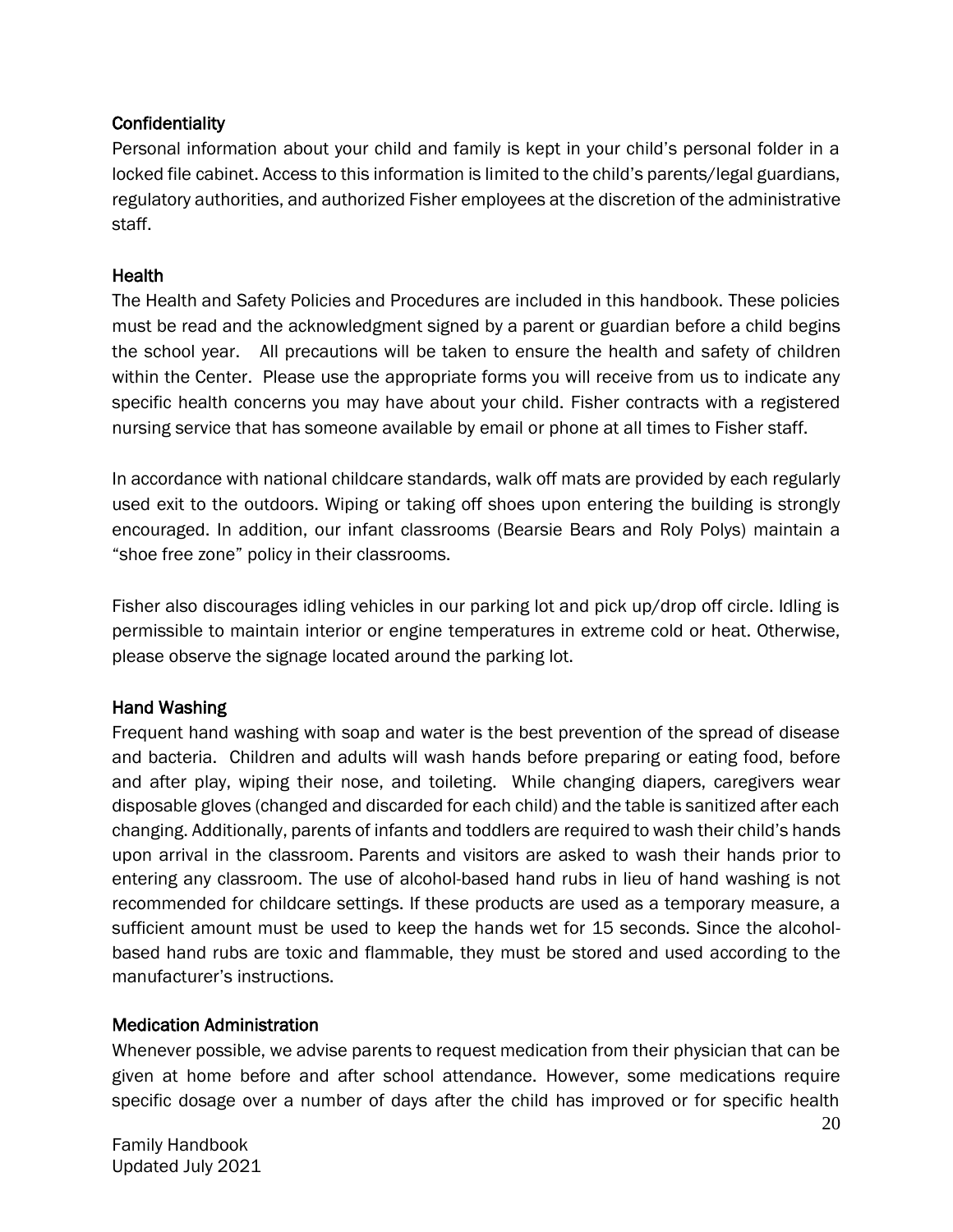concerns. Parents are welcome to come to the Fisher Early Learning Center to administer medication to their children. Parents/Guardians may also request that the Center's staff administer medication. If a physician has ordered a specific medical management procedure for a child at Fisher, including, but not limited to medication or oxygen administration, tube feedings, asthma care, etc., Fisher will collaborate with the Nurse Consultant to train those working closest with the child on the necessary procedure(s). One adult trained in the procedure(s) will be on-site whenever the child is present.

- No medications will be administered at the Center without the written, signed and dated instructions from a health care professional. Forms are available at the front desk, and can be faxed to (303) 871-7805.
- All medication (both over the counter and prescription) must be in its original container, labeled with the child's name, name of the drug, directions for administration, date and physician's name.

| Types of Forms you need:                | Purpose of the form and instruction:                            |
|-----------------------------------------|-----------------------------------------------------------------|
| <b>Medication Administration Parent</b> | Must be completed by a licensed health care provider            |
| <b>Permission</b>                       | (M.D., P.A., D.O., and N.P). The form must include name         |
|                                         | of medication, dosage, time of day that the medication          |
|                                         | should be administered, the reason for the medication           |
|                                         | such as cough or allergy, length of time medication should      |
|                                         | be administered and any special concerns. (i.e. Tylenol,        |
|                                         | Neosporin, prescription med, etc.)                              |
|                                         |                                                                 |
| Colorado Allergy and                    | Must be completed by a licensed health care provider.           |
| <b>Anaphylaxis Emergency Care</b>       | You need this form, <i>instead of</i> Medication Administration |
| <b>Plan and Medication Orders</b>       | Parent Permission form if the medication is included in         |
|                                         | the child's emergency care plan ( <i>i.e.</i> EPI pen and       |
|                                         | Benadryl, etc.)                                                 |
|                                         |                                                                 |
| Colorado Asthma Care Plan and           | Must be completed by a licensed health care provider. This      |
| <b>Medication Order for School and</b>  | form is required if your child has Asthma and needs             |
| <b>Child Care Settings</b>              | medication to treat Asthma at school. (i.e. Albuterol)          |
| <b>Seizure Action Plan</b>              | Must be completed by a licensed health care provider. This      |
|                                         | form is required if your child has Seizures and has             |
|                                         | emergency seizure medication at school.                         |

- No medicine, vitamins, or special diet can be administered without a properly signed form. There will be NO exceptions.
- State health guidelines prohibit distribution of homeopathic medications by staff or nurse practitioners.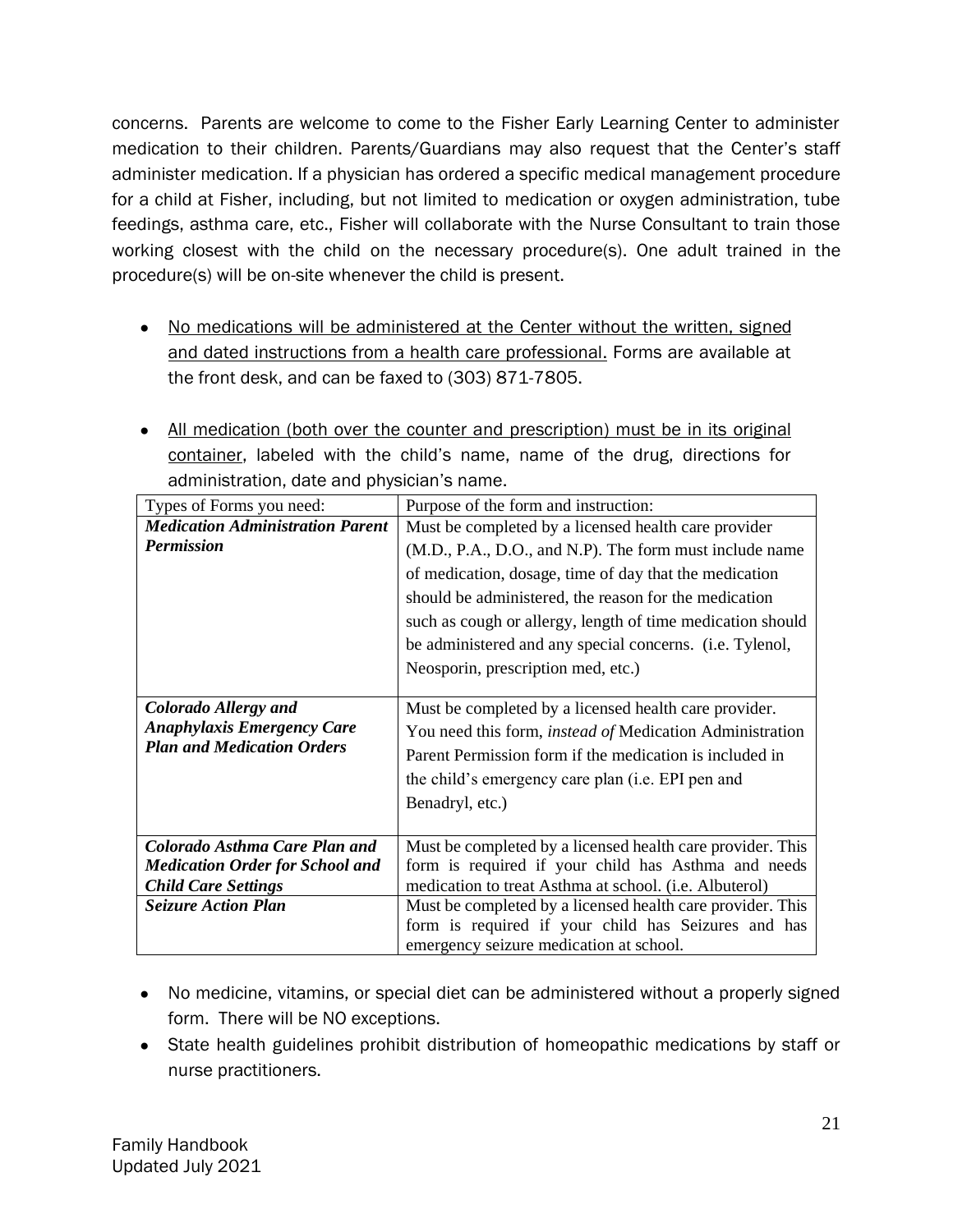- Medicine is dispensed and recorded by persons trained in First Aid and Medication Administration.
- Staff members are trained annually and authorized to administer medications.
- Over the counter medications must be provided by the parent for each child.
- Siblings cannot share the same bottle of over the counter medications.
- Over the counter remedies can be administered for up to three consecutive school days unless specifically directed by a licensed health care provider.

Medication will be stored in areas inaccessible to children and according to pharmacy instructions. Each child's medication will be bagged individually with his/her name on the bag, and instructions for administration placed in the bag. When medications expire or are no longer needed, they will be returned to parents/guardians. Emergency medication, such as Benedryl and EpiPens, will be stored in the classroom and will accompany your child on all outings.

### Emergency Response Procedures

All staff members are trained in First Aid and CPR annually. First Aid kits and emergency backpacks with exit plans are located in every room of the Center. Fire/evacuation, tornado/shelter in place and active shooter/lockdown drills are practiced on quarterly basis (i.e. one per month on a 3-month cycle) at the Center. When we practice drills, we teach children to listen to directions from teachers and DU's Campus Safety about what to do in an emergency. When evacuating the building, teachers take emergency backpacks, which include a first aid kit, prescribed medications (e.g. EpiPens), emergency contact information for all children in the class and a record of the day's attendance.

If there is an actual emergency requiring evacuation, we will evacuate to the Morgridge College of Education in Ruffatto Hall (1999 E Evans Avenue, directly across High Street) as our designated safe place to assemble. We continuously account for each child and staff member, and provide comfort and aid as needed. All non-mobile toddlers and infants will be evacuated in emergency evacuation cribs. In addition, children with special needs are accounted for by a teacher to ensure that they are able to move safely and efficiently with the group. Accommodations made for children with special needs will vary based on age and their needs. These accommodations will be reviewed with the child's family and each staff member in the classroom. The effectiveness of the accommodations will also be assessed after each evacuation drill to ensure the child can be safely evacuated with the group. Adjustments will be made as necessary to their evacuation plan.

Center staff members will stay with all children until a parent or authorized person can pick them up at our safe assembly location at the Morgridge College of Education. An email will be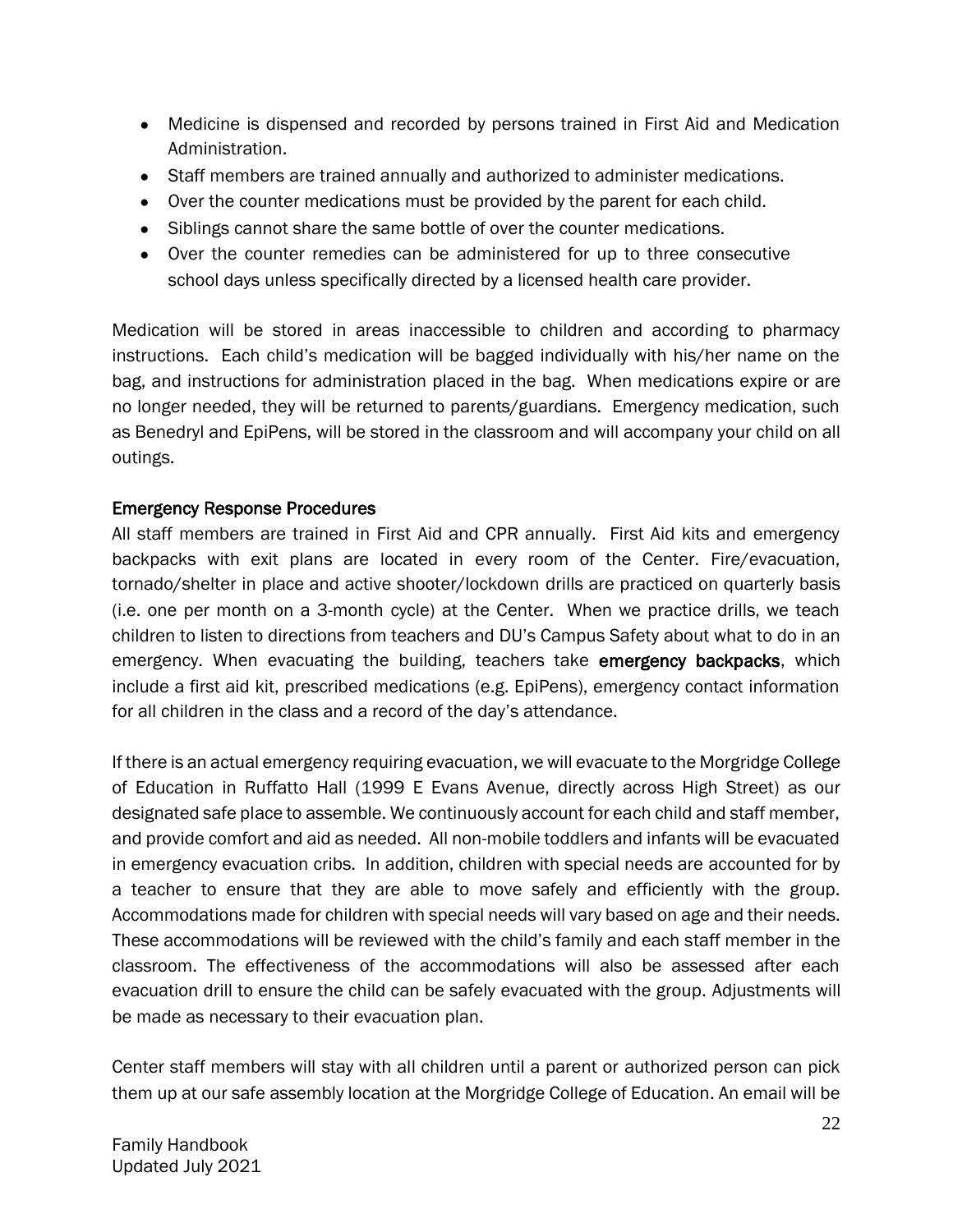sent to all families to inform them of the evacuation and where they can pick up their child(ren). In the event that a family cannot be reached via email, a phone call will be made.

#### Accident or Unusual Incident Reporting

Should something unusual or an accident happen while your child is at the Center, a staff member will notify you. All head injuries are reported to families immediately and recorded by Center administration. If an incident is major or severe, staff will contact 911 for emergency medical assistance and parents will be notified immediately. If it is a minor incident, parents will be notified with an incident/accident report form via email. Teaching teams are required to complete an incident/accident form for all incidents.

You will be required to complete a form for emergency notification. *Please remember, it is critical to keep this information updated. Fisher expects that a family member or family contact is available by phone at all times.* We will utilize the emergency contact list to the best of our ability. If no family member is available at the time of an emergency involving your child, a judgment will be made by administrative staff about the course of action to follow considering what is in the best interest of the child.

### **Transportation**

Parents/guardians are responsible for transporting children to and from the Center. Fisher does not have a vehicle for transporting children; we utilize parent volunteers to transport children when a field trip is planned. When a special outing is planned, parents/guardians will fill out appropriate permission forms for a child to ride in a parent volunteer's car. Copies of a valid driver license and current car insurance are needed for any volunteer driver. All transported children must have a car seat or booster to participate in a school field trip. Assisting parents are expected to supervise their small group, conduct regular head counts, and assist the teaching teams in providing a safe and enjoyable trip.

First Aid kits are always taken on all trips away from the Center. Required ratios of children to adults are maintained on these excursions. Children are provided with an identification tag that states the name and number of the Center. All children must be assigned to staff members, parents, and/or guardians in designated groupings.

#### Walking Excursions

We have multiple resources for learning experiences on campus. You will be asked to sign permission forms that allow staff members to take children on walks around the University campus. State ratios of children to teachers will be maintained on these outings. The Fisher administrative team is notified and teachers record pertinent information regarding all walking excursions before leaving the Center. Cell phones accompany each walking trip.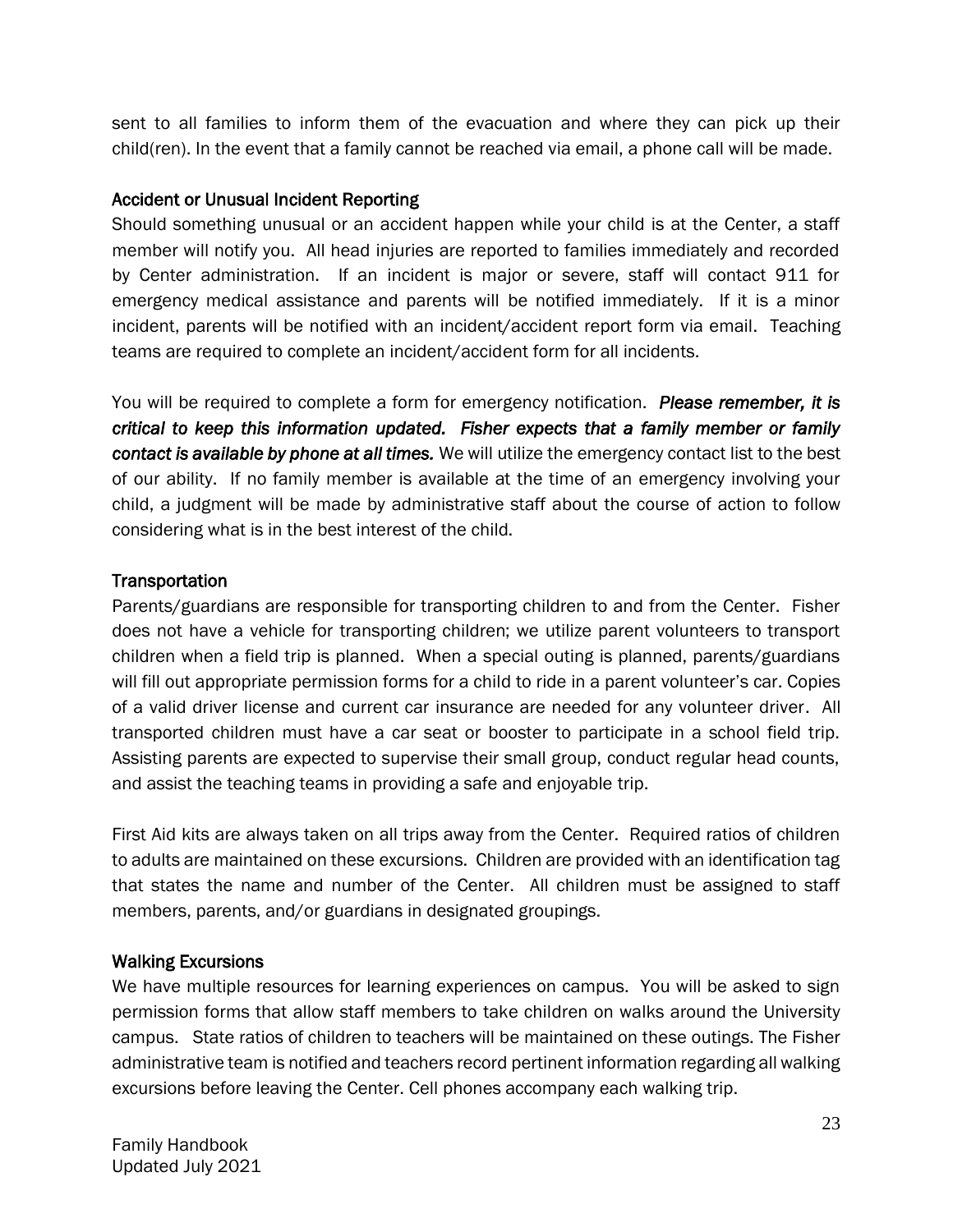#### Television and Video Viewing

As a general rule and in accordance with best practices, Fisher does not utilize television or videos as part of our curriculum and daily planning in infant, toddler and preschool classrooms. However, there may be some special learning occasions when viewing could enrich some topics of interest. Examples include: real-life animal videos, walking on the moon, time-lapse photography, or actual videos of children in the classroom. We will inform you by note or newsletter if permission needs to be given for viewing. Infants and toddlers under the age of two years do not watch programmed television while at Fisher. The C4L curriculum for PreK classrooms uses computers to help children learn at their own pace; offer opportunities to explore; and provide helpful, neutral feedback while children earn new material.

#### Children's Belongings

The Fisher Center has individual cubbies where children can store their personal belongings. Please make sure that *ALL* clothing and personal possessions are labeled with your child's name. Children need to bring in seasonal outerwear and change of clothes, a fitted crib sheet, and blanket for rest time. Your child may also bring a small special object or quiet toy for rest time if they would like. *Remember that all items that are brought to school must fit in their small cubby.* Limiting the size and quantity of your child's belongings at school helps us to meet Health Department regulations about separating children's belongings and maintaining proper placement of these items in a safe and health-conscious manner. Please do not send money or valuables with your child to school.

#### Classroom Pets/Visiting Animals

Classroom pets and animals visiting the classroom must appear to be in good health. Additionally, pets or visiting animals must have documentation from a veterinarian or an animal shelter to show that the animals are fully immunized (if the animal should be so protected) and that the animal is suitable for contact with children. The teaching staff will supervise all interactions between children and animals and instruct children on safe behavior when in close proximity to the animals. The Fisher staff will ensure that any child who is allergic to a type of animal is not exposed to that animal. *Reptiles are not allowed as classroom pets because of the risk for salmonella infection.*

#### Family Partnerships

Positive and frequent communication between families, teaching teams, and administration is important. We encourage families to visit the classroom and spend time getting to know your teaching team. Planning as a team (family and teaching team) helps us to coordinate an effective plan for assisting your child to grow, learn, and play. We welcome any suggestions or ideas you might have.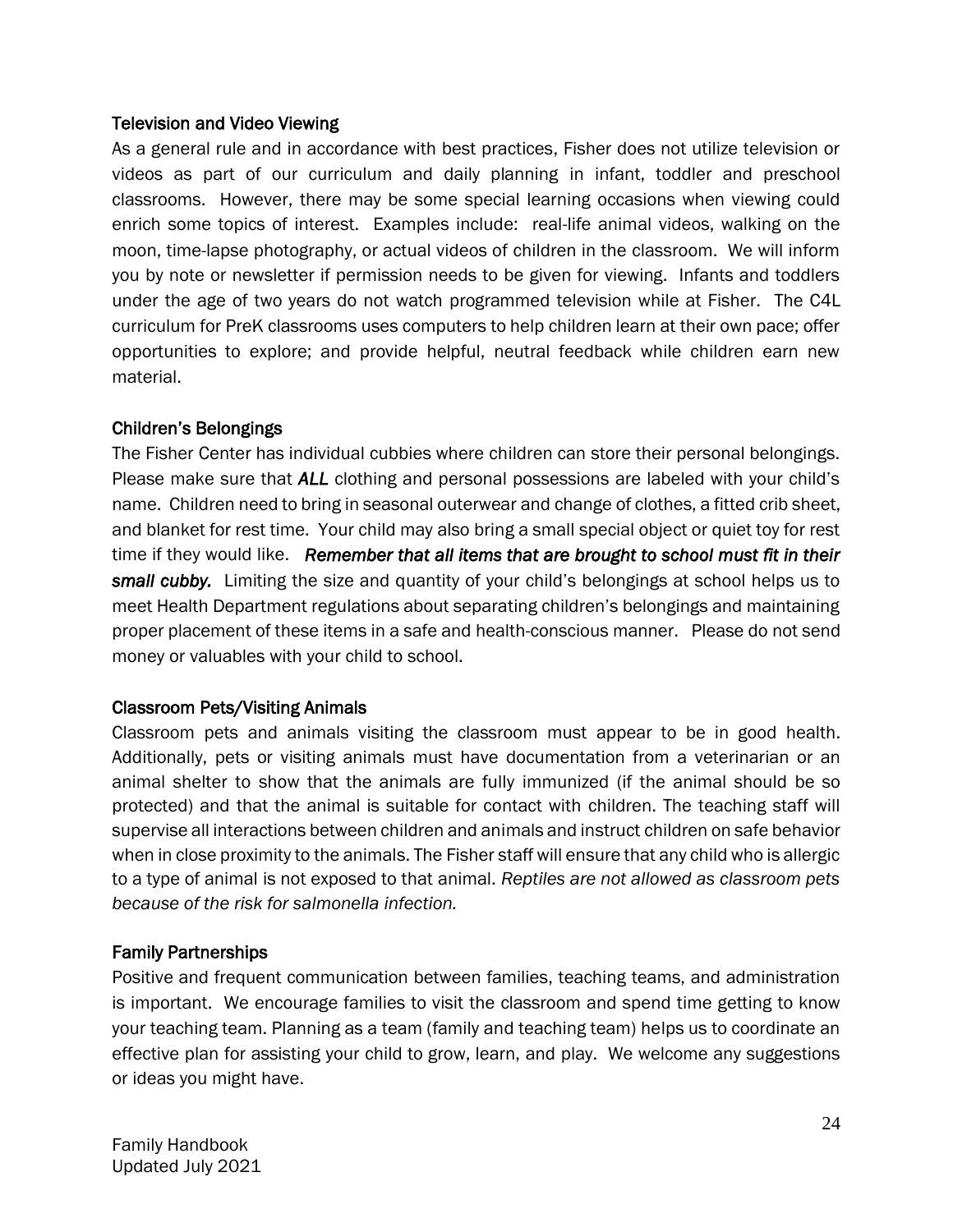#### Classroom Communication

Information will travel back and forth from Center to home via your child's informational folder placed in their cubby or mailbox, or via email. Parent boards are located in every room to keep families informed about daily classroom events. The Infant, Toddler and Preschool teams also have their own bulletin boards in the hallway that share information about the teams and their work. In addition to weekly classroom newsletters, we will leave messages on the ProCare check-in system for families regarding Center-wide news.

#### Family Conferences

Parent-teacher conferences (generally 30 minutes) will be scheduled to meet the needs of each child and family at least once a year, and more frequently as deemed necessary. You will also receive a mid-year progress report. New Family meetings are also scheduled as children enter a new classroom.

#### Parent Advisory Council (PAC)

Parent representatives are asked to serve on PAC to facilitate communication between Fisher's parents, teachers and administrative staff. PAC gives parents a voice, ensuring that their concerns, comments or requests are heard and addressed. Members of PAC also help other parents become involved in the Fisher community by communicating upcoming Fisher needs and/or events. It may gather information, brainstorm solutions to problems, and make recommendations as appropriate. It facilitates the planning of major fundraisers for the school and promotes school spirit. It is a group that supports Fisher's mission of serving families and developing a model early childhood curriculum. Parents interested in serving as a PAC representative can inquire with the Director for identified position vacancies.

#### Room Parents

Room Parents are also an essential part of our program. Each classroom would like at least one Room Parent to assist in the organization of classroom events for families, orienting new parents, providing a link between home and school, as well as various other tasks. These parents are an essential link in building strong family partnerships and are valuable resources. If you are interested in volunteering to be a Room Parent for a school year, please speak with your teaching team.

#### Volunteer Policy

Volunteers are a welcome addition to our program. Children benefit and enjoy adults investing time and energy telling stories, reading books, painting or singing with them. Your involvement and participation at the classroom, program or event level is important in building strong partnerships and establishing effective and mutual lines of communication. Work with your classroom teaching team to offer your unique talents and assistance by volunteering.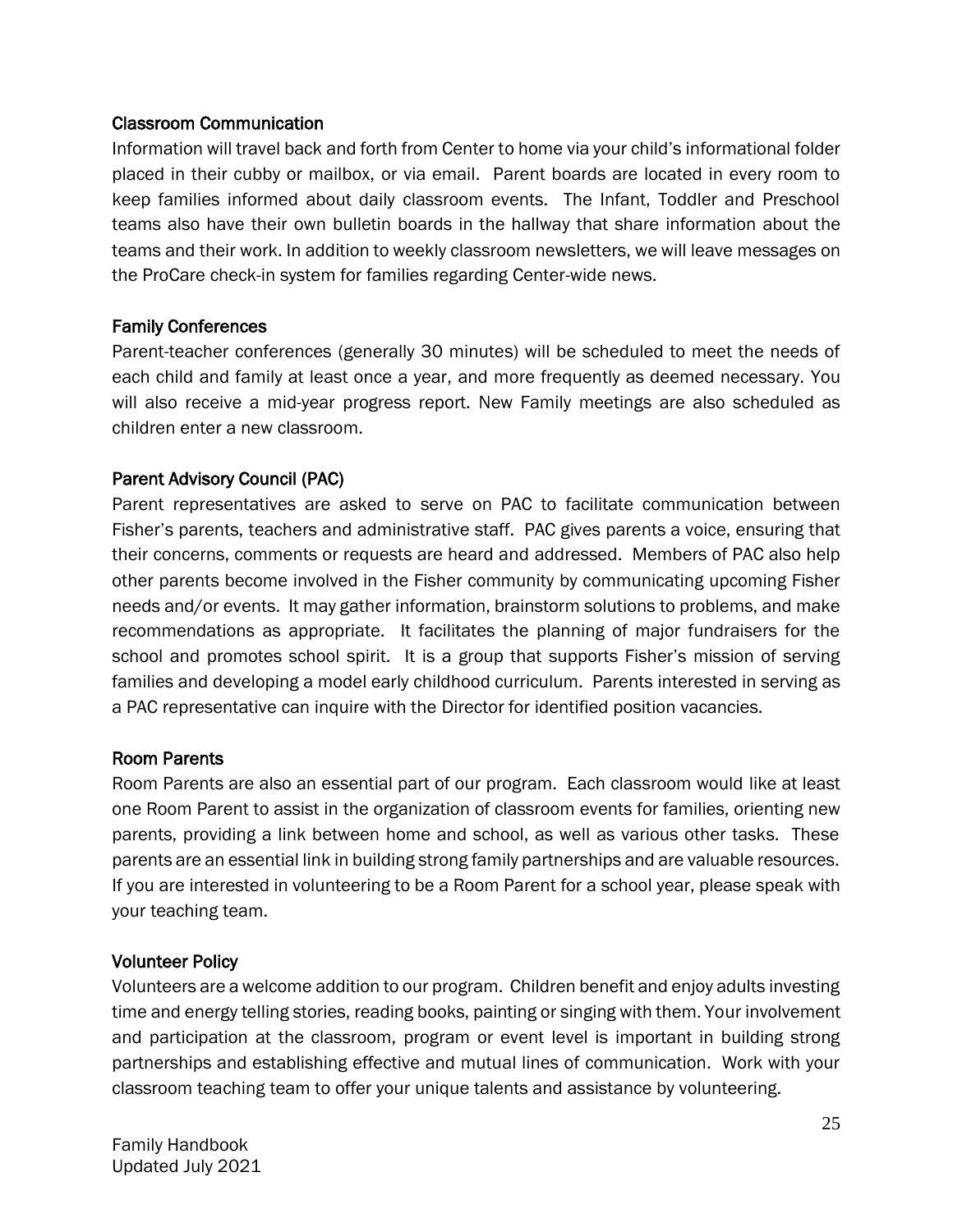This volunteer time can be given in many ways such as:

- at home cutting shapes for a class project
- assisting with playground activities and maintenance
- reading with the children; recording books on tape
- helping with the computer
- going to the library to pick out a related storybook or tape
- hanging up artwork, sewing a costume
- participating as a Room Parent
- planning a classroom event or assisting on a field trip
- leading a small group of children in a cooking or art activity
- working with the Parent Advisory Council on fundraising activities

This is only a small selection of the work and "play" available at the Center. Parents and volunteers are a valuable resource to our program! The Fisher staff ensures that all families, regardless of family structure; socioeconomic, racial, religious, and cultural backgrounds; gender; abilities; or preferred language are included in all aspects of the program, including volunteer opportunities. These opportunities consider ways to integrate each family's interests and skills and the needs of program staff. However, please remember that all non-parent volunteers must be screened and trained using the same rigorous process used to hire, recruit, and train staff members.

#### Birthdays, Holidays & Family Traditions

We recognize that families celebrate holidays and birthdays in many ways and have a variety of traditions within their homes.

Turning 1, 2, 3, 4, 5 or 6 is certainly worth celebrating…and we love celebrating your children's birthdays during these special years at Fisher! As a general policy, we ask that goodie bags *not* be given out at school. Some great ways to celebrate include doing an activity with the class, reading to the kids and/or donating a book to the classroom. Edible birthday treats are also welcome! Please talk with your child's teacher to identify what types of treats are suitable for the age group and all the children in the class.

Individual classrooms and teaching teams are responsible for designing curriculum and experiences around holidays and traditions that reflect their classroom culture, inclusive of children, families, and teachers. Annually, teaching teams will define their professional intent regarding this curriculum topic. Designing curriculum around holidays and traditions will consider the children's interests, developmental appropriateness, and the values and cultures of the families and teachers. At the beginning of the school year, teaching teams will inform their families of this intent and what to anticipate throughout the year.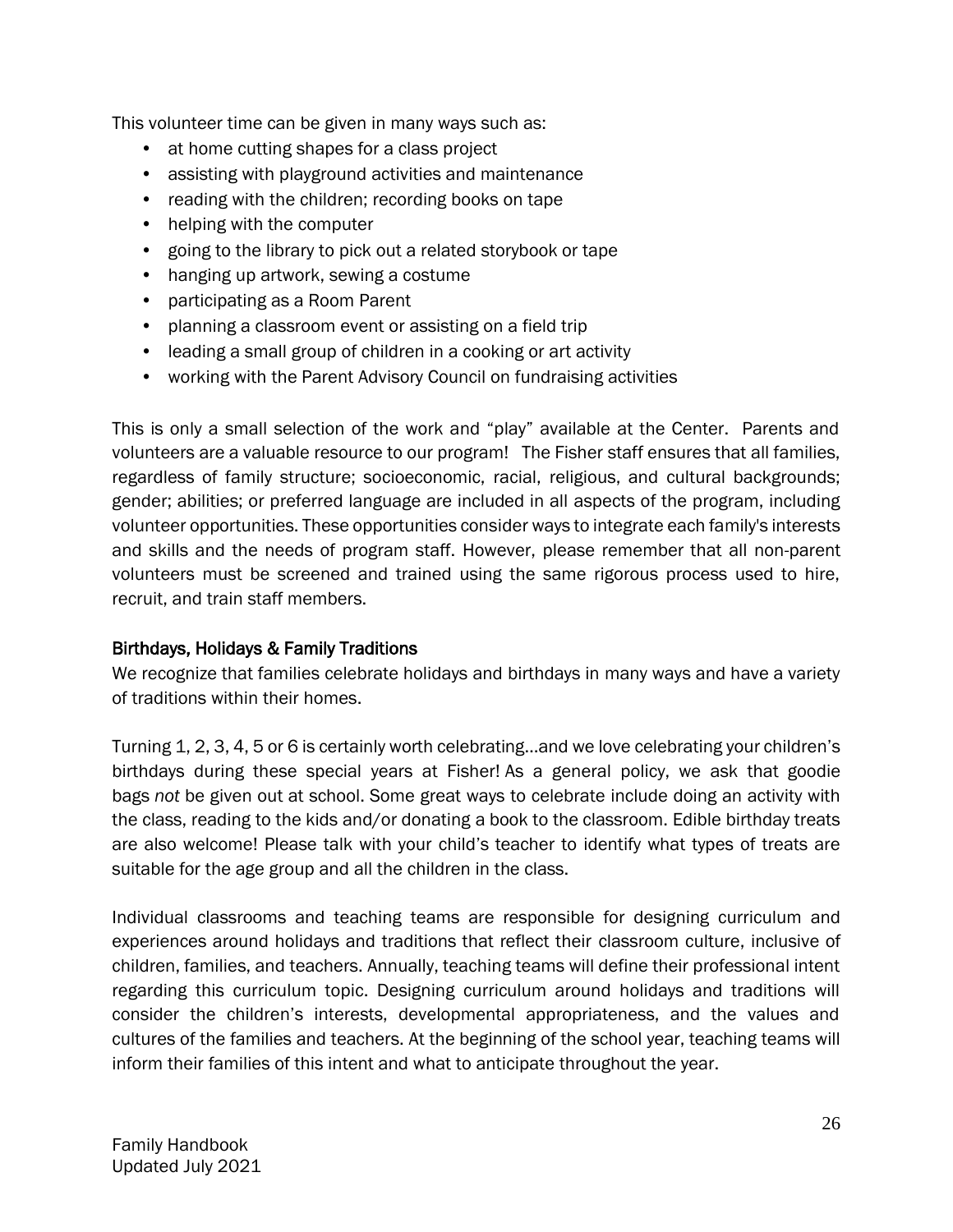Celebrations, and curriculum embracing holidays and traditions will exemplify Fisher's playbased, emergent curriculum and reflect the age groups in each class.

## Laundry Policy

All families are asked to provide a crib sheet (for mats and cots) and small blanket for your child. Linens must be taken home for laundering weekly. The infant department is not responsible for laundering mattress sheets or blankets if soiled or wet during the day. Parents/Guardians are responsible for removing wet and/or soiled clothing and blankets as needed daily. We will put soiled items in a marked plastic bag for home laundering when you pick up your child.

## Food Safety Policy (Meals, Snacks and Liquids/Beverages)

Fisher serves breakfast, lunch, and afternoon snack to all classrooms. The food is prepared and provided by Sodexo catering services with the University of Denver. We follow federal Child and Adult Care Food Program (CACFP) nutritional and size portion guidelines appropriate for your child's age. (Infants under one year gradually participate in our whole food program with parent permission.) The following steps are taken when providing food/drinks to ensure food safety and support children's health:

- The staff does not offer children younger than four years the following foods: hot dogs, whole or sliced into rounds; whole grapes; nuts; popcorn; raw peas and hard pretzels; spoonfuls of peanut butter; or chunks of raw carrots or meat larger than can be swallowed whole.
- Food is cut into pieces no larger than  $1/4$ -inch square for infants and  $1/2$ -inch square for toddlers/twos, according to each child's chewing and swallowing capability.
- Sweetened beverages are avoided. If juice (only 100% fruit juice is recommended) is served, the amount is limited to no more than four ounces per child daily.
- Children under 2 years of age will be given whole cow's milk once off formula or breast milk. One percent cow's milk is served to all children over two years of age. After the age of two, if a child is required to have whole milk, a note from their physician is required.
- All fruits and vegetables are washed prior to eating (usually addressed by Sodexo).
- Liquids and foods that are hotter than  $110^{\circ}$ F are kept out of children's reach.
- Staff must discard any and all foods with expired dates.
- Food/drinks are never to be microwaved using plastic or polystyrene (Styrofoam) containers, plates, bags or wraps.

Meals will be served family style with staff members overseeing a comfortable communitybuilding process. Children will not be forced or coerced to eat. Rather, teachers will model "trying" everything. Food will not be used as a reward or punishment. If cultural or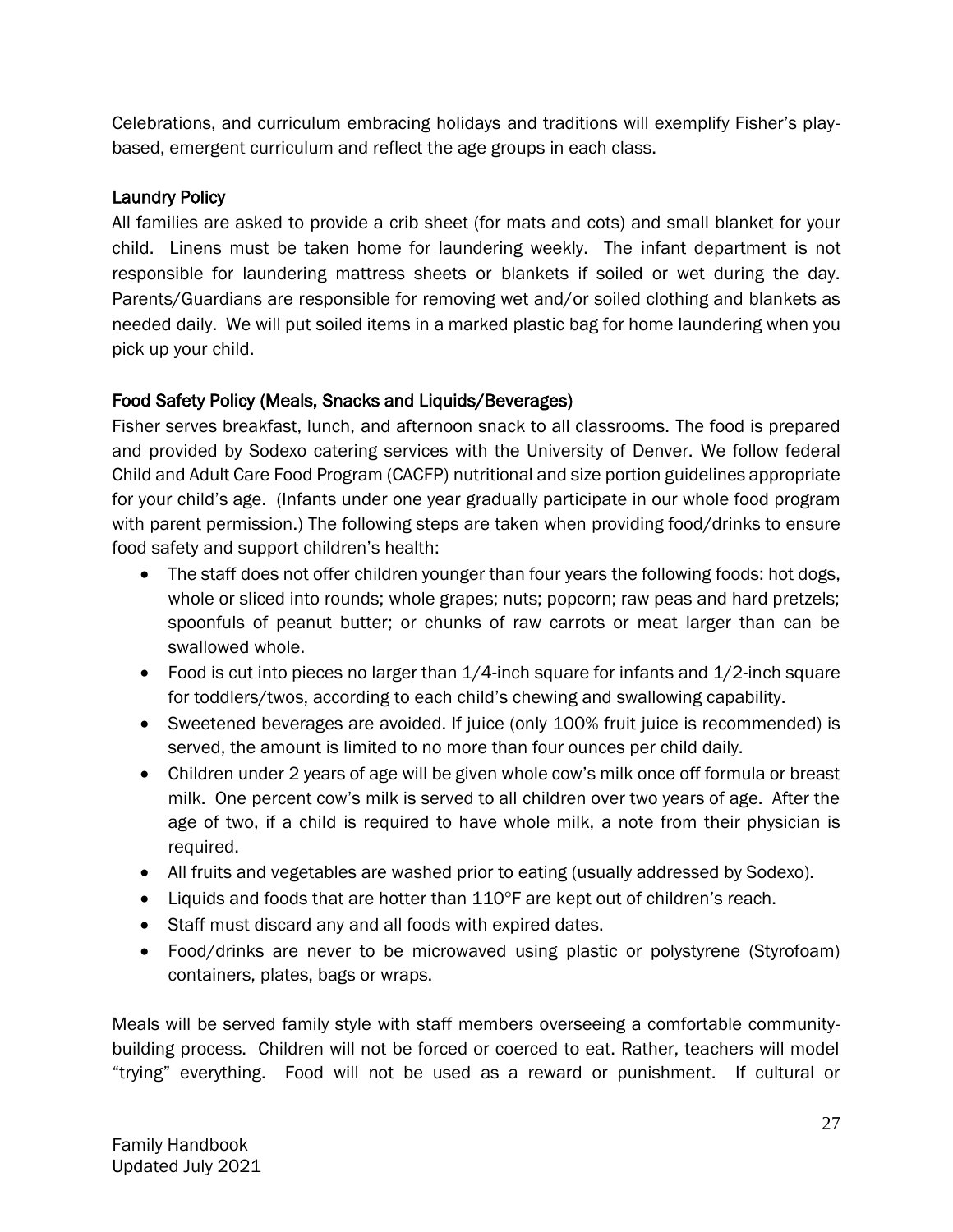developmental concerns vary from the above feeding pattern, please discuss your child's feeding/eating or dietary needs with the teaching team.

If your child has an allergy to foods, we will follow the information provided on a health form signed by a physician. Please note that Fisher is an ALLERGY AWARE Center. Other unique food allergies are discretely posted within your child's classroom. Due to individual health risks, families must consider classroom dietary restrictions when bringing treats or food into the building. Any treat for an entire class must be store-bought and have ingredients clearly labeled on the package.

For infants and any child with special feeding needs (e.g. food intolerance/allergies, health concerns, specialized feeding equipment), staff will document the type and quantity of food the child eats on a daily basis for each meal, and convey the information to the child's family.

The teachers will take steps to ensure the safety of food brought from home. The staff will work with families to ensure that foods brought from home meet the U.S. Department of Agriculture's (USDA) Child and Adult Care Food Program (CACFP) food guidelines. All foods and beverages brought from home are labeled with the child's name and the date. The staff makes sure that food requiring refrigeration stays cold until served and that all foods are discarded if they have expired dates. Food that comes from home for sharing among the children must be either whole fruits or commercially prepared packaged foods in factorysealed containers.

## Infant Specific Dietary Policy

Defined commercial infant formula (only milk-based) will be provided for infants up to one year of age. If your child requires a different type of formula for medical reasons, we need a note from their physician. Families may choose to provide their own formula. Families of infants (6 weeks to 12 months) are asked to bring in other appropriate nutritional treats for the day as preferred by your infant's appetite or snacking style. These will be stored in an individually labeled basket in the classroom refrigerator.

Infants are individually fed and held by caregivers. They are gradually encouraged to sit and hold their own bottles with milk or water in later months. If a mother should wish to breastfeed her child, she is welcome to use a private area or stay within the classroom to nurse. Commercially prepared formula is mixed according to instructions and placed in a bottle you have provided with your child's name. All pre-mixed bottles of formula or breast milk must be appropriately labeled with the child's full name, dated (with date expressed for breast milk) and refrigerated. Any unfinished and unrefrigerated formula or breast milk will be discarded after two hours. Bottle feedings do not contain solid foods unless the child's health care provider supplies written instructions and a medical reason for this practice. When staff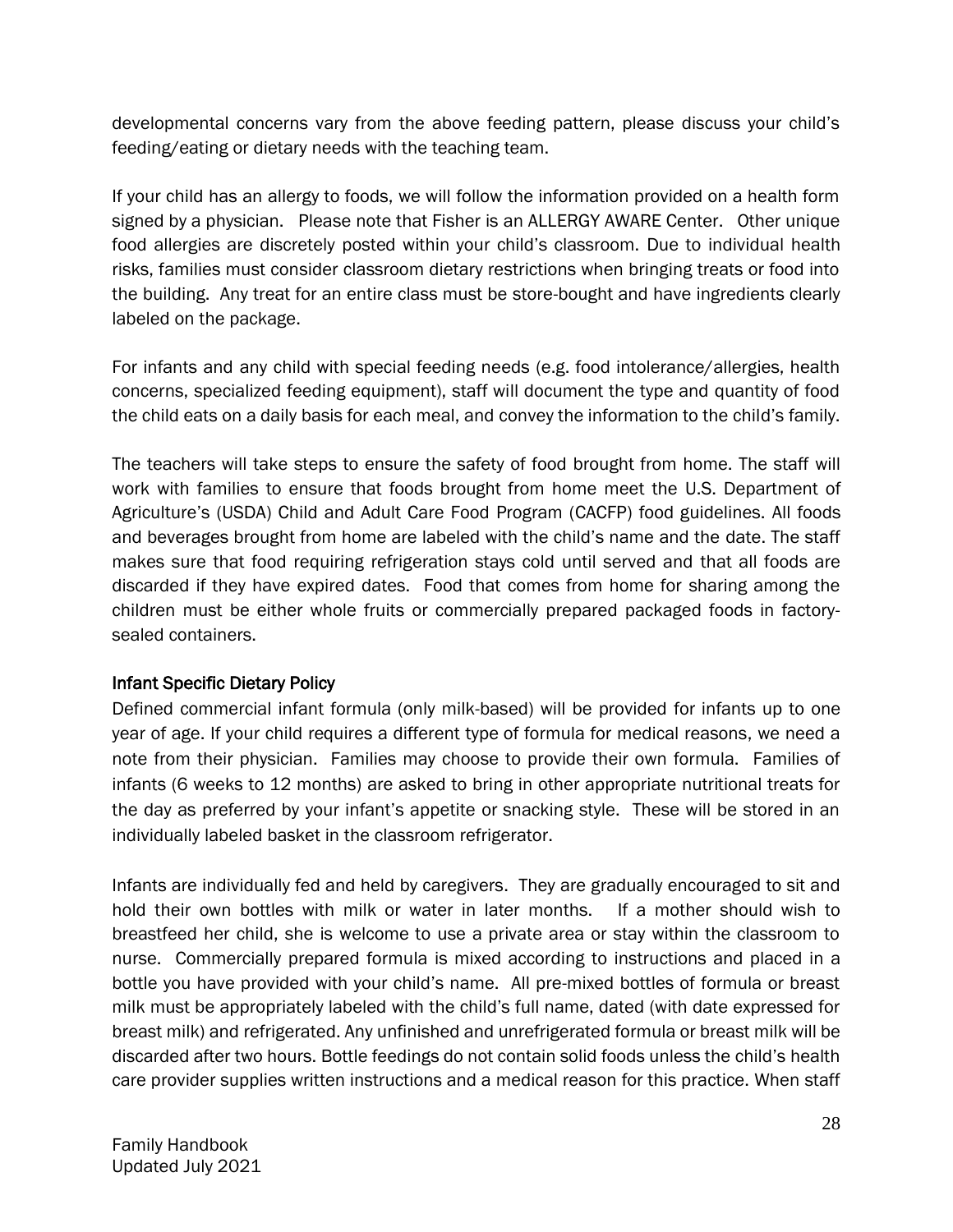warm formula or human milk, the milk is warmed in water at no more than  $120^{\circ}$ F for no more than five minutes.

### Rest or Quiet Time

We provide a quiet rest time or naptime for all children during the day. Each classroom's daily schedule is posted on its parent board. Infants are put to sleep on an individual mattress and on their back until they turn one year of age. Toddlers and preschoolers sleep on cots. Infant and toddlers/twos teachers, assistant teachers, or teacher aides are aware of, and positioned so they can hear and see any sleeping children for whom they are responsible, especially when they are actively engaged with children who are awake. Teaching teams will encourage sleep/resting using calming and quieting techniques (soft music, dimming lights, and back rubs). Many children have a special routine for going to sleep and a favorite blanket or toy sent from home may help them to rest and relax at school.

Children who do not need a nap or are not able to fall asleep will still need a period of quiet restfulness. This is an important aspect of learning to self-sooth, calm, and self-regulate. If children do not fall asleep, after a maximum of 30 minutes, we will provide them with quiet toys or activities approximately after a one-hour period of quiet time.

### Diapering and Toilet Training

The staff is trained in proper diapering techniques. Universal precautions that guard against disease require a change of disposable gloves, washing of children's and caregiver's hands, and sanitation of the area between the changing of each child. Children will not be left unattended on the changing table. Fisher staff are happy to assist families in toilet training when children reach the Colorado Department of Health Services minimal age of 18 months or older. (There are not toddler toilets in Roly Poly or Bearsie Bear classrooms, and toilet training will not occur in these classrooms.) When you are toilet training your child, please let the teaching team know the procedures you are using and what works best for your family. We will try to use the same techniques you use so that we can work towards the common goal of potty training together.

#### Child Abuse and Neglect Policy

It is important that parents/guardians know that the teaching teams and staff at the Fisher Early Learning Center have a legal responsibility to report any suspected incidents of child abuse or neglect. These reports are made to the Denver Department of Human Services (720- 944-3000). Child abuse does not include the normal bumps, bruises and skinned knees all children experience growing up, but instead focuses on physical abuse, sexual abuse and/or neglect which may threaten the health and welfare of a child. We encourage parents to become familiar with Child Abuse and Neglect Laws and to report suspected incidents of abuse or neglect.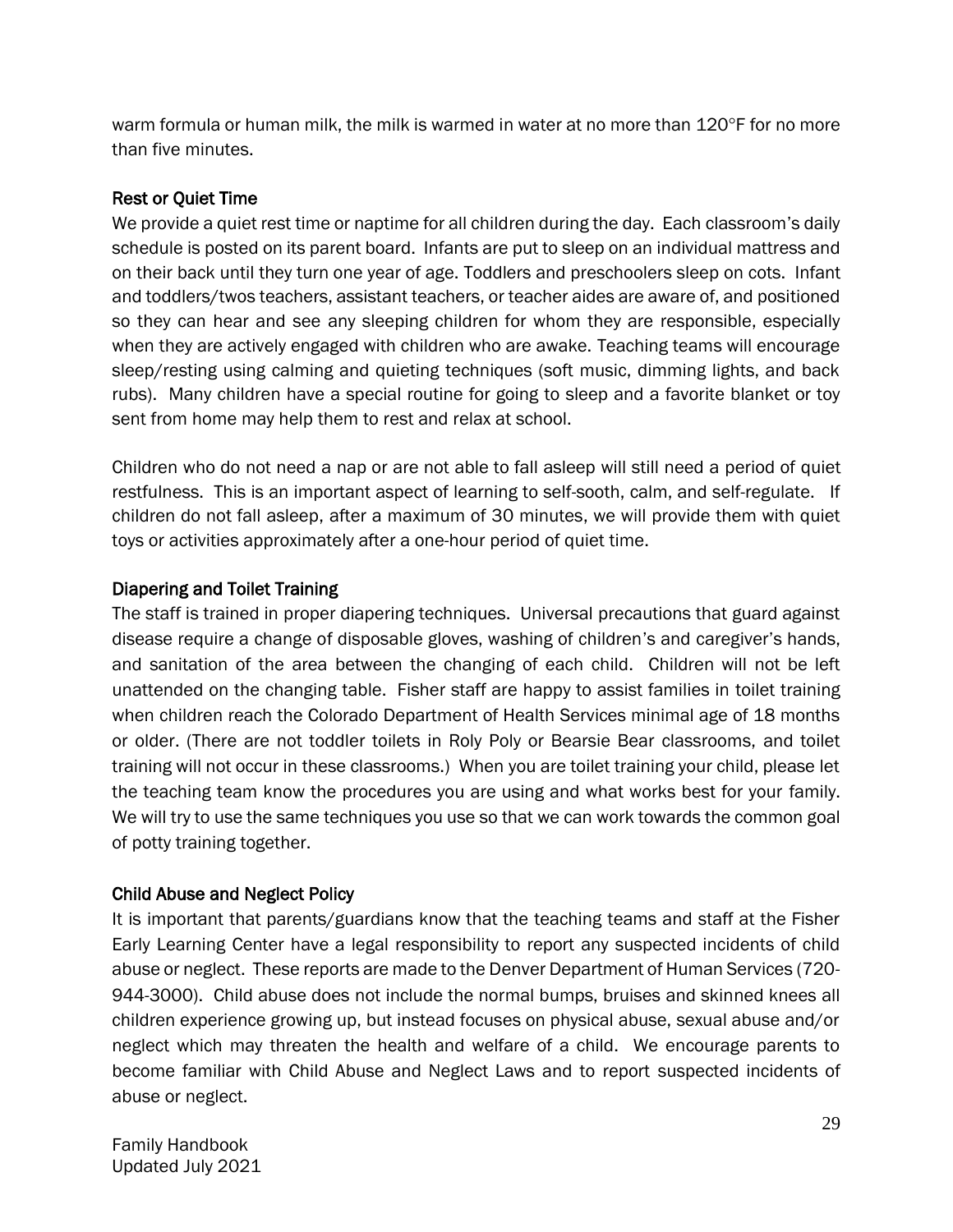Any accusation of abuse or neglect of a student by an employee is also reported to Human Resources at the University to be addressed according to the University's policies and procedures. This procedure typically involves placing an individual on immediate administrative leave with pay during the investigation.

#### Concerns or Complaints Regarding the Center

At the Fisher Early Learning Center, we have an open door policy. If you have concerns regarding any aspect of the Center, we hope that you would contact us directly. Should a parent or family member experience difficulties or differences with classroom teaching staff, they are encouraged to reach out to the Director directly via phone, email or in person. Should further discussion with the Director not resolve the conflict or differences, the University Ombuds or the Dean of the Morgridge College of Education will be accessible to the parent or family member.

If you feel that the practices or policies of the Center are endangering the health, safety or welfare of the children at the Center, you may contact:

The Colorado Department of Human Services Division of Childcare, 1575 Sherman Street, Denver, CO 80203 (303) 866-5948

## FISHER INCLUSION TEAM (FIT)

#### What is Inclusion?

The Individuals with Disabilities Education Improvement Act of 2004 (IDEA 2004) states that children with disabilities should be educated with typically developing peers to the greatest extent possible and include the routines and activities in which (young) children participate, also called the Least Restrictive Environment.

Frazeur Cross, et. al. (2004) found that in order to be successfully included the child must make progress on their individualized outcomes and goals, make gains in their personal development and acquisition of the knowledge and skills anticipated for all children, and parents must be pleased with these gains and be satisfied that their child appears comfortable and happy in the group setting. Staff and peers in the program should welcome all students to the program and accept students who have disabilities as full members of the group. Parent and provider/caregiver relationships have been identified as critical to the success of inclusive experiences.

Frazeur Cross, A., Traub, E., Hutter-Pishgahi, L., and Shelton, G. (2004). Elements of successful inclusion for children with significant disabilities. *Topics in early childhood special education*. 24:169.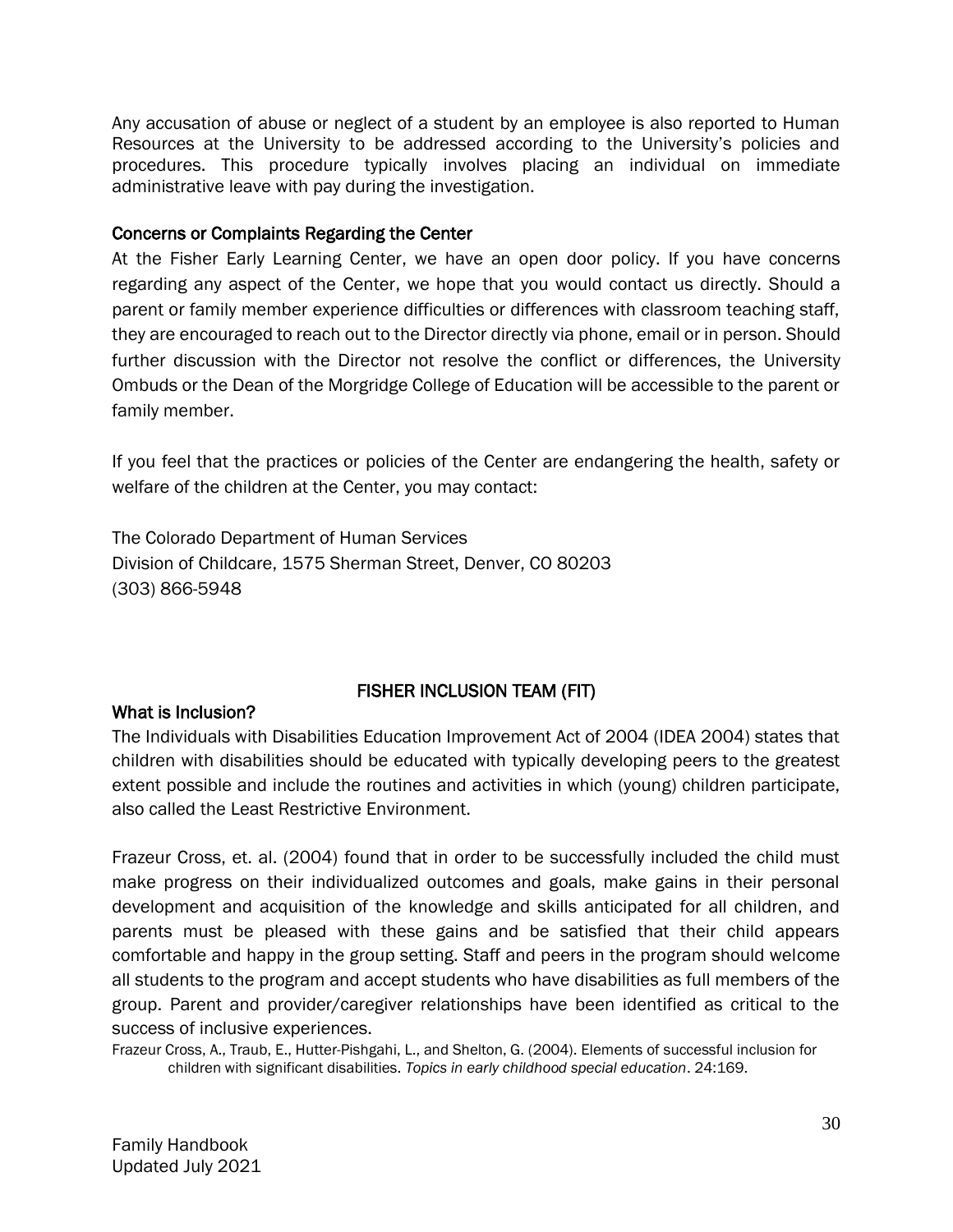#### What is FIT?

The Fisher Inclusion Team is a transdisciplinary team that is comprised of a Team Coordinator, Early Interventionist, Speech/Language Pathologist, Occupational Therapist, Physical Therapist and Social Worker. In addition, graduate students and faculty members from the Morgridge College of Education also serve on the team. While these individuals comprise the "Fisher Inclusion Team," we consider each child's parents, teachers, and private service providers to be vital members of each child's team. FIT provides consultation, modeling, and support for children, families, and teachers as part of Fisher's mission to serve children of all needs and abilities. The transdisciplinary approach allows the different team members to discuss next steps collaboratively, ensuring that all areas of development are considered prior to recommending services. Additionally, with this approach, the team is able to work together to create classroom strategies and goals with a common focus.

### *FIT began operation at Fisher in 2005 and we are continually refining our practices in order to best meet the needs of the children, their families, and their teachers.*  To Contact FIT:

Fisher Inclusion Team 303-871-2772 or fisherinclusionteam@du.edu

#### The FIT Inclusion Philosophy

The Fisher Inclusion Team (FIT) ensures that children of all abilities are able to play and learn and engage in the experiences available to them at the Fisher Early Learning Center (FELC). FIT primarily provides teacher support, which allows all children to access learning opportunities, increase engagement, cultivate social relationships, and create independence within the routines of each classroom. Children are provided services to best support their overall development (including but not limited to: cognitive, language, social emotional, physical development, self-help skills, and health).

FIT members adhere to guidelines established by their specific professional organizations, The Division for Early Childhood (DEC), and the National Association for the Education of Young Children (NAEYC) Code of Ethical Conduct, as well as the legal and ethical practices set forth by the Colorado Mental Health Practices Act.

#### FIT Modified Application of Response to Intervention (RTI) Model

FIT will provide services to children at Fisher using a modified RTI approach. They will provide services at the Universal level, which involves creating a classroom environment that meets the needs of children with special needs as well as their peers. They will also provide targeted approaches to groups of children within the classroom setting, which will again allow the children to function optimally within the classroom setting. FIT will not provide tier 3 interventions, so if a child requires one-on-one individualized intervention this will remain the responsibility of the parents via outside providers. The visual below illustrates the model. FIT will provide services at the Tier 1 and Tier 2 levels (the mauve levels).

(Explanation of RTI from Riley, 2011)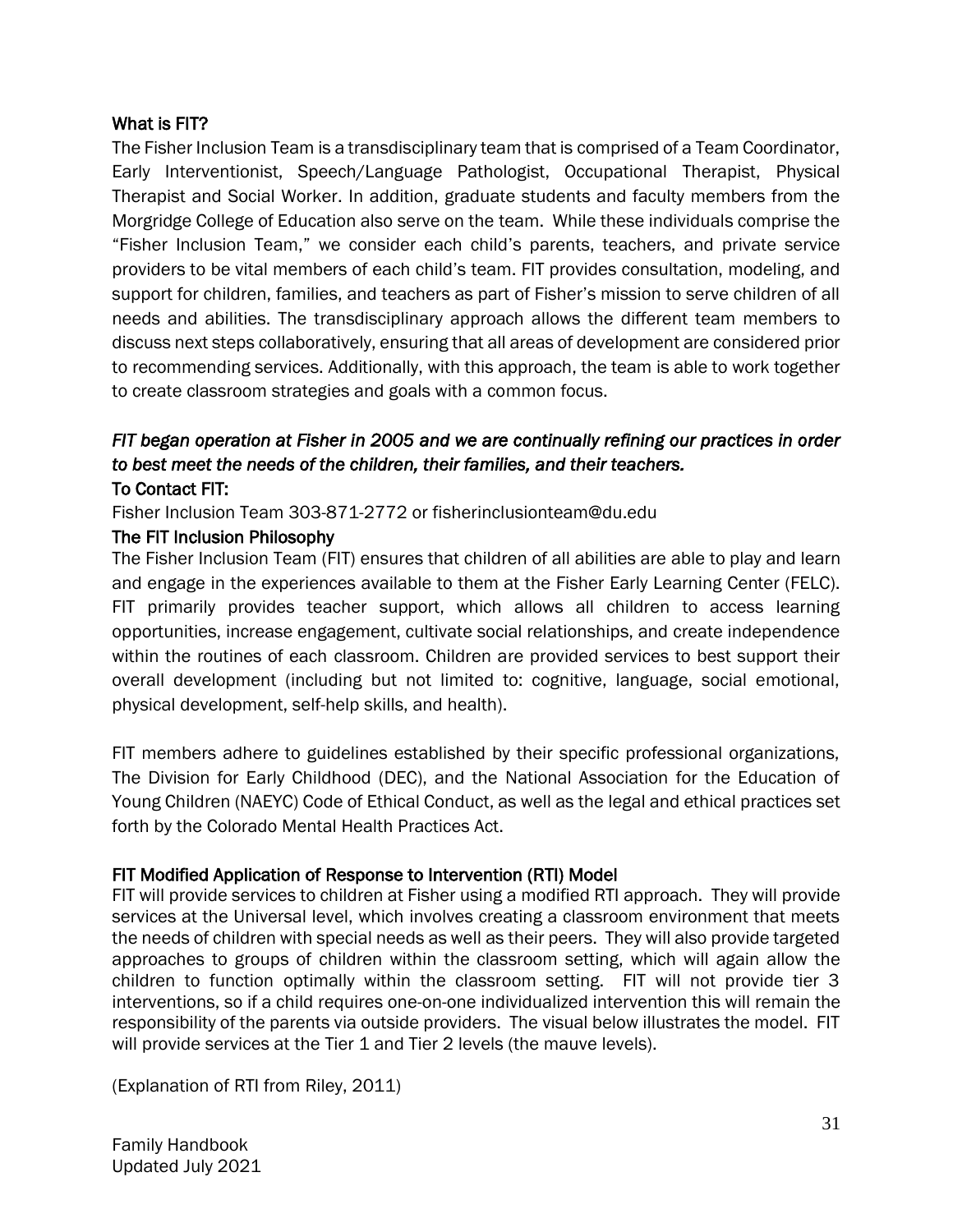

## Referral Process

Referrals can be made to FIT in a number of ways:

- 1. Parent Request: Parents may request an observation by asking their teachers, administration, or FIT. After a FIT observation, recommendations will be given to families and teachers as the therapist outlines next steps.
- 2. Teacher Request: Teachers may request FIT to observe a child. Teachers will discuss this with parents prior to any FIT involvement and will require signed permission before any formal observation is done.
- 3. FIT Request: As team members in each classroom on a regular basis, the team may request a more specific observation for a child. In this case the teacher or someone from FIT will contact parents prior to any formal observation.
- 4. Screening: A child may be identified through classroom screening. All children are given a developmental screening evaluation within three months of program entry.
- 5. Evaluations: Based on the screening and referral process some children may be referred for a more in-depth evaluation either through FIT or outside professionals within your child's school district.

(Please also refer to the FIT Referral Process Diagram at the end of this section.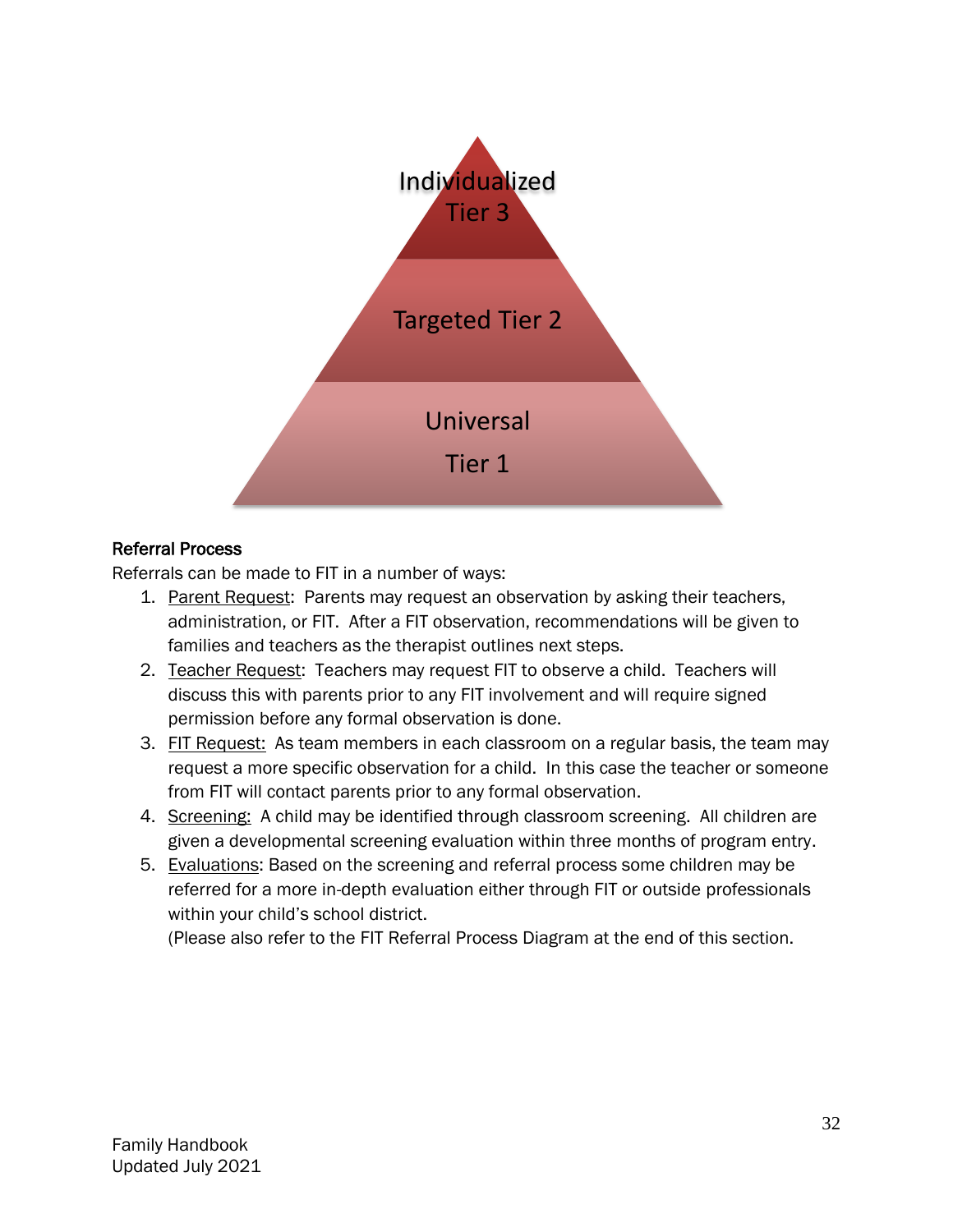

# **Health** & Safety Policies & Procedures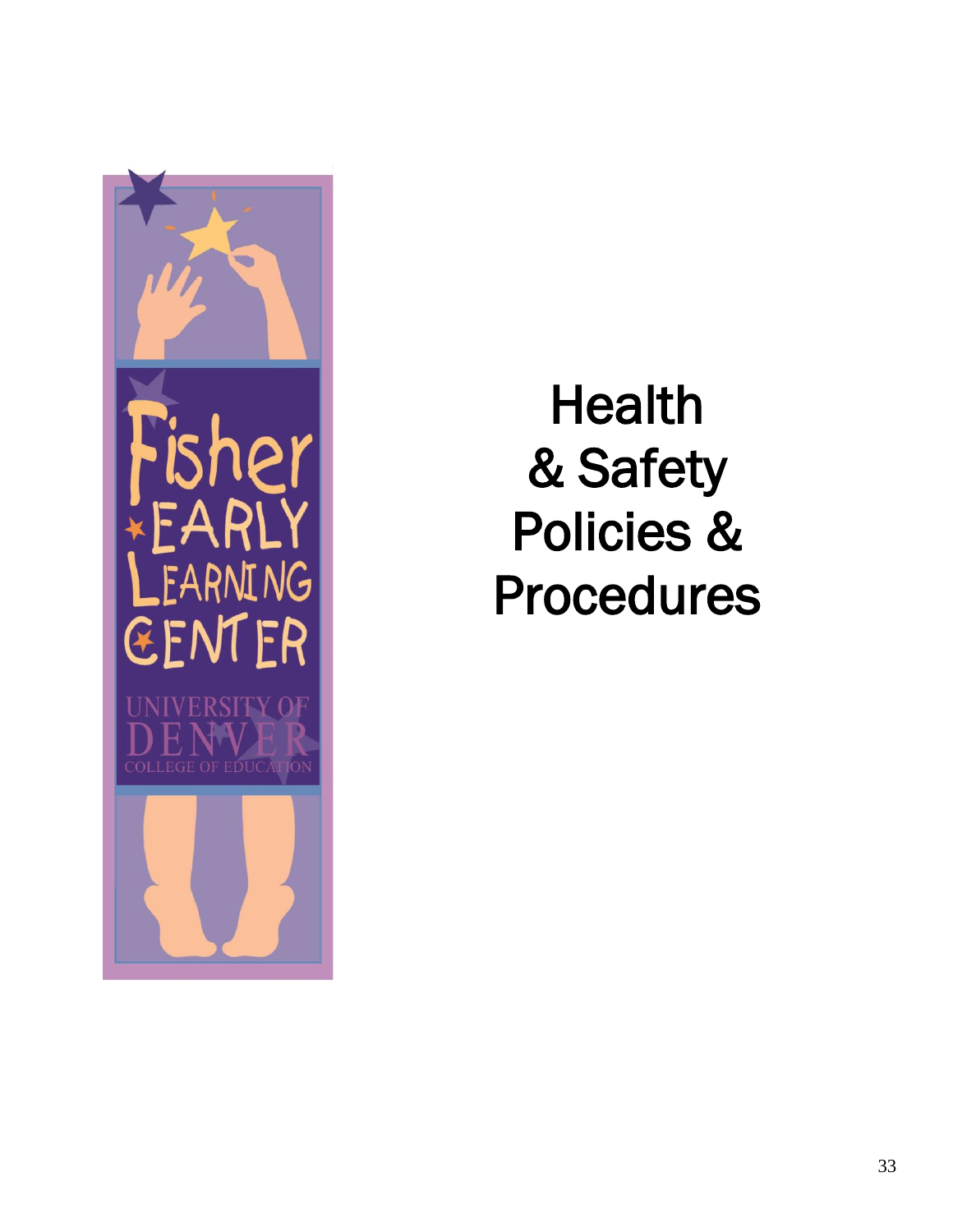## Health/Illness Policies and Procedures

#### Introduction:

The Fisher Early Learning Center is dedicated to the health and well-being of the children, families and staff that spend time at the center. Our goal is to keep the environment clean and safe so that infection and illness can be kept to a minimum. Unfortunately, illness is very common in young children because they have emerging immune systems that need exposure to illness in order to make them able to fight infection later in life. Studies have shown that children who attend childcare in their early years have a lower rate of absenteeism than those who do not attend a group care setting when they move on to elementary school. Increased rates of illness and infections are prevalent in childcare/ preschool environments because the children are in close, daily contact with other children and staff members. Illness at FELC is inevitable, especially in the fall and winter months, when the incidence of illness is increased in the community.

#### Prevention Strategies:

The Fisher Early Learning Center administrative and teaching teams have established the following guidelines to help prevent the incidence and spread of illness and infection at the center.

- 1. All staff have been trained in appropriate hand washing technique. Washing hands before and after diaper changes, food preparation, upon entering the classroom, and any time the hands are soiled.
- 2. All staff are trained in *Standard Precautions*, which includes the use of gloves and protective equipment to avoid contact with potentially harmful exposure to body fluids (blood, stool, urine, respiratory secretions, breast milk, etc.)
- 3. The generous use of disinfectant solution, as required by the health department, on all potentially contaminated surfaces (diaper changing tables, table top surfaces, food preparation areas, toilets, cots, cribs, toys, etc.)
- 4. The appropriate handling, preparation and serving of food as directed by the food supplier and state regulations.

#### *Please see the guidelines for handling breast milk on pp 42-43*.

- 5. Appropriate maintenance of toys and other playthings.
	- a. Daily cleaning of toys including soaking in a disinfectant solution for 20 minutes, rinsing and air drying overnight.
	- b. Laundering linens and washable items on a no less than weekly basis. Changing of soiled linens in a timely fashion.
	- c. Use of disinfectant spray on toys or equipment that cannot be laundered on a daily basis.
- 6. Appropriate use and storage of potentially harmful substances.
	- a. Medications must be provided by the parent, in the original container, labeled with the child's name, and stored in the nurse consultant's office in a locked cabinet.
	- b. All poisonous substances are kept out of the reach of children and/or in a locked cabinet. The Rocky Mountain Poison Center phone number (800-222-1222) is listed in each classroom.
	- c. When public health authorities recommend use of insect repellents due to a high risk of insectborne disease, only repellents containing DEET are used, and these are applied only on children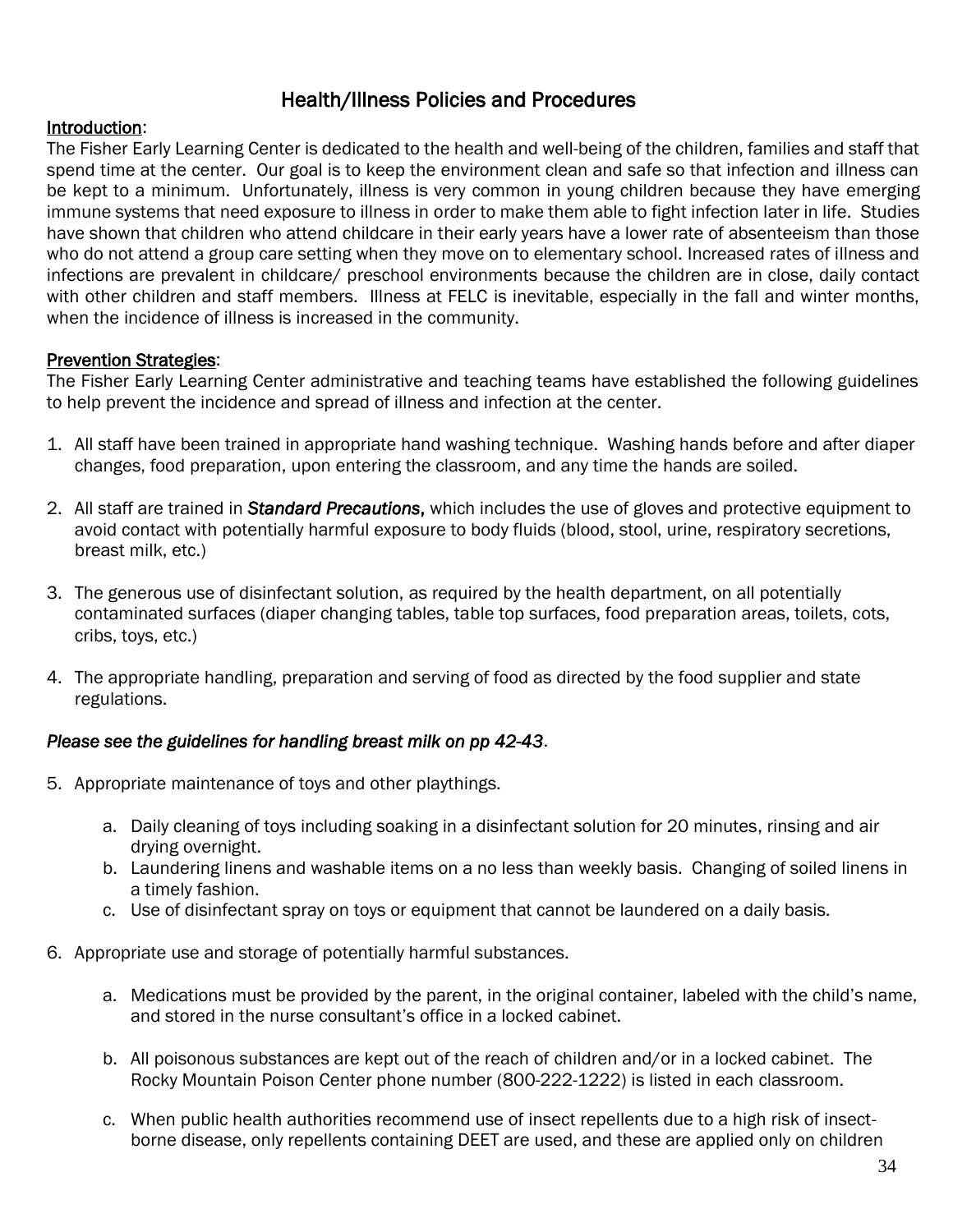older than two months. Staff apply insect repellent no more than once a day and only with written parental permission.

- 7. The Fisher Early Learning Center is an ALLERGY AWARE building. Although we cannot monitor every item that comes through our doors, we ask for everyone's cooperation in allowing NO PEANUTS or TREE NUTS to enter our building.
- 8. Latex balloons are strictly prohibited in any form. Latex causes a significant allergy. Mylar balloons are acceptable in the classroom.
- 9. Health and Immunization Requirements:

The Fisher Center maintains updated health information on every child in the center. Colorado state childcare regulations require that a health care form and immunization record, signed by a licensed doctor, nurse practitioner, or physician's assistant, must be submitted to the center at time of admission. Child health records should include names of individuals authorized by the family to have access to health information about the child.

#### *Updated health care and immunization forms must be submitted using the following guidelines*:

- a. Infants 0-12 months: at 2 months, 4 months, 6 months, 9 months, and 12 months.
- b. Toddlers/ Preschoolers: at 15 months, 18 months and 2 years of age, then annually thereafter.
- c. According to the pediatrician's action plan. The doctor must document this plan for our files.

*Failure to provide updated health and immunization information can result in suspension from the Fisher Early Learning Center until the forms are returned. Parents are notified when updated forms are needed.*

- 10. Children with special health care needs will be identified as early as possible and each child will have an Individualized Health Care Plan created outlining any special precautions, medications, or procedures to be followed. Individualized Health Care Plans must be updated annually or as changes occur.
- 11. Immunization records are required for each child and staff member. The nurse consultant is responsible to make sure that all children and staff are fully immunized and their records are up to date.

#### *Any child not appropriately immunized per Colorado law faces exclusion from the Fisher Early Learning Center in the event that there is an outbreak of a vaccine preventable disease (chicken pox, pertussis, wild polio, measles, mumps, and rubella) in the community*.

12. Appropriate and thoughtful exclusion of children who are sick.

Each child will be screened for signs of illness when they arrive at the Center each day. This screening will consist of verbal communication between the parent and classroom teacher and a brief observation of the child for obvious signs of illness (e.g. green or yellow eye discharge).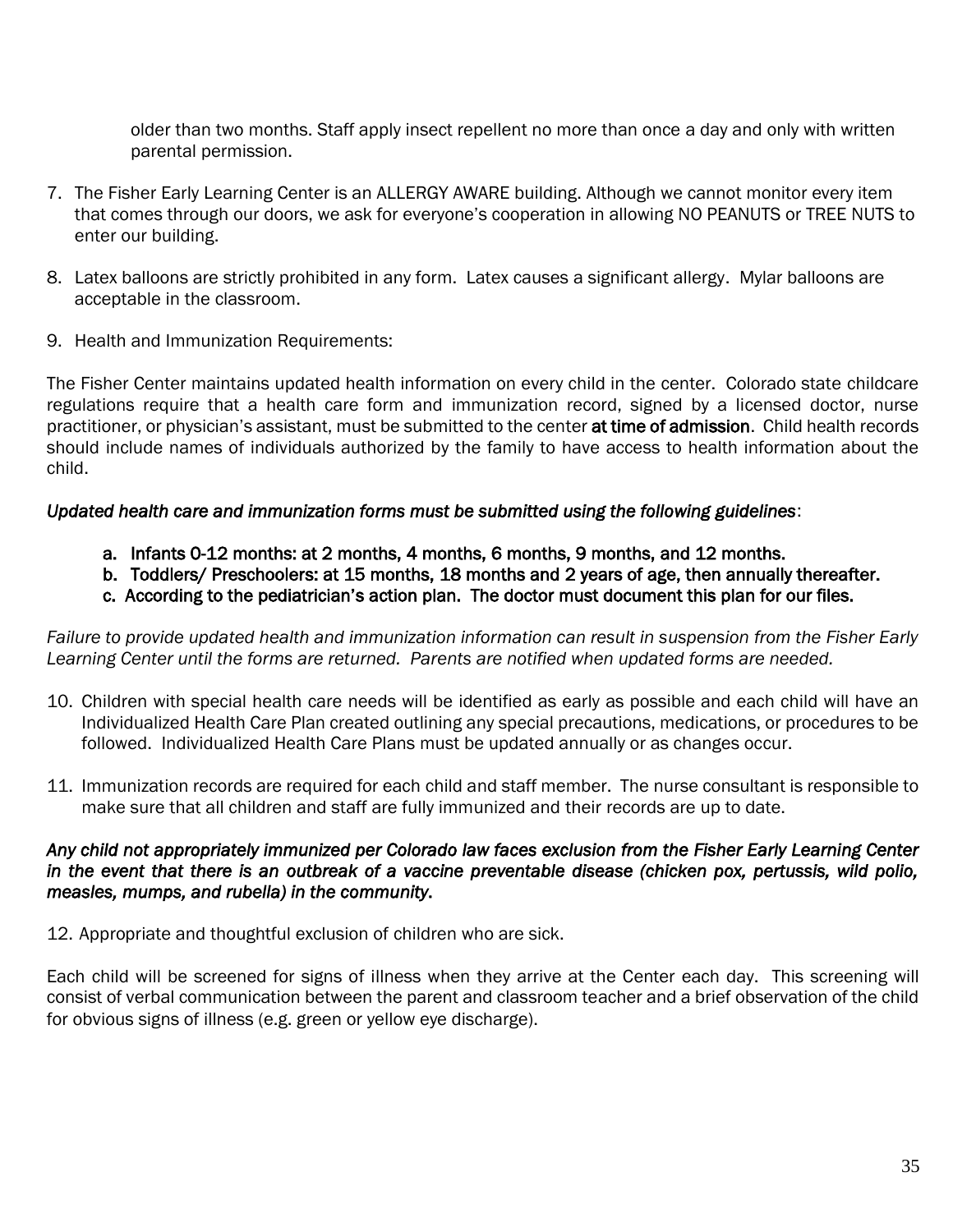#### Exclusion Criteria:

Generally speaking, most minor illnesses DO NOT constitute a reason for excluding a child from a childcare setting. Please refer to the following policy in determining when exclusion is necessary for your child.

## When to Keep Your Child at Home

Young children frequently become mildly ill. Infants, toddlers and preschoolers experience a yearly average of six respiratory infections (colds) and can develop one or two gastrointestinal infections (vomiting and /or diarrhea) each year. Deciding whether to keep your child at home or when to send a child home from school can be difficult. It is important for parents and caregivers to discuss what observations have been made and agree on a plan of action.

Parents should contact the childcare program or school when their child is sick and describe the illness and symptoms. If your health care provider makes a specific diagnosis, (such as strep throat or conjunctivitis) let your child's teacher know so other families can be alerted.

#### There are three reasons to keep sick children at home:

- 1. The child does not feel well enough to participate comfortably in usual activities, (such as; extreme signs of tiredness, unexplained irritability or persistent crying).
- 2. The child requires more care than teachers and staff can provide, without affecting the health and safety of the other children.
- 3. The symptom or illness is on the list below, and staying home is required.



#### How Sick is Too Sick?

#### **When Children and Staff Should Stay Home from School or Child Care**

**There are three main reasons to keep sick children and adults at home:**

- *1. The child or staff member does not feel well enough to take part in usual activities. For example, a child is overly tired, fussy or will not stop crying.*
- **2.** A child needs more care than teachers and staff can give while still caring for the other children.
- **3.** The symptom or illness is on this list, and staying home isrequired.

**Remember, the best ways to stop the spread of infection is through good hand washing and staying home when sick.**

**Please use [this link](https://www.du.edu/fisher/media/documents/how_sick_is_too_sick_cdphe.pdf) to access the most recent How Sick is Too Sick? document.**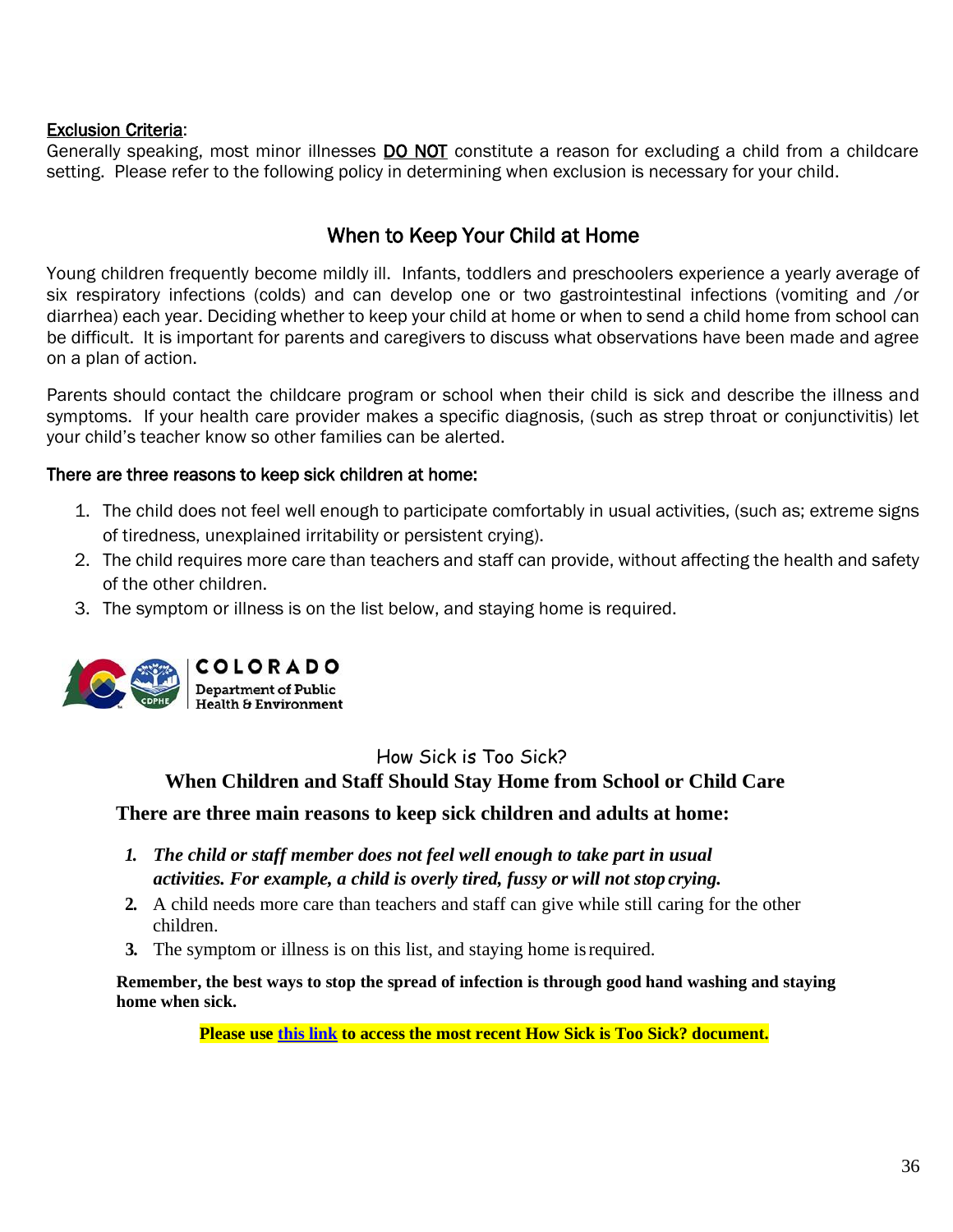#### Documentation:

There will be careful documentation of observations made by the teachers, administrative staff, or nurse consultant related to the presence of illness (e.g. rash, fever, eye drainage, cough, vomiting, and diarrhea).

#### Accidents and Incidents

An Accident/Incident Report will be completed whenever an observation of signs of illness is made and parents will be notified of the issue and planned disposition. The center administrators or nurse consultant must sign the form. A copy of the form should be:

- 1. emailed to the parent.
- 2. placed in the child's file at the center.

#### Staff Responsibilities:

- 1. Follow the health and safety guidelines as outlined.
- 2. Practice careful hand washing practices.
- 3. Provide clear communication with parents.
- 4. Provide rapid identification of children with potentially infectious illness, serious illness, or a symptom or illness that is a criterion for exclusion as outlined above.
- 5. Notify parents in a timely fashion. The parent should be notified within 30 minutes of identifying a potential reason for exclusion.
- 6. Arrange for isolation of the child until the child is picked up.
- 7. Complete appropriate documentation.
- 8. Maintain confidentiality.

#### Parent Responsibilities:

- 1. Submit health care forms and immunization records following the aforementioned schedule.
- 2. Avoid bringing any peanuts, nuts or latex in any form to FELC.
- 3. Keep the child home when there are signs of illness that dictate the child should be excluded from childcare.
- 4. Provide clear communication with the staff.
- 5. Make every attempt to respond rapidly when called to pick up an ill child from FELC. A parent or designated other should pick the child up within 1.5 hours of notification.
- 6. Follow the guidelines pertaining to when a child can return to childcare after an illness or infection.

The Fisher Early Learning Center strives to provide a safe and healthy environment for the children and faculty. These policies and procedures should help us all to meet this goal. The faculty and administrative staff appreciate your cooperation and hope that all of the children at FELC can enjoy a happy and safe environment.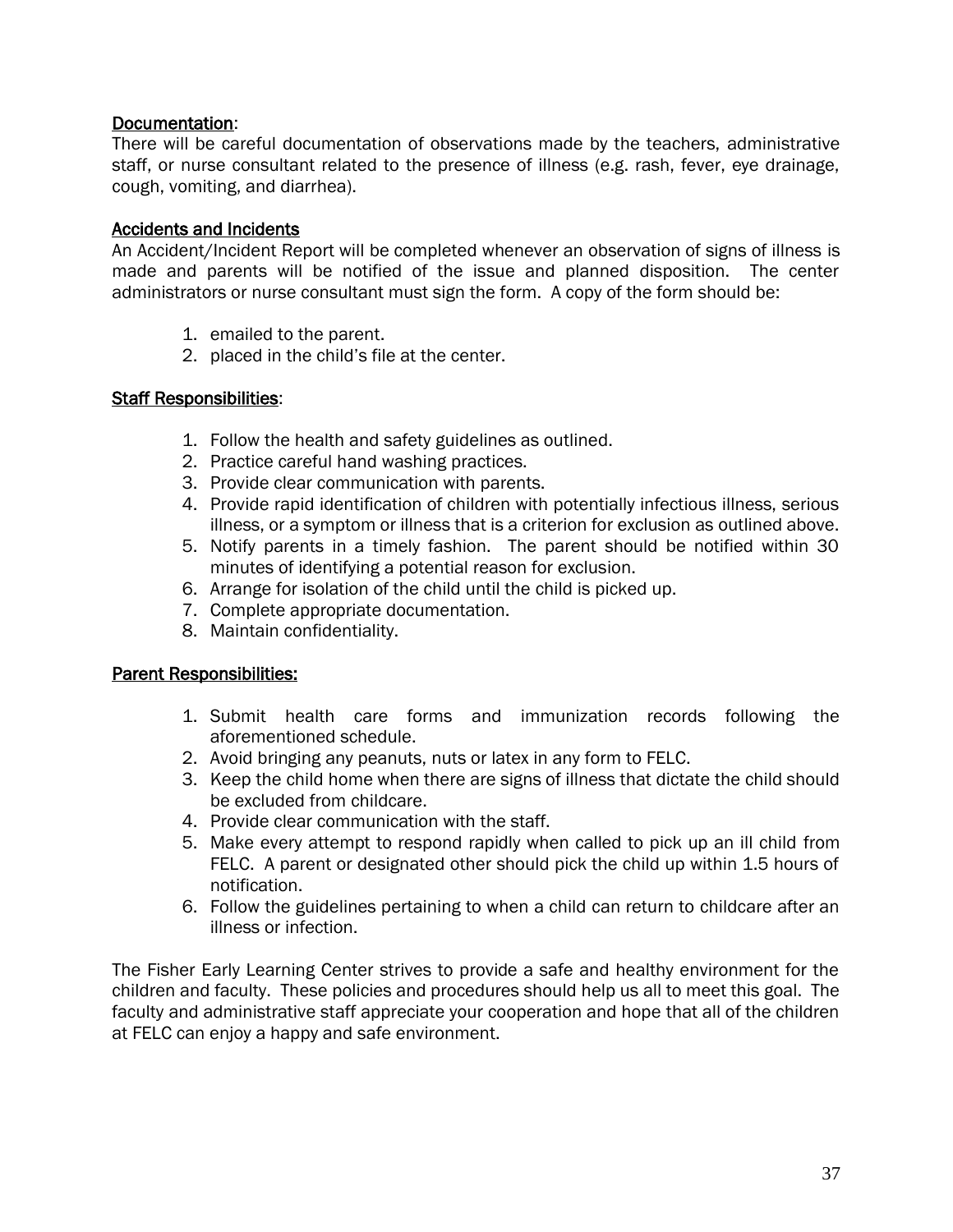## Diapering:

For children who are unable to use the toilet consistently, the program makes sure that:

- 1. Staff use only commercially available disposable diapers or pull-ups unless the child has a medical reason that does not permit their use (the health provider documents the medical reason).
- 2. For children who require cloth diapers, the diaper has an absorbent inner lining completely contained within an outer covering made of waterproof material that prevents the escape of feces and urine. Both the diaper and the outer covering are changed as a unit.
- 3. Cloth diapers and clothing that are soiled by urine or feces are immediately placed in a plastic bag (without rinsing or avoidable handling) and sent home that day for laundering.
- 4. Staff check children for signs that diapers or pull-ups are wet or contain feces: at least every 2 hours when children are awake and when children awaken from nap.
- 5. Diapers are changed when wet or soiled.
- 6. Staff changes children's diapers or soiled underwear in the designated changing areas and not elsewhere in the facility.
- 7. Each changing area is separated by a partial wall or is located at least three feet from other areas that children use and is used exclusively for one designated group of children.
- 8. At all times, caregivers have a hand on the child when the child is being changed on an elevated surface.

## Napping/Rest/Quiet Time:

To reduce the risk of Sudden Infant Death Syndrome (SIDS) in infants (younger than 12 months):

- 1. Infants, unless otherwise ordered by a physician, are placed on their backs to sleep on a firm surface manufactured for sale as infant sleeping equipment that meets the standards of the United States Consumer Product Safety Commission.
- 2. Soft items, e.g. pillows, blanket, quilts, comforters, sheepskins, stuffed toys, and other soft items are not allowed, per child care licensing regulations, due to suffocation hazard. Approved sleep sacks may be used for warmth.
- 3. Swaddling of infants is permitted with a health care plan completed and signed by the child's physician.
- 4. All children who arrive to school asleep or fall asleep in equipment not specifically designed for infant sleep (e.g. car seats, strollers, swings), will be placed to sleep on their mat or cot immediately.

After being placed down for sleep on their backs, infants may then be allowed to assume any comfortable sleep position when they can easily turn themselves from the back position.

## Safe Storage and Handling of Breast Milk:

The following guidelines are intended to promote the safe storage and handling of breast milk at the Fisher Early Learning Center: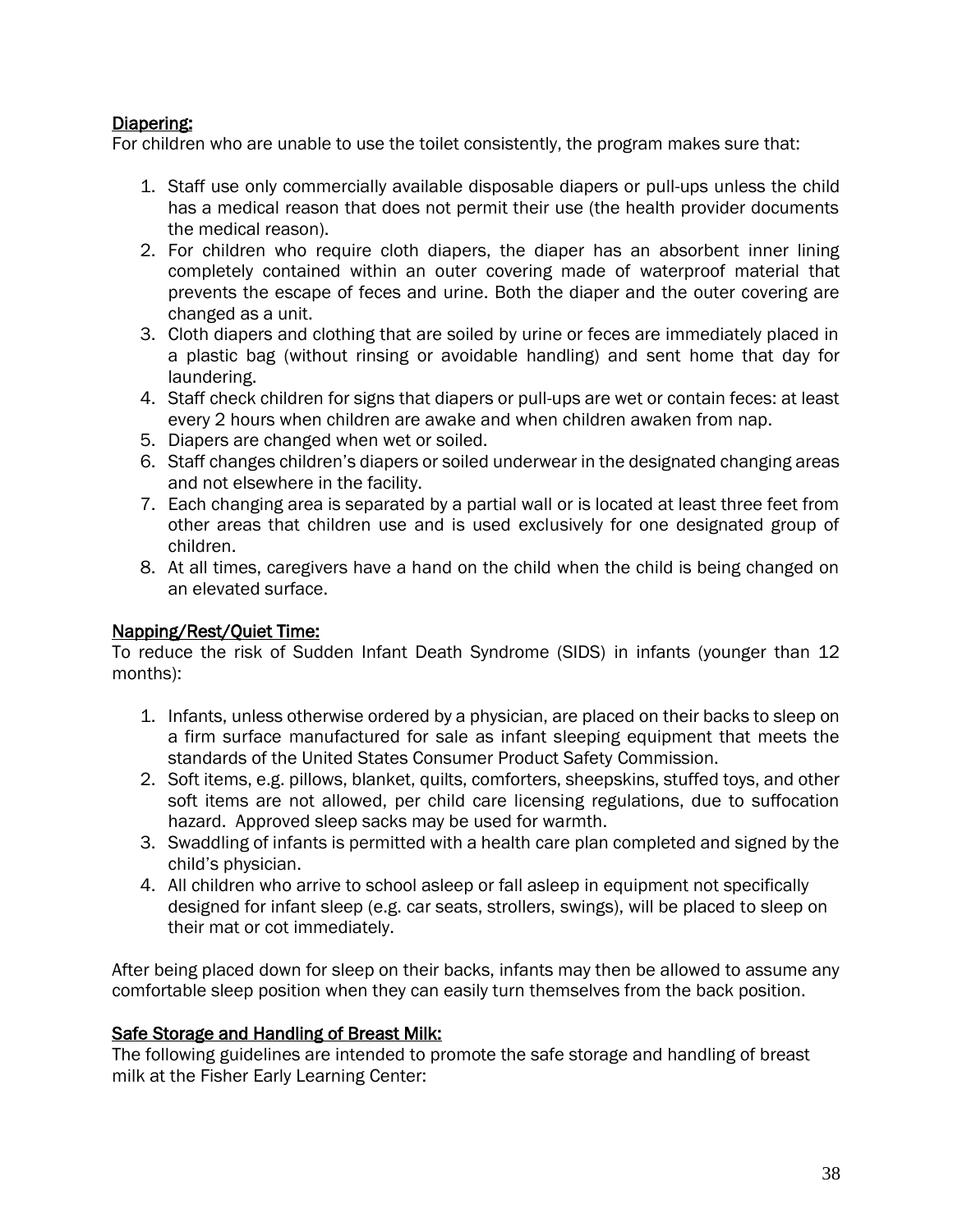- 1. Breast milk is a body fluid and Universal Precaution guidelines should be implemented during handling.
- 2. Breast milk that is brought to the Fisher Early Learning Center should be labeled with the following information:
	- a. Child's full name
	- b. Date the milk was expressed and put into storage
	- c. The amount in the container
- 3. It is important to keep frozen breast milk frozen until ready to be used.
	- a. Partially thawed breast milk (thawed by  $\frac{1}{2}$  only) can be refrozen or stored in the refrigerator for up to 24 hours.
- 4. Milk may be stored:
	- a. In the refrigerator  $(1-5 ° C)$  or 34-40°F).
		- i. Thawed milk may be refrigerated for 24 hours maximum.
		- ii. Freshly pumped breast milk may be refrigerated up to 48 hours.
	- b. In a home freezer for 3 to 6 months at  $-4^{\circ}$ C or 20-28 $^{\circ}$ F.
	- c. In a deep freeze for up to 6-12 months at -20 $\degree$ C or 0 $\degree$ F.
- 5. Breast milk should be thawed or warmed in warm water.
	- a. Avoid thawing in a microwave oven because the germ fighting properties of breast milk can be destroyed and you may create "hot spots" in the milk that could cause injury to the baby.
- 6. Gently swirl warmed breast milk to mix the fat before a feeding.
- 7. Thawed breast milk must be used within 2 hours if left at room temperature.
	- a. Freshly pumped breast milk can remain at room temperature for up to 4 hours.
	- b. After two hours, unfinished and unrefrigerated breast milk will be discarded.
- 8. Any breast milk left after a feeding must be discarded because of contamination caused by the baby sucking on the nipple.

Source: Lactation Support Services at The Children's Hospital in Denver, Colorado. 2/02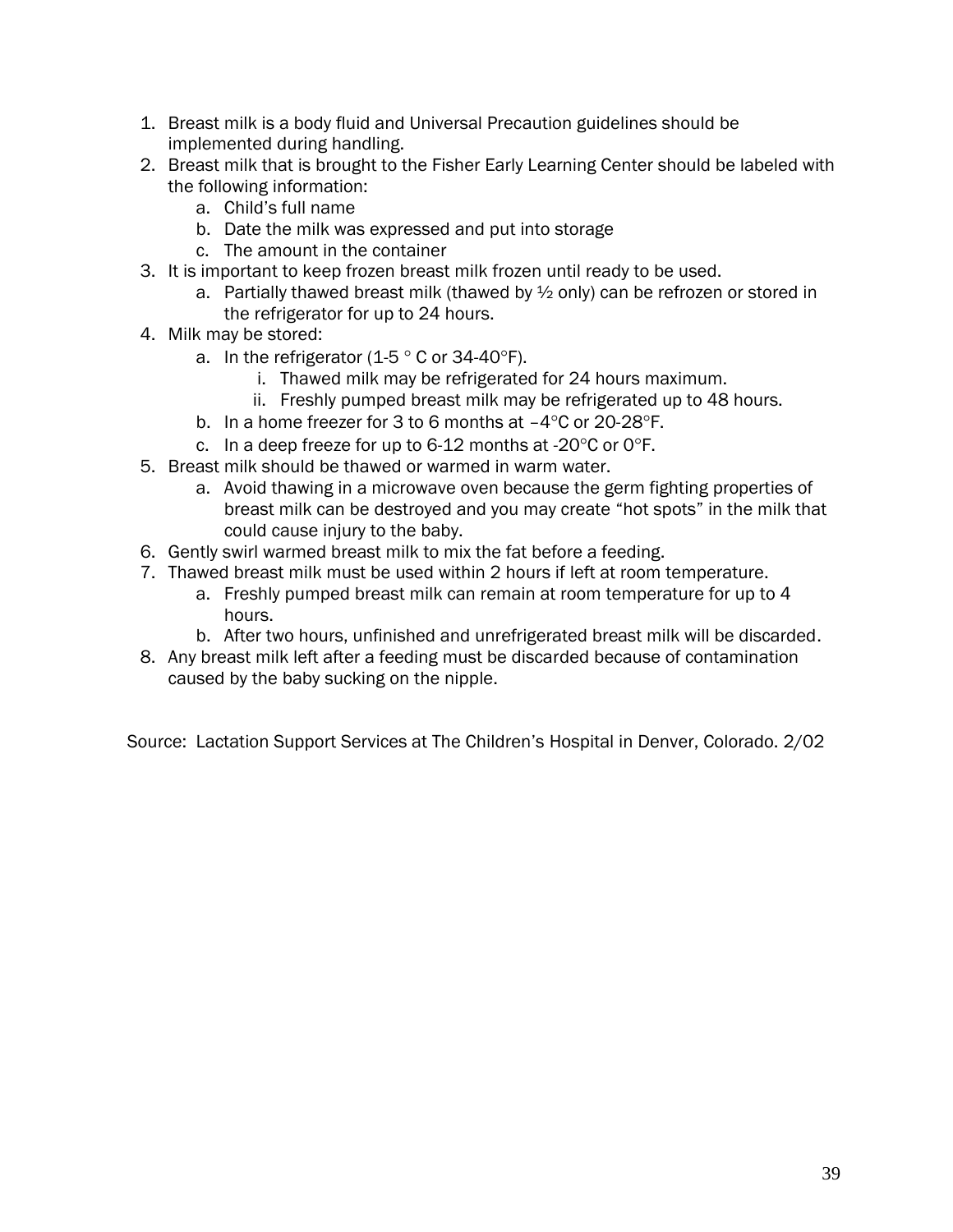#### Notification of Rights under the Family Education Rights and Privacy Act (FERPA) for Primary and Secondary Education Programs

The Family Educational Rights and Privacy Act (FERPA) affords parents and students who are 18 years of age or older ("eligible students") certain rights with respect to the student's education records. These rights are:

1. The right to inspect and review the student's education records within 45 days after the day the University of Denver receives a request for access.

Parents or eligible students should submit to the school director a written request that identifies the records they wish to inspect. The director or designee will make arrangements for access and notify the parent or eligible student of the time and place where the records may be inspected.

2. The right to request the amendment of the student's education records that the parent or eligible student believes are inaccurate, misleading, or otherwise in violation of the student's privacy rights under FERPA.

Parents or eligible students who wish to ask the school to amend a record should write the school director, clearly identify the part of the record they want changed, and specify why it should be changed. If the school decides not to amend the record as requested by the parent or eligible student, the school will notify the parent or eligible student of the decision and of their right to a hearing regarding the request for amendment. Additional information regarding the hearing procedures will be provided to the parent or eligible student when notified of the right to a hearing.

3. The right to provide written consent before the school discloses personally identifiable information (PII) from the student's education records, except to the extent that FERPA authorizes disclosure without consent.

One exception, which permits disclosure without consent, is disclosure to school officials with legitimate educational interests. A school official is a person employed by the school as an administrator, supervisor, instructor, or support staff member (including law enforcement unit personnel and health staff); or a person serving on the board of trustees. A school official also may include a volunteer or contractor outside of the school who performs an institutional service or function for which the school would otherwise use its own employees and who is under the direct control of the school with respect to the use and maintenance of PII from education records, such as an attorney, auditor, medical consultant, or therapist; a parent or student volunteering to serve on an official committee, such as a disciplinary or grievance committee; or a parent, student, or other volunteer assisting another school official in performing his or her tasks. A school official has a legitimate educational interest if the official needs to review an education record in order to fulfill his or her professional responsibility.

Under FERPA, the school may disclose directory information without the written consent of the parent or eligible student. The University of Denver considers directory information for Ricks Center and Fisher Center students which may be released as name; date and place of birth; gender; grade level; participation in officially recognized activities; degrees and awards received; dates of attendance and photographs. The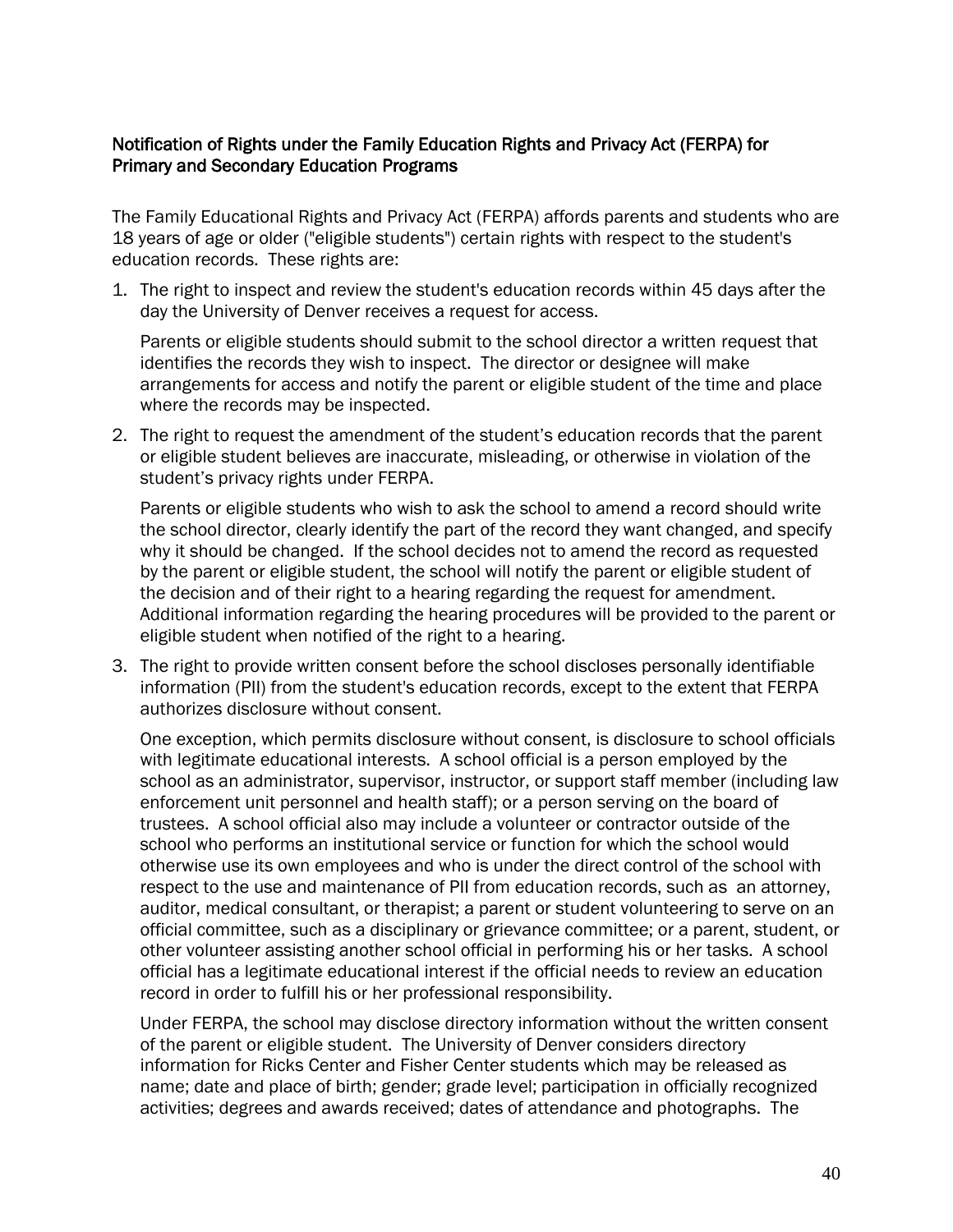parent or eligible student has the right to object to such disclosure annually, in writing to the director of the school.

Upon request, the school discloses education records without consent to officials of another school district in which a student seeks or intends to enroll, or is already enrolled if the disclosure is for purposes of the student's enrollment or transfer.

The right to file a complaint with the U.S. Department of Education concerning alleged failures by the school to comply with the requirements of FERPA. The name and address of the Office that administers FERPA are:

> Family Policy Compliance Office U.S. Department of Education 400 Maryland Avenue, SW Washington, DC 20202-4605

#### Additional Disclosures Permitted by FERPA

FERPA permits the disclosure of PII from students' education records, without consent of the parent or eligible student, if the disclosure meets certain conditions found in §99.31 of the FERPA regulations. Except for disclosures to school officials, disclosures related to some judicial orders or lawfully issued subpoenas, disclosures of directory information, and disclosures to the parent or eligible student, §99.32 of the FERPA regulations requires the school to record the disclosure. Parents and eligible students have a right to inspect and review the record of disclosures. A school may disclose PII from the education records of a student without obtaining prior written consent of the parents or the eligible student –

- To other school officials, including teachers, within the educational agency or institution whom the school has determined to have legitimate educational interests. This includes contractors, consultants, volunteers, or other parties to whom the school has outsourced institutional services or functions, provided that the conditions listed in §99.31(a)(1)(i)(B)(*1*) - (a)(1)(i)(B)(*2*) are met. (§99.31(a)(1))
- To officials of another school, school system, or institution of postsecondary education where the student seeks or intends to enroll, or where the student is already enrolled if the disclosure is for purposes related to the student's enrollment or transfer, subject to the requirements of §99.34. (§99.31(a)(2))
- To authorized representatives of the U. S. Comptroller General, the U. S. Attorney General, the U.S. Secretary of Education, or State and local educational authorities, such as the State educational agency in the parent or eligible student's State (SEA). Disclosures under this provision may be made, subject to the requirements of §99.35, in connection with an audit or evaluation of Federalor State-supported education programs, or for the enforcement of or compliance with Federal legal requirements that relate to those programs. These entities may make further disclosures of PII to outside entities that are designated by them as their authorized representatives to conduct any audit, evaluation, or enforcement or compliance activity on their behalf. (§§99.31(a)(3) and 99.35)
- In connection with financial aid for which the student has applied or which the student has received, if the information is necessary to determine eligibility for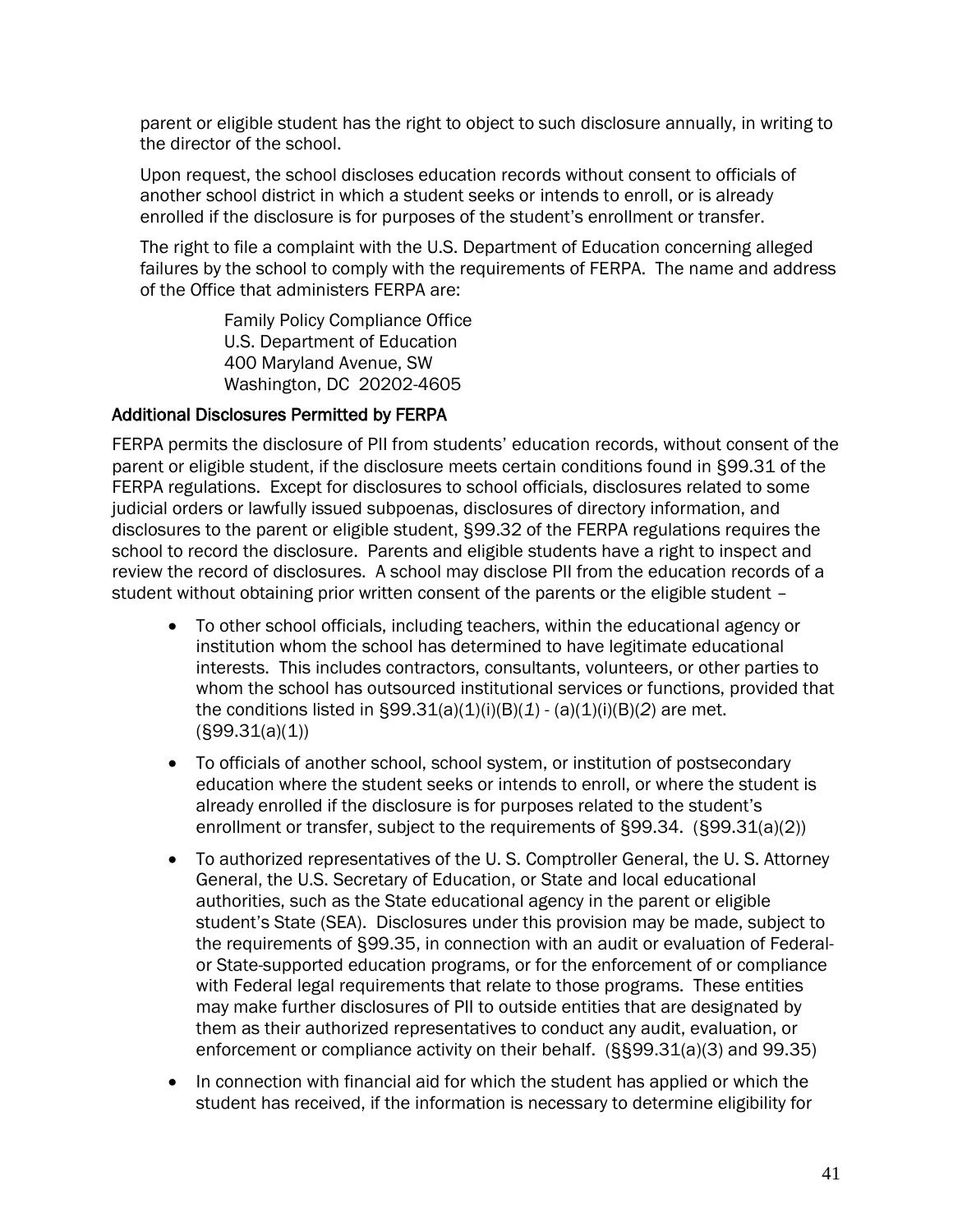the aid, determine the amount of the aid, determine the conditions of the aid, or enforce the terms and conditions of the aid. (§99.31(a)(4))

- To State and local officials or authorities to whom information is specifically allowed to be reported or disclosed by a State statute that concerns the juvenile justice system and the system's ability to effectively serve, prior to adjudication, the student whose records were released, subject to §99.38. (§99.31(a)(5))
- To organizations conducting studies for, or on behalf of, the school, in order to: (a) develop, validate, or administer predictive tests; (b) administer student aid programs; or (c) improve instruction. (§99.31(a)(6))
- To accrediting organizations to carry out their accrediting functions. (§99.31(a)(7))
- To comply with a judicial order or lawfully issued subpoena. (§99.31(a)(9))
- To appropriate officials in connection with a health or safety emergency, subject to §99.36. (§99.31(a)(10)
- Information the school has designated as "directory information" under §99.37. (§99.31(a)(11))

## Additional Information

Questions about FERPA may be directed to the director of the school.

## Notification of Rights under the Protection of Pupil Rights Amendment (PPRA)

PPRA affords parents certain rights regarding our conduct of surveys, collection and use of information for marketing purposes, and certain physical exams. These include the right to:

Consent before students are required to submit to a survey that concerns one or more of the following protected areas ("protected information survey") if the survey is funded in whole or in part by a program of the U.S. Department of Education (ED)-

- 1. Political affiliations or beliefs of the student or student's parent;
- 2. Mental or psychological problems of the student or student's family;
- 3. Sex behavior or attitudes;
- 4. Illegal, anti-social, self-incriminating, or demeaning behavior;
- 5. Critical appraisals of others with whom respondents have close family relationships;
- 6. Legally recognized privileged relationships, such as with lawyers, doctors, or ministers;
- 7. Religious practices, affiliations, or beliefs of the student or parents; or
- 8. Income, other than as required by law to determine program eligibility.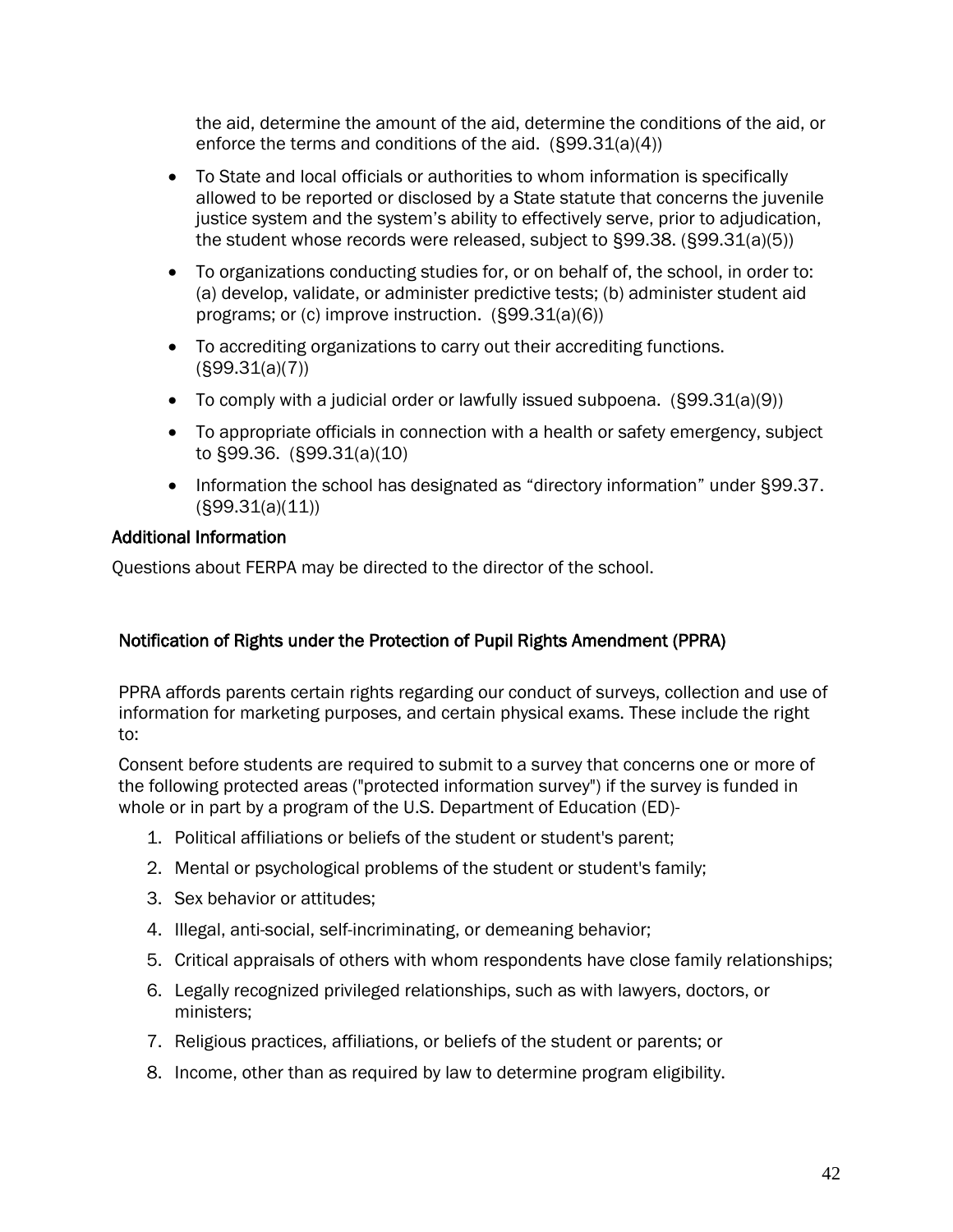Receive notice and an opportunity to opt a student out of -

- 1. Any other protected information survey, regardless of funding;
- 2. Any non-emergency, invasive physical exam or screening required as a condition of attendance, administered by the school or its agent, and not necessary to protect the immediate health and safety of a student, except for hearing, vision, or scoliosis screenings, or any physical exam or screening permitted or required under State law; and
- 3. Activities involving collection, disclosure, or use of personal information obtained from students for marketing or to sell or otherwise distribute the information to others.

Inspect, upon request and before administration or use -

- 1. Protected information surveys of students;
- 2. Instruments used to collect personal information from students for any of the above marketing, sales, or other distribution purposes; and
- 3. Instructional material used as part of the educational curriculum.

These rights transfer to from the parents to a student who is 18 years old or an emancipated minor under State law.

The University of Denver has developed and adopted policies, in consultation with parents, regarding these rights, as well as arrangements to protect student privacy in the administration of protected information surveys and the collection, disclosure, or use of personal information for marketing, sales, or other distribution purposes. The University of Denver will directly notify parents of these policies at least annually at the start of each school year and after any substantive changes. The University will also directly notify, such as through U.S. Mail or email, parents of students who are scheduled to participate in the specific noted activities or surveys and will provide an opportunity for the parent to opt his or her child out of participation of the specific activity or survey. The University will make this notification to parents at the beginning of the school year if the University has identified the specific or approximate dates of the activities or surveys at that time. For surveys and activities scheduled after the school year starts, parents will be provided reasonable notification of the planned activities and surveys listed below and be provided an opportunity to opt their child out of such activities and surveys. Parents will also be provided an opportunity to review any pertinent surveys.

Parents who believe their rights have been violated may file a complaint with:

Family Policy Compliance Office U.S. Department of Education 400 Maryland Avenue, S.W. Washington, D.C. 20202-5901